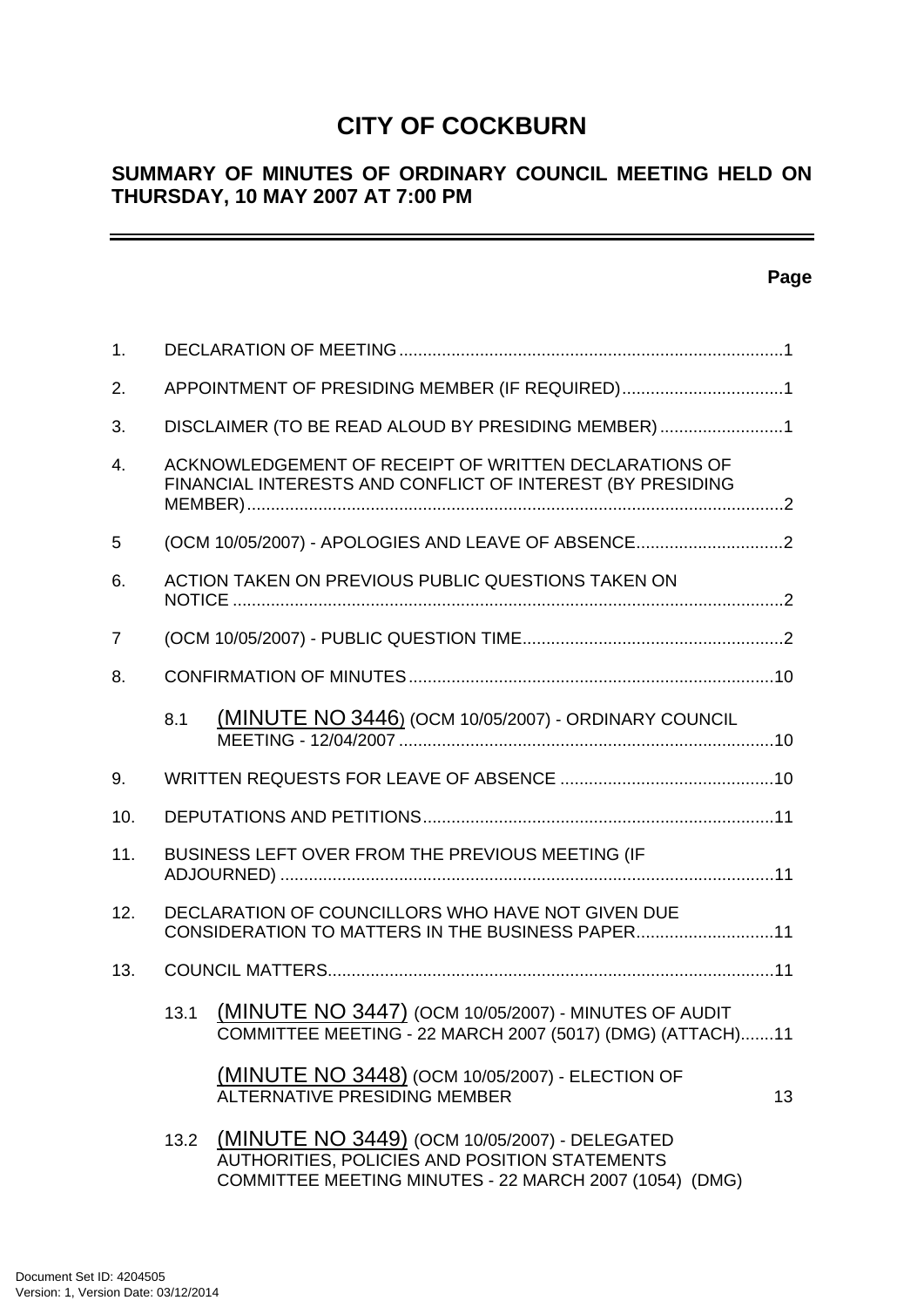|     |      | (MINUTE NO 3450) (OCM 10/05/2007) - PROPOSED<br>AMENDMENT TO COUNCIL POLICY SES4 LEGAL<br><b>REPRESENTATION - INDEMNIFICATION OF COSTS</b>                                                                          | 15 |
|-----|------|---------------------------------------------------------------------------------------------------------------------------------------------------------------------------------------------------------------------|----|
|     |      | <b>(MINUTE NO 3451) (OCM 10/05/2007) - DELEGATED</b><br>AUTHORITIES, POLICIES AND POSITION STATEMENTS<br>COMMITTEE MEETING MINUTES - 22 MARCH 2007 - POLICY<br>SES4 LEGAL REPRESENTATION - INDEMNIFICATION OF COSTS | 16 |
|     |      | 13.3 (MINUTE NO 3452) (OCM 10/05/2007) - MINUTES OF<br>STRATEGIC FINANCE AND INVESTMENTS COMMITTEE<br>MEETING - 22 MARCH 2007 (5017) (DMG) (ATTACH) 16                                                              |    |
| 14. |      |                                                                                                                                                                                                                     |    |
|     | 14.1 | (MINUTE NO 3453) (OCM 10/05/2007) - GROUPED (R-CODE)<br>DWELLING - BOUNDARY SETBACK VARIATION - LOT 8 (NO. 8)<br>STRODE AVENUE, HAMILTON HILL (2203495) (SDS) (ATTACH)18                                            |    |
|     | 14.2 | (MINUTE NO 3454) (OCM 10/05/2007) - COMMERCIAL<br>VEHICLE PARKING - LOT 37 (NO.39) BEACH ROAD, COOGEE -<br>OWNER: GREGORY AND JANINE PITMAN - APPLICANT:                                                            |    |
|     | 14.3 | (MINUTE NO 3455) (OCM 10/05/2007) - SINGLE HOUSE<br>CODES APPROVAL - 3 FALKE COURT, ATWELL - OWNER: HUGH<br>AND DEBRA BURNS - APPLICANT: OUTDOOR CENTRE                                                             |    |
|     | 14.4 | (MINUTE NO 3456) (OCM 10/05/2007) - DOG GROOMING<br>PARLOUR - 4 SILKPOD GARDENS, SOUTH LAKE -<br>OWNER/APPLICANT: ANNA ALLEGRETTA (5113730) (LP)                                                                    |    |
|     |      | 14.5 (MINUTE NO 3457) (OCM 10/05/2007) - CHANGE OF USE<br>(CHILDCARE CENTRE) - NO.4(LOT 67) HOMESTEAD AVENUE,<br>BIBRA LAKE - OWNER/APPLICANT: WILLY ERWIN MASTURI                                                  |    |
| 15. |      | FINANCE AND CORPORATE SERVICES DIVISION ISSUES42                                                                                                                                                                    |    |
|     |      | <b>(MINUTE NO 3458)</b> (OCM 10/05/2007) - ELECTION OF<br><b>ALTERNATIVE PRESIDING MEMBER</b>                                                                                                                       | 42 |
|     | 15.1 | (MINUTE NO 3459) (OCM 10/05/2007) - LIST OF CREDITORS                                                                                                                                                               |    |
|     |      | 15.2 (MINUTE NO 3460) (OCM 10/05/2007) - STATEMENT OF<br>FINANCIAL ACTIVITY - MARCH 2007 (5505) (NM) (ATTACH) 44                                                                                                    |    |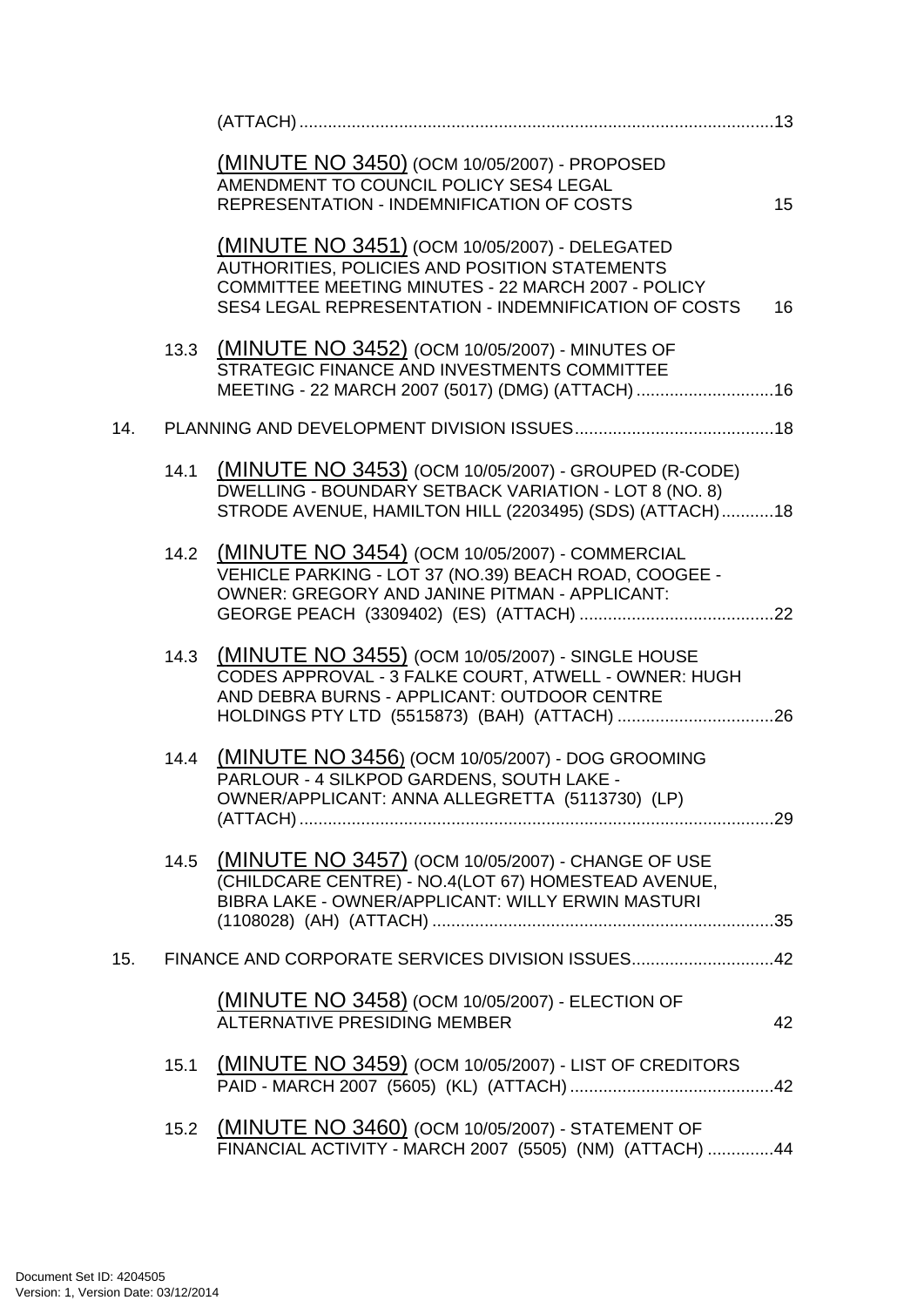| 16. |      |                                                                                                                                                                      |    |
|-----|------|----------------------------------------------------------------------------------------------------------------------------------------------------------------------|----|
|     | 16.1 | (MINUTE NO 3461) (OCM 10/05/2007) - SMRC PROJECT<br>PARTICIPATION AGREEMENT - REGIONAL COMMUNITY<br>GREENHOUSE PROJECT (4904) (TW) (ATTACH) 46                       |    |
|     |      | (MINUTE NO 3462) (OCM 10/05/2007) - ELECTION OF AN<br>ALTERNATIVE PRESIDING MEMBER                                                                                   | 53 |
|     | 16.2 | (MINUTE NO 3463) (OCM 10/05/2007) - CLOSURE OF<br>KIESEY STREET, COOGEE (450121) (KJS) (ATTACH)53                                                                    |    |
| 17. |      |                                                                                                                                                                      |    |
|     | 17.1 | (MINUTE NO 3464) (OCM 10/05/2007) - REVIEW OF CITY OF<br>COCKBURN LIBRARY SERVICES (710101) (DMG) (ATTACH)57                                                         |    |
|     | 17.2 | (MINUTE NO 3465) (OCM 10/05/2007) - MINUTES OF THE<br><b>GRANTS AND DONATIONS COMMITTEE MEETING HELD ON - 16</b>                                                     |    |
|     | 17.3 | (MINUTE NO 3466) (OCM 10/05/2007) - FUNDING PLAN FOR<br>REGIONAL COOGEE BEACH SURF LIFE SAVING AND<br>COMMUNITY FACILITY - POORE GROVE, COOGEE (8004) (RA)           |    |
| 18. |      |                                                                                                                                                                      |    |
|     | 18.1 | (MINUTE NO 3467) (OCM 10/05/2007) - CHIEF EXECUTIVE<br>OFFICER PERFORMANCE AND SENIOR STAFF KEY PROJECTS<br>APPRAISAL COMMITTEE - MARCH 2007 (1192) (SC) (ATTACH) 67 |    |
|     | 18.2 | (MINUTE NO 3468) (OCM 10/05/2007) - RELEASE OF LEGAL<br>ADVICE TO THIRD PARTIES (1054) (SC) (ATTACH) 69                                                              |    |
| 19. |      | MOTIONS OF WHICH PREVIOUS NOTICE HAS BEEN GIVEN 71                                                                                                                   |    |
| 20. |      | NOTICES OF MOTION GIVEN AT THE MEETING FOR CONSIDERATION                                                                                                             |    |
| 21. |      | NEW BUSINESS OF AN URGENT NATURE INTRODUCED BY                                                                                                                       |    |
|     | 21.1 | (MINUTE NO 3469) (OCM 10/05/2007) - PROPOSED<br>STRUCTURE PLAN - LOTS 802 & 9028 GIBBS ROAD AND LOT<br>803 LYON ROAD, AUBIN GROVE - OWNER: LANDCORP (9645F)72        |    |
| 22  |      | (OCM 10/05/2007) - MATTERS TO BE NOTED FOR INVESTIGATION,                                                                                                            |    |
| 23. |      |                                                                                                                                                                      |    |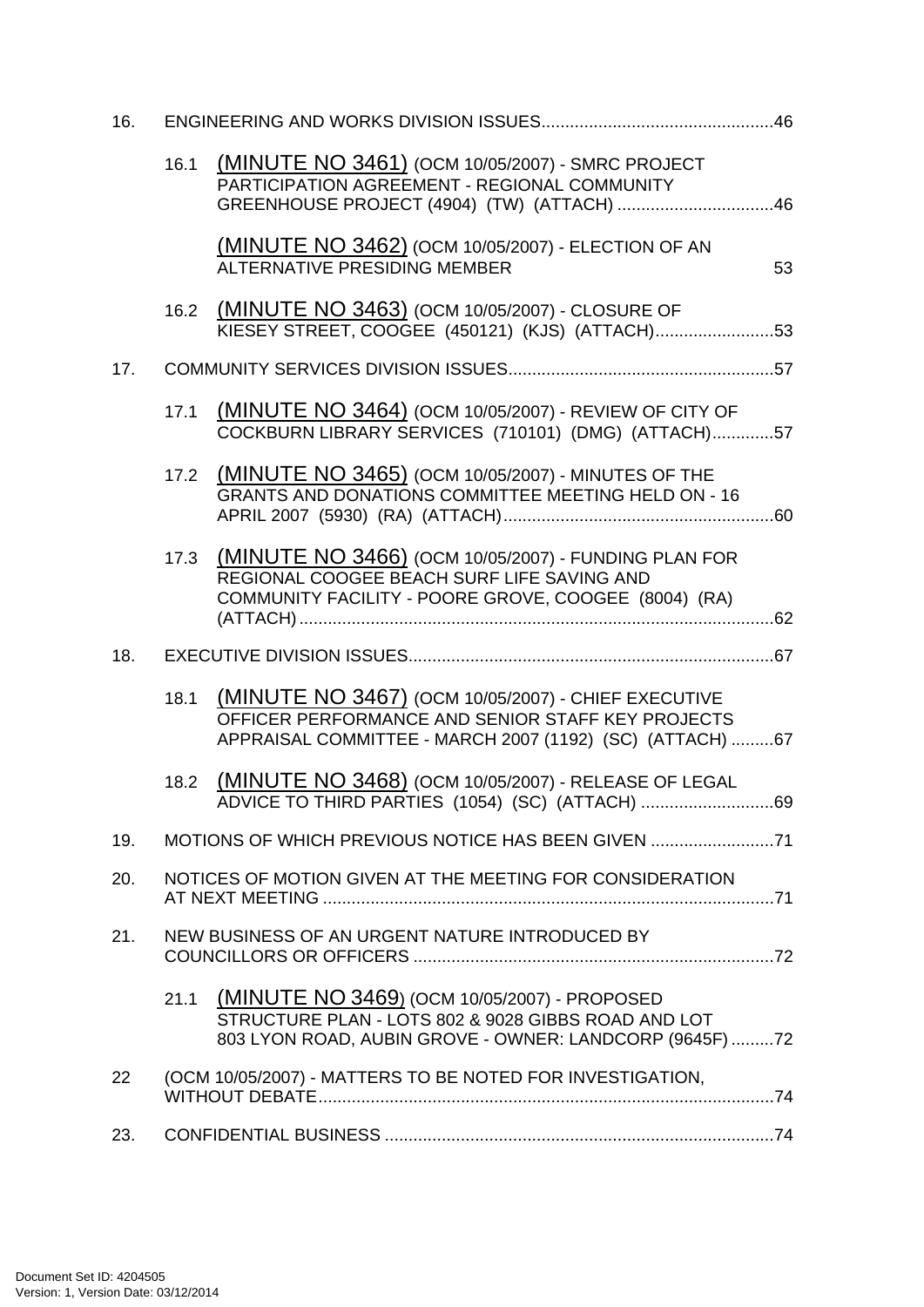|    | 24. (MINUTE NO 3470) (OCM 10/05/2007) - RESOLUTION OF     |  |
|----|-----------------------------------------------------------|--|
|    | COMPLIANCE (SECTION 3.18(3), LOCAL GOVERNMENT ACT 1995)74 |  |
| 25 |                                                           |  |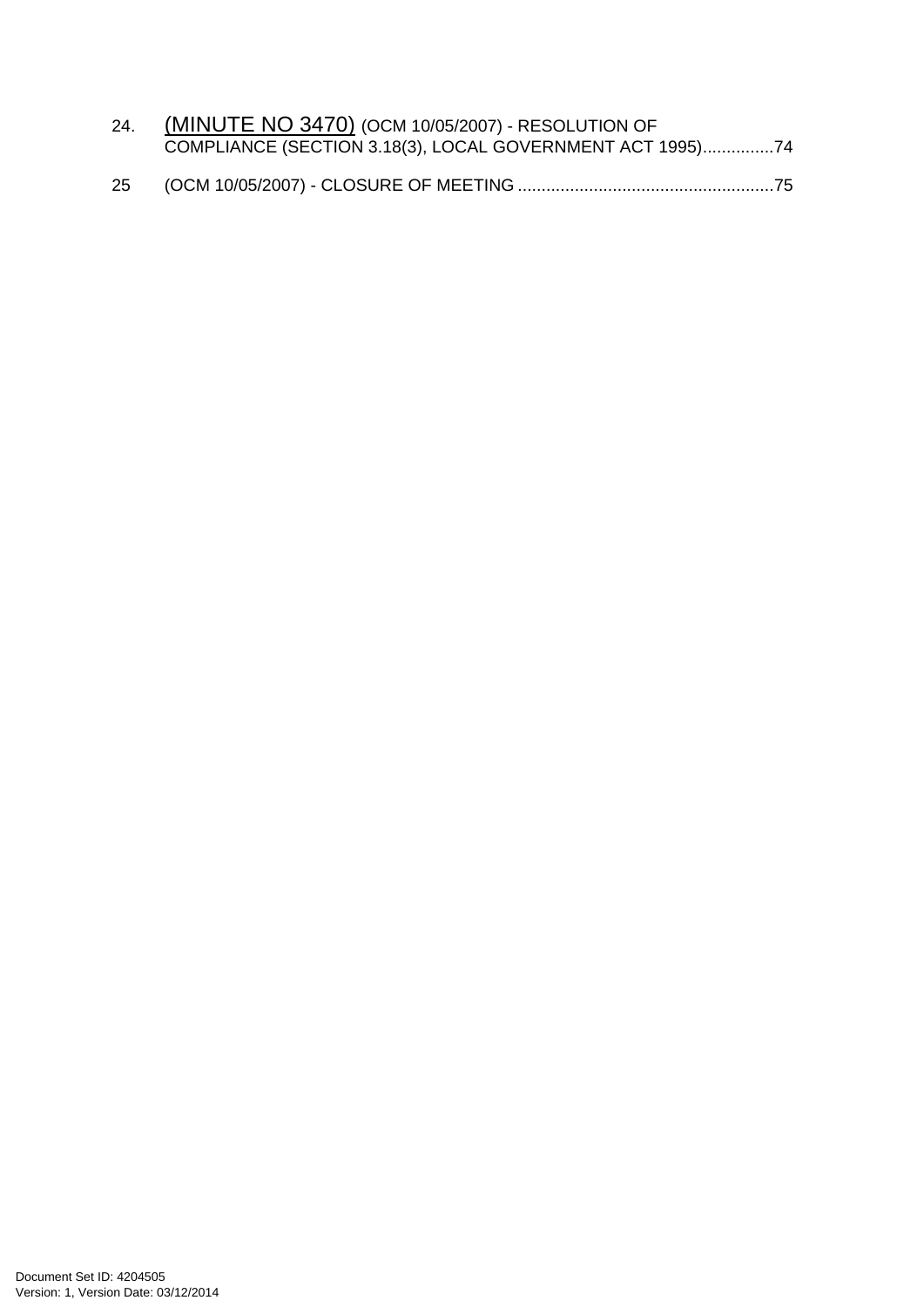# **CITY OF COCKBURN**

### <span id="page-4-0"></span>**MINUTES OF ORDINARY COUNCIL MEETING HELD ON THURSDAY, 10 MAY 2007 AT 7:00 PM**

#### **PRESENT:**

#### **ELECTED MEMBERS**

| Mr S Lee       | Mayor      |
|----------------|------------|
| Ms A Tilbury   | Councillor |
| Mr I Whitfield | Councillor |
| Mr K Allen     | Councillor |
| Ms L Goncalves | Councillor |
| Mr T Romano    | Councillor |
| Mrs J Baker    | Councillor |
| Mrs S Limbert  | Councillor |

#### **IN ATTENDANCE**

| $\sim 100$       | <b>Chief Executive Officer</b>                |
|------------------|-----------------------------------------------|
| $\sim$ 100 $\mu$ | Director, Administration & Community Services |
| $\sim 100$       | Director, Finance & Corporate Services        |
| $\sim 100$       | Director, Engineering & Works                 |
| $\sim 100$       | Director, Planning & Development              |
| $\sim$ $-$       | <b>Communications Manager</b>                 |
| $\sim 100$       | <b>Personal Assistant to CEO</b>              |
|                  |                                               |

#### **1. DECLARATION OF MEETING**

The Presiding Member declared the meeting open at 7.03pm.

#### **2. APPOINTMENT OF PRESIDING MEMBER (If required)**

Not applicable.

#### **3. DISCLAIMER (To be read aloud by Presiding Member)**

Members of the public, who attend Council Meetings, should not act immediately on anything they hear at the Meetings, without first seeking clarification of Council's position. Persons are advised to wait for written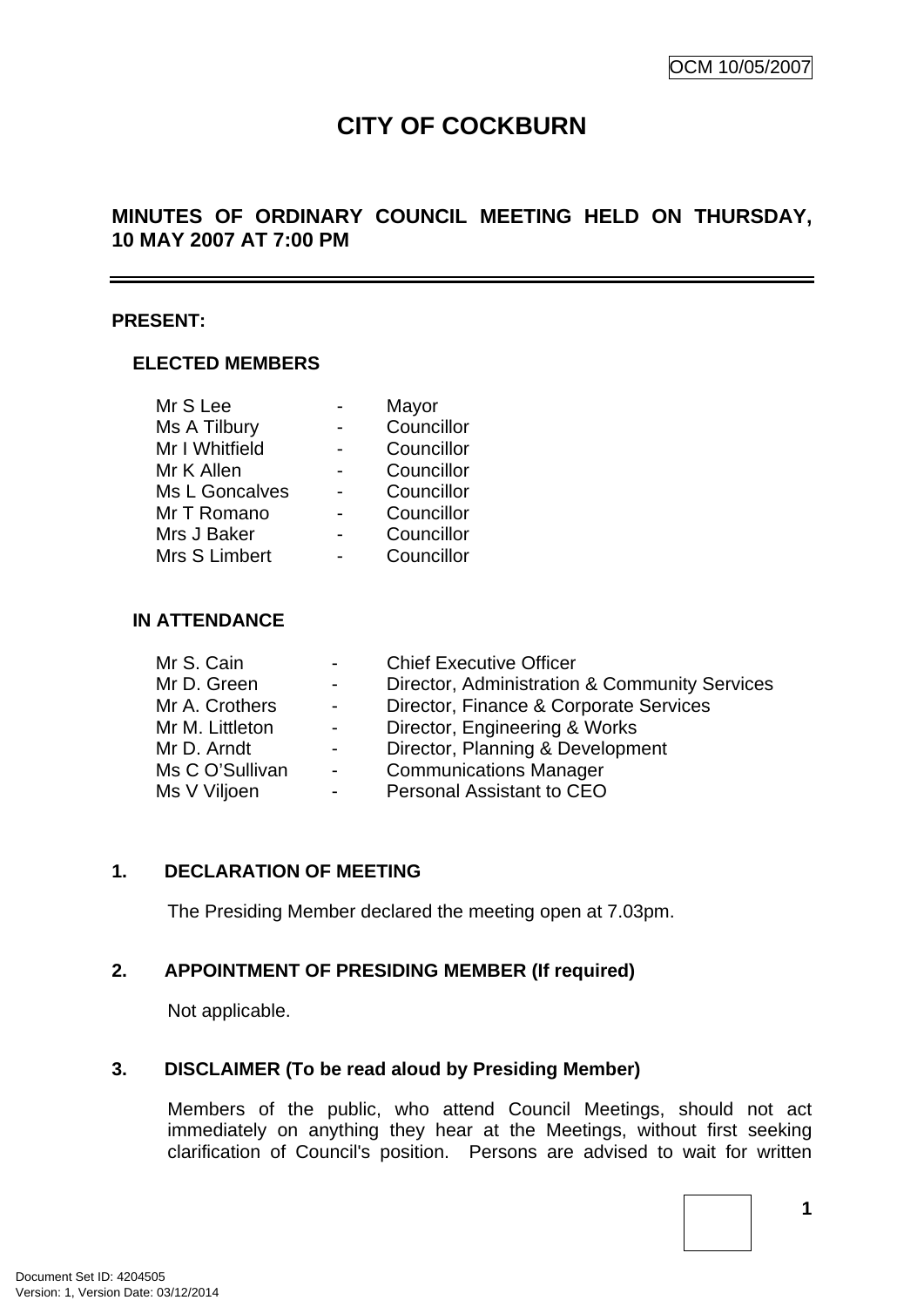<span id="page-5-0"></span>advice from the Council prior to taking action on any matter that they may have before Council.

#### **4. ACKNOWLEDGEMENT OF RECEIPT OF WRITTEN DECLARATIONS OF FINANCIAL INTERESTS AND CONFLICT OF INTEREST (by Presiding Member)**

Nil

### **5 (OCM 10/05/2007) - APOLOGIES AND LEAVE OF ABSENCE**

| Deputy Mayor Richard Graham |   | Leave of Absence |
|-----------------------------|---|------------------|
| CIr Val Oliver              | - | Leave of Absence |

#### **6. ACTION TAKEN ON PREVIOUS PUBLIC QUESTIONS TAKEN ON NOTICE**

Nil

### **7 (OCM 10/05/2007) - PUBLIC QUESTION TIME**

#### **Ann Sutton Babel – The Cove, Coogee**

ITEM 13.2 – DELEGATED AUTHORITIES, POLICIES AND POSITION STATEMENTS COMMITTEE MEETING MINUTES – 22 MARCH 2007

- *Q1 Why has the CEO already pre-paid Stephen Lee \$6,000 for legal fees in relation to CCC matters, before it was put to vote at the Ordinary Council Meeting, to technically include CCC matters?*
- A1 Mayor Lee's application for legal funding was approved under the City's existing Legal Representation Policy. The City sought confirmation from its lawyers that the application fell within the ambit of the policy prior to approving funding. In the process of seeking this confirmation, the City's lawyers made recommendations to update the policy. These changes were put to and approved by the Delegated Policies and Positions Committee in March. Prior to approving funding Mayor Lee was required to enter into a Deed of Undertaking with the City. While the initial application approved funding up to \$6000, Mayor Lee only sought payment for this sum on 23 March 2007.
- *Q2 Why is Stephen Lee asking for legal fees to be paid, and why is the CEO giving legal fees, for matters in relation to CCC, when these matters are about personal matters of campaign funds and personal friendships of questionable integrity, they are not matters of Council?*
- A2 Under the policy the applicant is required to state the reasons for the application. Mayor Lee provided advice that the CCC had informed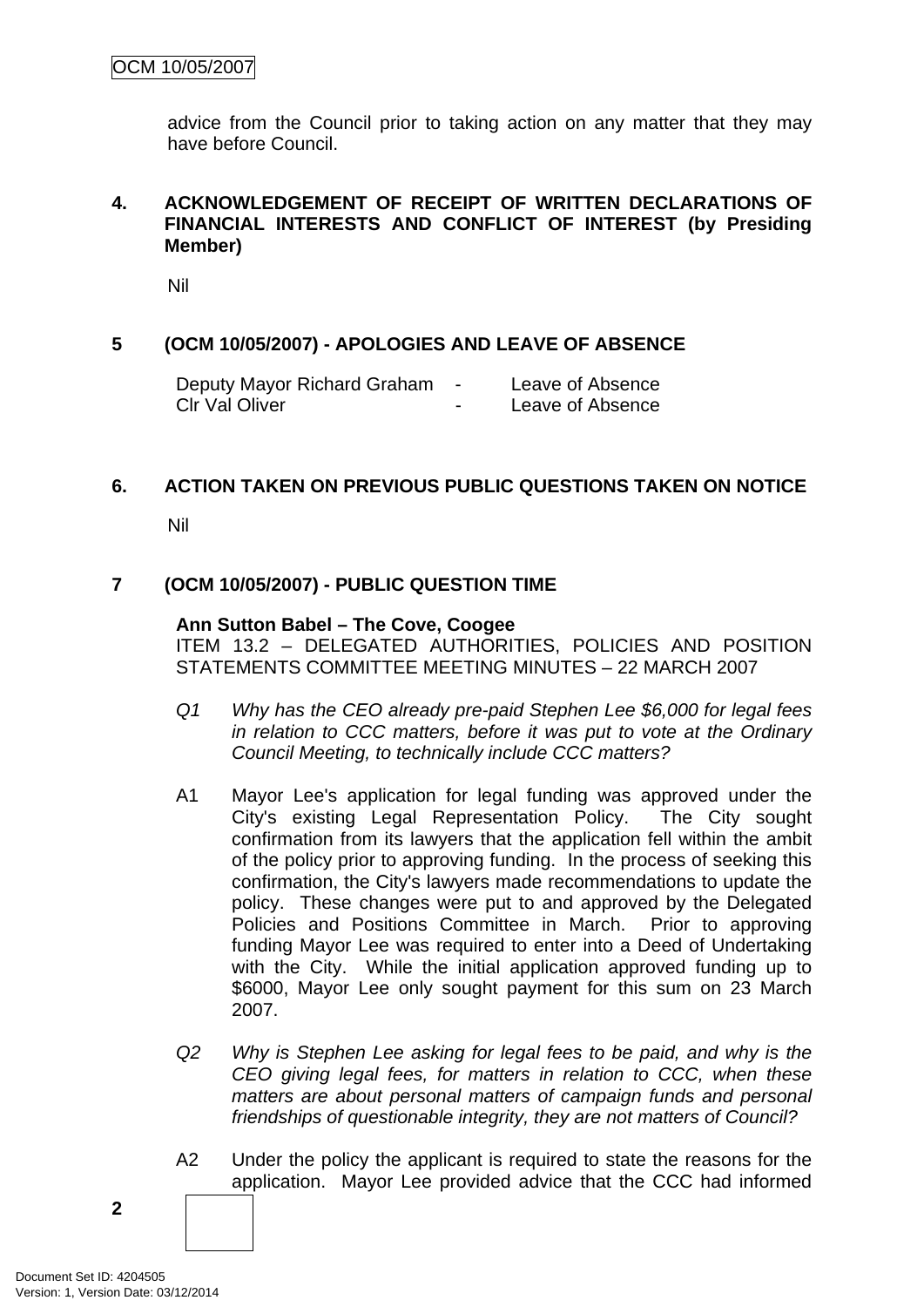him they were inquiring into his 2005 election funding as well as various other issues to do with the City of Cockburn. Again the City's solicitors advised that this request in writing fell within the ambit of the policy.

#### **Geoffrey Sach – Atwick Place, Coogee**

ITEM 17.3 – FUNDING PLAN FOR REGIONAL COOGEE BEACH SURF LIFE SAVING AND COMMUNITY FACILITY – POORE GROVE, COOGEE

- *Q1 Was there a high level of community support for the Surf Club proposal at Poore Grove?*
- A1 Yes. 61.4 % of submissions supported the Draft Coogee Beach Structure Plan, which showed the surf club at Poore Grove.
- *Q2 How many objections were received by COC to the establishment of the Surf Club at Poore Grove, and if so, were the persons who objected advised of the COC decision to proceed with this long awaited Community facility?*
- A2 151 (34.4%) objections were received. Persons and organisations lodging submissions were advised by letter dated 26 October 2004 of the Council decision to support the location of the Coogee Beach Surf Life Saving Club at Poore Grove in accordance with the Draft Coogee Beach Structure Plan.
- *Q3 What action is COC taking to ensure that Reserve number 11430 (adjacent to the western alignment of Cockburn Rd and the eastern boundary of the Coogee Beach Caravan Park) is vested in the COC to ensure that COC controls over-flow special event parking for the Surf Club proposal?*
- A3 The over flow car parking is proposed to be located on adjoining lot 193 which is that land located between the Council Reserve and Cockburn Road. State Land Services officers previously initiated discussions regarding the vesting of a portion of this land in the City but these were suspended until Planning Approval for the facility was received. Given the recent approval of the Surf Club at Poore Grove by the Western Australian Planning Commission, this matter will be pursued with State Land Services once the area required for the car park is determined through site investigations and a detailed design that addresses conditions of the Planning Approval.

#### **Libby Hocking – Nancy Way, Coogee**

ITEM 17.1 – REVIEW OF CITY OF COCKBURN LIBRARY SERVICES

*Q1 In the review of the City of Cockburn's Library services I note that the recommendation 3 - that the community be consulted in relation to*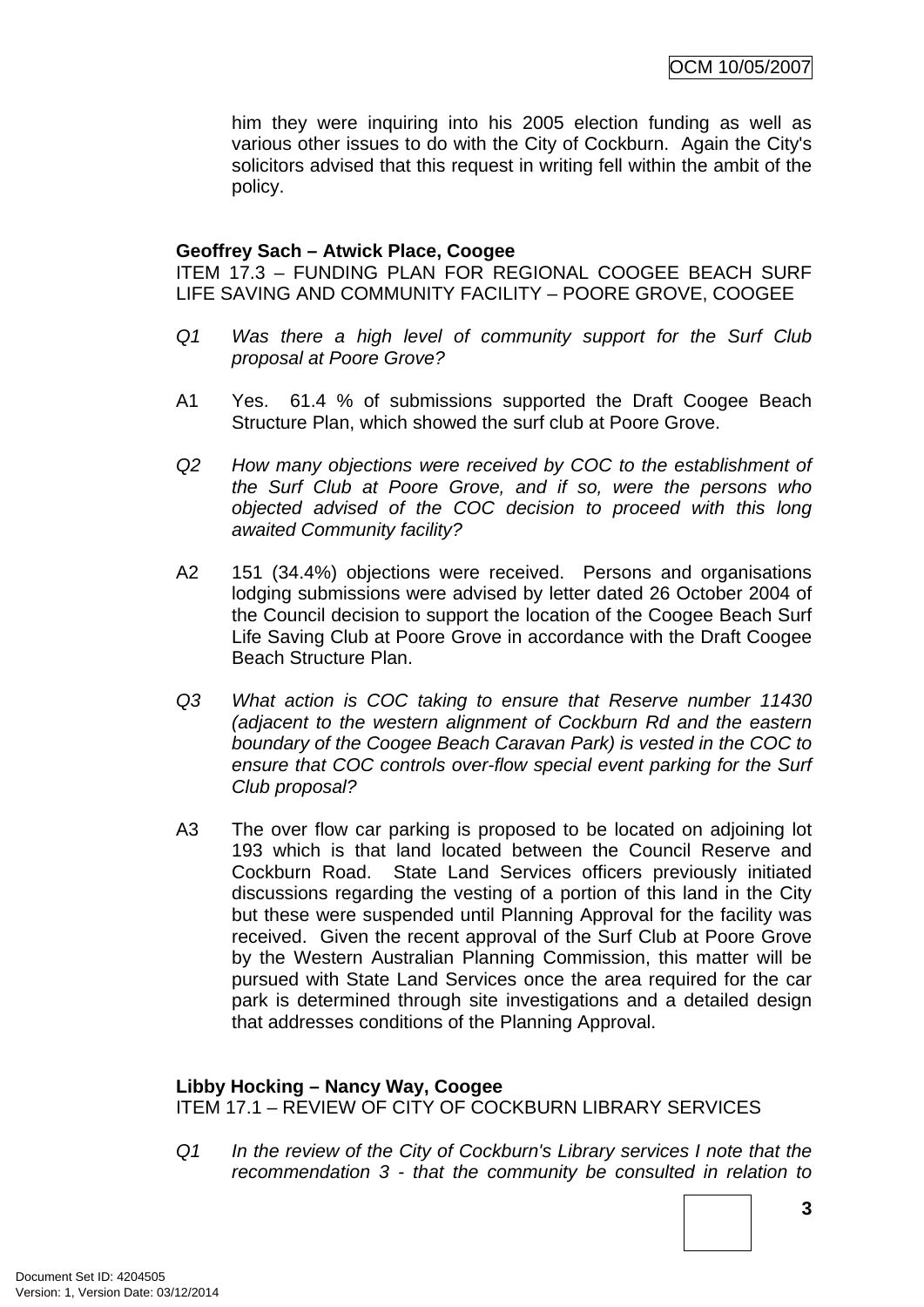*any potential changes in opening hours was not included on the agenda. Councillors would be aware modern work and study requirements mean that library users need greater flexibility in opening hours. What opportunity will there be for ratepayers and residents to enjoy more flexible opening hours such as the library being open for longer on Saturdays, on Sundays and after 7pm on weeknights?*

- A1 A thorough investigation into library opening hours is proposed to ensure that the libraries are providing the optimum service required by the communities. This will be particularly relevant to the new Cockburn Central Library which, according to the Review, should consider Sunday trading. However, prior to any changes being recommended, a public consultation process, including current Library patrons, will be undertaken. This is expected to take place during the next financial year.
- *Q2 Recommendation 5 of the review of the City of Cockburn's Library Services is for the allocation of 2343 square metres be provided for a new Spearwood Library by 2012. Clearly as the main library, the existing Spearwood Library is inadequate for a city growing as fast as Cockburn is. 5 years is a long time to wait for up to date facilities. How soon could such a project get under way and how long would it take to be completed?*
- A2 The officer recommendation to Council proposes that Library facilities in Cockburn be considered as part of a Master Planning exercise for each site on which a Library is located. Should Council accept this suggestion, the process which follows will involve an extensive review of the facilities which are currently located on these sites. In the case of the Spearwood site, this will require careful consideration by Council of its preferences for what additional community infrastructure should be made available in the future and timeframes associated with their provision. Such an exercise, from the planning and design stage to final construction, is likely to involve a period of 4 - 5 years from now for the completion of a new Library, given the current state of the economy.

#### **Glen Diggins – Nancy Way, Coogee**

ITEM 17.1 – REVIEW OF CITY OF COCKBURN LIBRARY SERVICES

- *Q1 In the Review of the City of Cockburn's Library Services I notice that recommendation 22 to investigate the efficient delivery of Housebound materials as demand grows, was not included on the agenda. Is this the Council's final position or will it give some thought to reconsidering that recommendation?*
- A1 Many of the recommendations included in the Review only affect the operation of a current service provided by the Library, such as this recommendation.

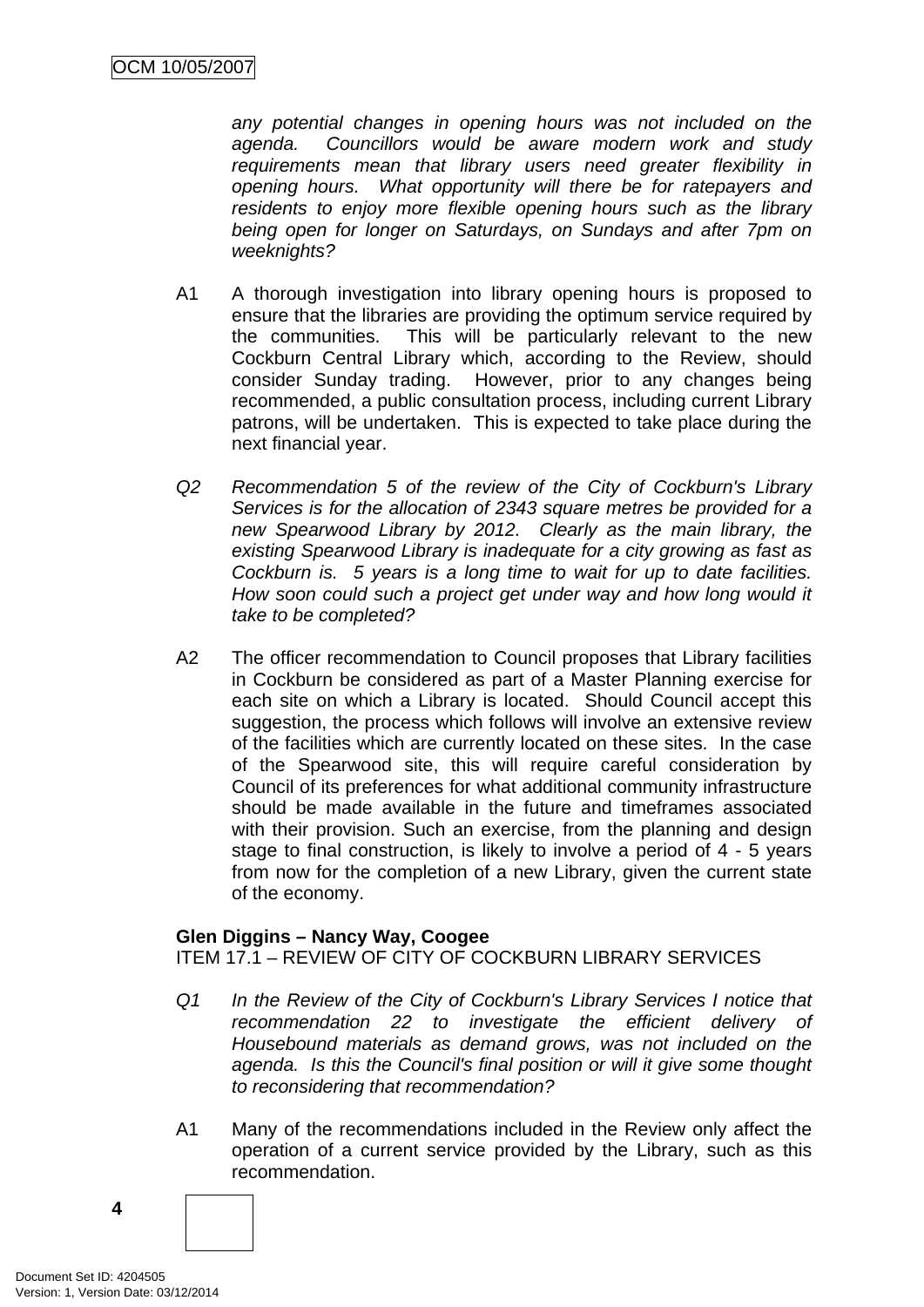All recommendations will be considered by senior staff and dealt with through the necessary decision making channels. Some, such as opening hours, will involve further consideration by Council, while others, such as this matter, will be dealt at an operational level.

ITEM 16.1 – SMRC PROJECT PARTICIPATION AGREEMENT – REGIONAL COMMUNITY GREENHOUSE PROJECT

- *Q1 Will Council amend line 6 of the Background section of the agenda to more correctly read "manage the greenhouse emissions that ARE CURRENTLY BELIEVED TO BE THE cause of global warming?*
- A1 No. There is much research which supports the view that greenhouse emissions directly influence climate change and global warming.
- *Q2 How many of the Council's fleet of vehicles currently run on alternative fuels? What plans are there about future vehicle purchases?*
- A2 Since November last year the Council's entire diesel fleet has been running on Bio-diesel (B20) as a trial. Through our Regional participation in the Alternative Fuels Committee with the SMRC, the City is considering other alternative fuels initiatives.
- *Q3 Can you provide more information about how Council intends to "reduce energy consumption from street light and traffic lights in the region"?*
- A3 The City has signed a letter of support for the Sustainable Public Lighting Project offered by ICLEI. A Sustainable Public Lighting Action Plan is currently in draft form and has not been considered or endorsed by Council. A street lighting team has been formed to progress the development of a lighting strategy. Our Environmental and Sustainability staff would be more than happy to discuss the topics in greater detail during business hours.

#### **Bill Doddemead – Hillcrest Street, Coogee**

ITEM 16.2 – CLOSURE OF KIESEY STREET, COOGEE

*Q1 The residents of Beach and Hillcrest Streets are concerned about the total closure of Kiesey Street in Coogee having a huge impact with increased traffic on the above streets and believe a better alternative would be the modification of Kiesey Street to allow traffic to enter and exit Cockburn Road by left lane turns only. Traffic wanting to take right hand turns would enter and exit at Beach Street. This would be a fair compromise and we would ask the Council to consider this amendment? With Ocean Road closed, and these are the Council's own figures, we have had more than 50% increase in traffic on Hillcrest Street and Beach Street.*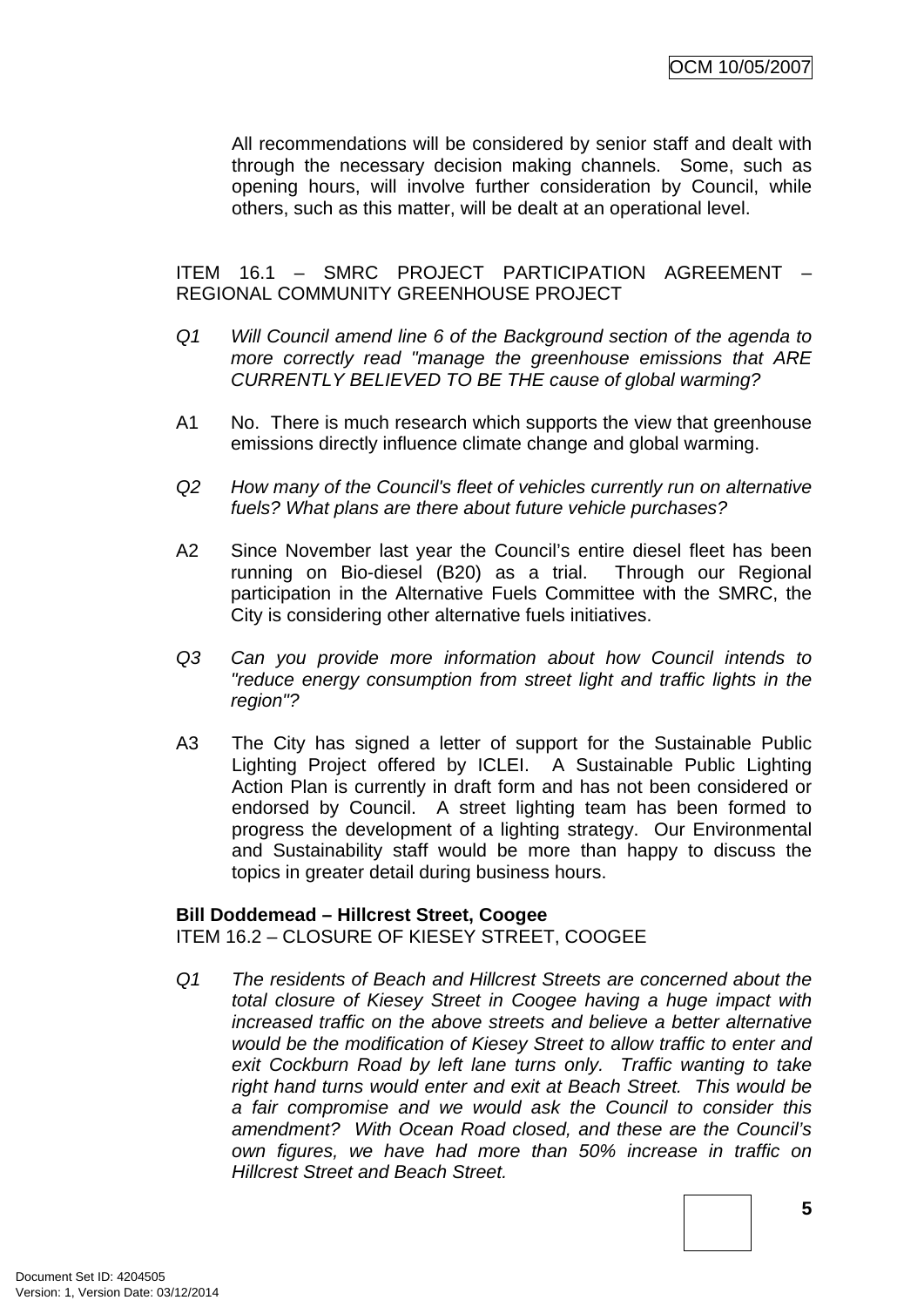A1 The closure of Kiesey Street will be a matter for Council to consider, however I make the following points regarding the proposal to maintain a 'left in - left out' access for clarity:

I understand that the closure of Kiesey Street was identified by the DPI and MRWA during planning of the realignment of Cockburn Road. The closure of Kiesey Street was an integral part of the Draft Coogee Beach Structure Plan that was advertised for public comment in June 2004. There were 447 submissions in total of which 14 objected to the closure of Kiesey Street. Council resolved to support the Structure Plan (December 2004) with the closure of Kiesey Street retained. The design of Cockburn Road has clearly assumed the closure of Kiesey Street would proceed. The structure plan also shows the modification of the Powell Road entrance (moved further north) and the retention of Beach Road as a full movement intersection.

From a technical viewpoint, the level of Cockburn Road at Kiesey Street will change with the modifications by almost 0.7m. If an intersection could be facilitated, the sight distances are not good and the problem is further exacerbated by the grade of Cockburn Road approaching Kiesey Street, the likely speed of traffic, the traffic mix (% of heavy vehicles) and a merge point at the current intersection location where the road narrows from 2 lanes to 1. Acceleration and deceleration lanes would probably need to be established to facilitate the turning movement. These factors and the potential turning movements at Beach and Powell Road (new access point) would, in my opinion, put the vehicles entering the traffic stream at Kiesey Street in some danger. This danger would be further increased if those vehicles sought to turn left out of Kiesey Street and right into Powell.

Primarily traffic in Hillcrest and Beach will be local traffic only once the roadworks are completed. Regional traffic will use Amity or Ocean in the short term and Council is proposing to construct a new link at Spearwood Avenue. All of these links will provide a more direct access to Cockburn Road than King and Beach. The City will monitor traffic flows in the area and can consider additional calming of King or Beach at some point in the future if traffic volumes are excessive.

SKM advise that Ocean Road is currently due to be re-opened in September. The roadworks cannot be completed however until the modification to Cockburn Road are completed. Cockburn Road is a District Distributor Road and access to it needs to be rationalised particularly as traffic volumes increase.

The Chief Executive Officer advised Mr Doddemead that there was an alternative recommendation to be put before Council this evening.

**6**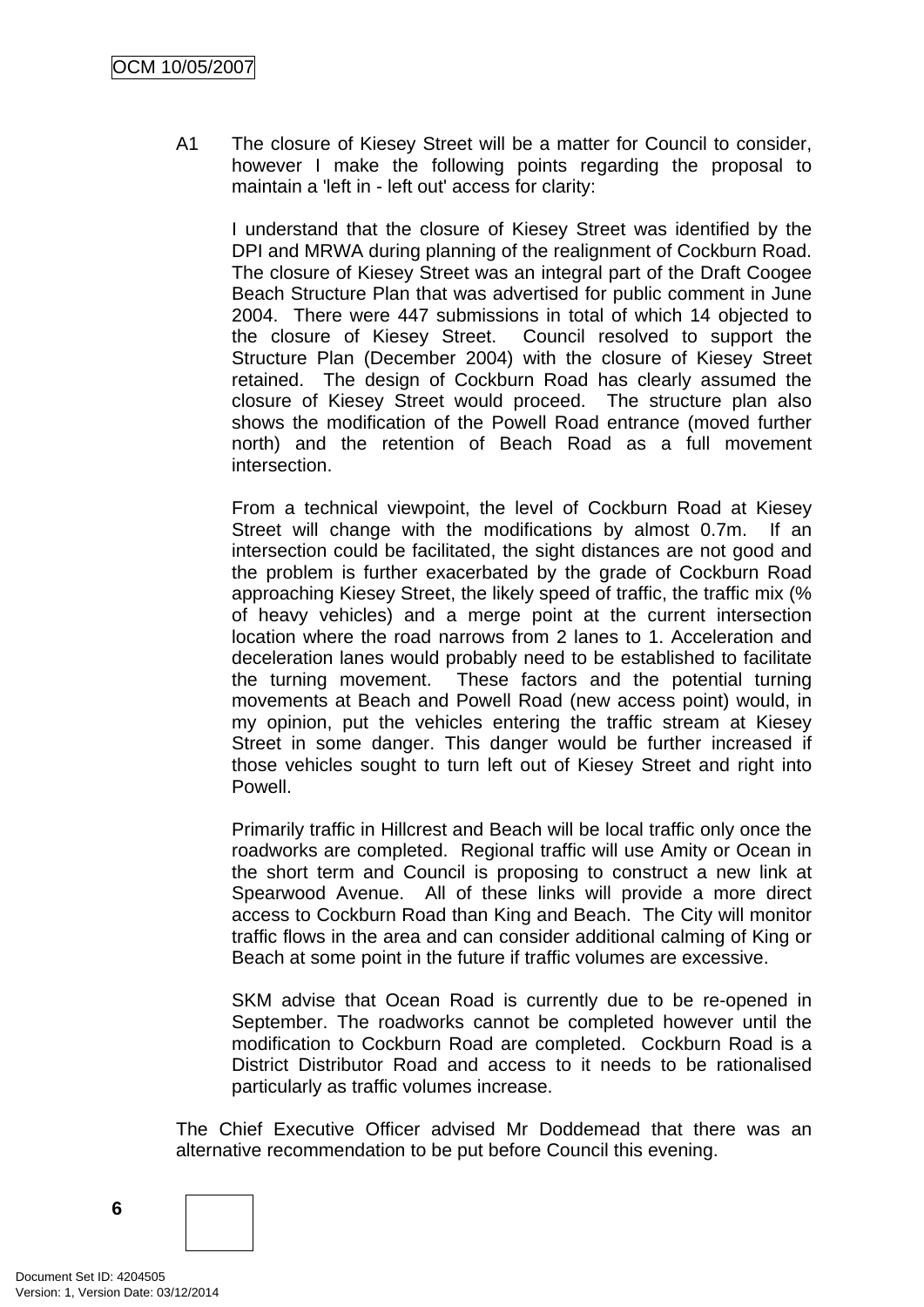#### **Colin Crook – Doolette Street, Spearwood**

ITEM 13.2 - DELEGATED AUTHORITIES, POLICIES AND POSITION STATEMENTS COMMITTEE MEETING MINUTES – 22 MARCH 2007

- Q1 See Page 17 of Attachments 13 2: Where are these attachments for the full Council to consider in tonight's vote?
- A1 The attachments mentioned are provided with the Agenda Papers for the Committee Meeting.
- Q2 If, indeed, the Councillors have been supplied with these documents, then why are they not in the business papers for tonight's public meeting?
- A2 The Committee Agenda attachments are not replicated in the Committee Minutes, unless the Committee recommends changes to a Policy document, in which case the proposed amended Policy is attached to the Committee Minutes for presentation to the Council Meeting. Otherwise, the original officer recommendation provided to the Committee is then considered by Council for adoption, unless an amendment is proposed for separate consideration at the Council Meeting.
- Q3 How many members are going to vacate the Chamber when this issue is discussed / voted on?
- A3 One.
- Q4 What number of members constitute an "Absolute Majority" tonight?
- A4 Six.

#### **Robyn Scherr – Amity Boulevard, Coogee**

- ITEM 13.2 DELEGATED AUTHORITIES, POLICIES AND POSITION STATEMENTS COMMITTEE MEETING MINUTES – 22 MARCH 2007
- *Q1 Please inform me who conducted the investigation which Council claims cleared Councillors Allen, Oliver, Graham and Reeve-Fowkes of any impropriety.*
- A1 The investigation was conducted by the Senior Officer of the City, other Directors and Staff Members. That investigation was then, as outlined in my letter to you dated 7 May 2007, sent to the City's solicitors who came back and said that having reviewed all the original documents, they found the same conclusion as the City's investigation. To be entirely sure that the City was dealing with an open and true investigation we sought the independent evaluation of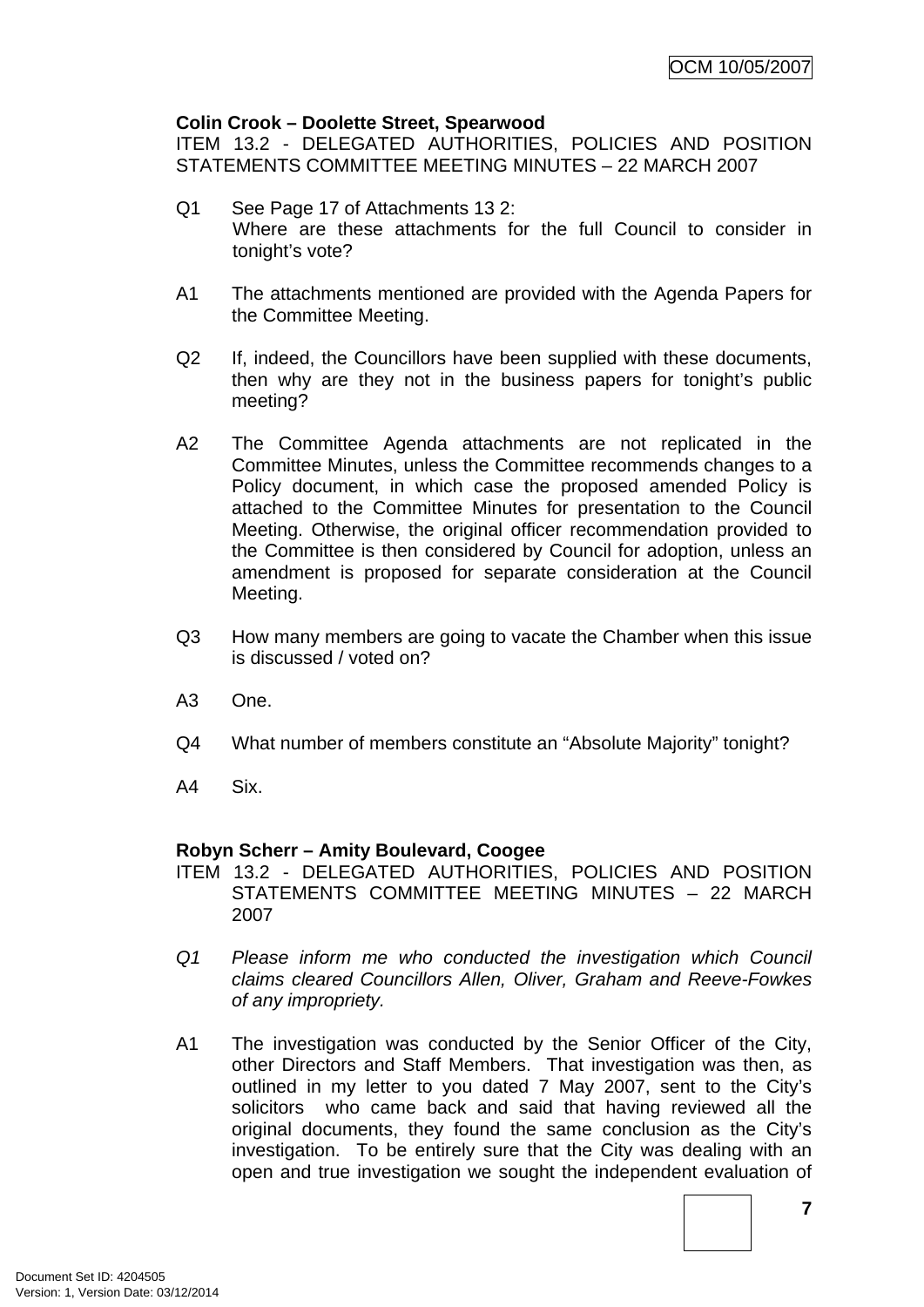the Department for Local Government. We wrote to the Director General, who assigned a Senior Governance Compliance Officer to undertake the investigation. The Senior Governance Officers, five of them, came to the City and reviewed a series of documents, at the end of which they came to the same conclusion, i.e. that Clrs Graham, Allen and Oliver have not, again I repeat, not breached the electoral gift disclosure provisions of the Local Government Act and the last election.

- *Q2. Who at Local Government then agreed with the findings of this internal examination? Was it the Minister?*
- *A2 See above.*
- *Q3. It has been publicly stated that the payment of legal expenses for Stephen Lee would be approved at the May meeting. If approved, the policy would also cover Allen, Graham and Oliver, wouldn't it?*
- *Q4. Until the CCC report is filed, the possibility of adverse findings still looms. Will Councillors Allen, Graham, Oliver and Lee vote on this matter?*
- *Q5. At the 22/3 meeting of the Delegated Authorities, Policies and Position Statements Committee was Kevin Allen presiding officer over Item 14.2 when the 3-0 vote was obtained for Policy SES4?*
- *Q6. Re Policy SES 4: What assurances did Stephen Lee and his team give? Have they each stated that they have not acted illegally, improperly, dishonestly or against the interests of the city or the Cockburn residents and ratepayers whom they represent?*
- *Q7. Who were the solicitors who received the \$6,000 were they the Council's solicitors?*
- A3–7 The CEO again advised the meeting that he had already responded to all these questions in writing to Mrs Scherr and he was having to repeat the answers.

 Firstly, it should be noted that the CCC is only investigating one Councillor, that is the Mayor. Councillors Allen, Oliver and Graham are not the subject of a CCC investigation. They have received a letter from the CCC stating they are not the subject of an investigation. That is the truth. Secondly, in regard to the findings, as Clrs Allen, Oliver and Graham do not have a conflict on this matter they are free to vote on any item in relation to it. In regard to the question on Policy SES4, when the Mayor vacated the meeting, Councillors elected Clr Allen as the presiding officer. In regard to what assurances did the Mayor or his team give, I refer to my letter of 7 May 2007, but I again state that in regard to conflicts of interest these Councillors do not have a conflict of interest, they are not the subject of a CCC inquiry and they have not applied for any funding under the Council's policy to

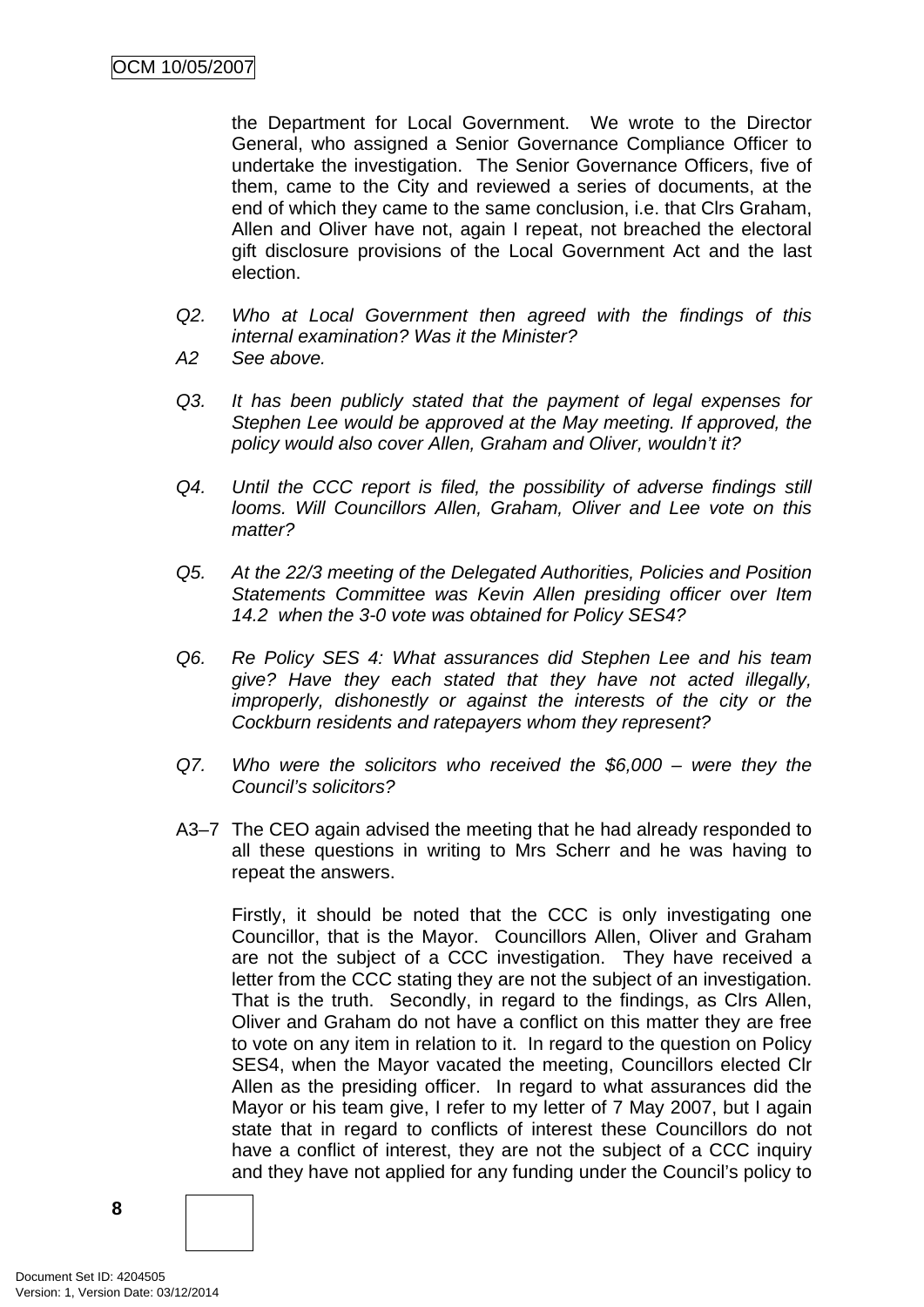have representation for any matter, because there is no matter for them to be considered.

NOTE: Mr Dan Scherr – declined the invitation from Mayor Lee to ask his written question as it had already been answered.

#### **Catherine Hall – Acacia Way, Yangebup**

ITEM 18.2 – RELEASE OF LEGAL ADVICE TO THIRD PARTIES

- *Q1 Will the CEO please advise the ratepayers at the meeting tonight (10 May 07) of the dollar amounts to be committed by Council to pay legal fees from Council funds associated with the proceedings of the Crime & Corruption Commission investigations into Cockburn Council for; A) Mayor Lee and B) All other Councillors?*
- A1 The only funds committed by the City at this time are \$6000, being a payment to Mayor Lee. Mayor Lee has issued a press statement advising that he will not be seeking any further funding until the outcome of the CCC hearings is known. With respect to this funding, in accordance with Council policy, he has signed a Deed of Undertaking, but I cannot speculate on any future claim as this is an unknown fact.

No other Councillor is the subject of a current investigation by the CCC, so there is no reason to suspect that any legal funding is a required.

- *Q2 How many questions were lodged formally on matters relating to the Agenda this evening.*
- A2 13.

#### **Logan Howlett – Monaco Avenue, North Lake**

ITEM 17.3 - FUNDING PLAN FOR REGIONAL COOGEE BEACH SURF LIFE SAVING AND COMMUNITY FACILITY – POORE GROVE, COOGEE

- *Q1 Who made the initial offer of \$1M to the Coogee Beach Surf Club?*
- *Q2 When was the offer made?*
- A1&2 The \$1M Council contribution for the construction of the Surf Club was first included in the Plan for the District adopted by Council in late 2006.
- *Q3 For what purpose was the offer made?*
- *Q4 What budget impact did this offer have on other planned projects?*
- *Q5 Was the \$1M in the approved City of Cockburn plans?*
- *A3-5* The contribution is conditional upon all necessary approvals for the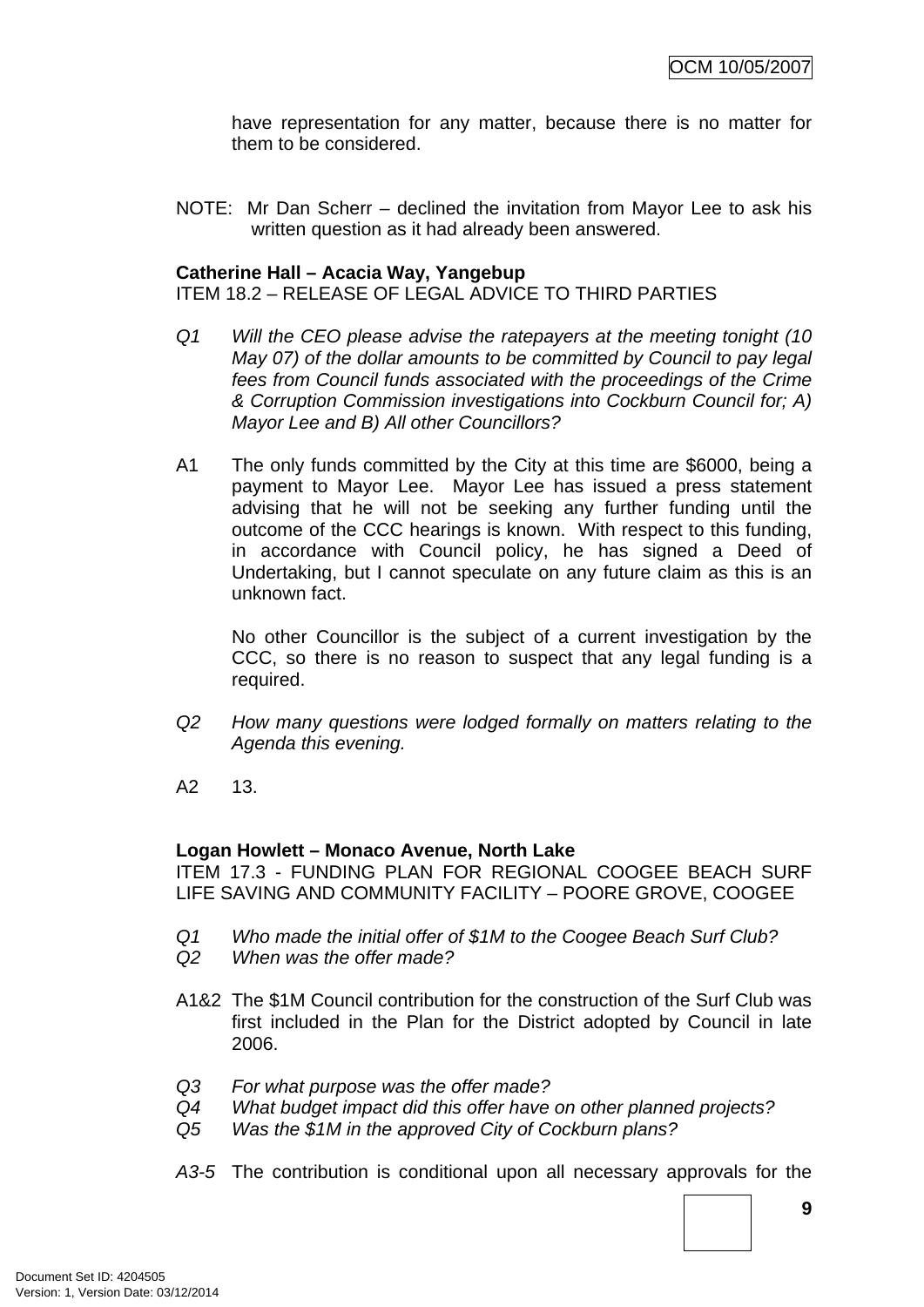<span id="page-13-0"></span>establishment of a surf club on the identified site being obtained and further consideration by Council of the final design and funding arrangements.

The CEO advised the meeting that it was not a case of making an offer in relation to the \$1.0M. There was an approach by the SLSC for assistance with the construction of the Club. Officers put forward a recommendation with the funding to be consistent with the SLSC also assisting with the fund raising. The item this evening looks at a structured approach where Council provides seed funding to allow construction to commence but only after all grants have been apportioned by the various parties. Grant applications have been made to the Department of Transport & Regional Development and other government agencies who have indicated they are likely to pay for part of the funding costs. Additionally, the SLSC has a number of donors/benefactors who have indicated they are likely to give materials in the form of cement or bricks, etc. These materials can be quarantined from any tender process if we know what those costs are up front, but the only commitment is in the Plan for the District as voted on by Council and it was not as a result of a promise by any Elected Member. The CEO was not aware of any Elected Member making offers, certainly no decision has been put to Council and the only decision that has been made by Council is the adoption of the Plan for the District with this funding requirement.

### **8. CONFIRMATION OF MINUTES**

### **8.1 (MINUTE NO 3446) (OCM 10/05/2007) - ORDINARY COUNCIL MEETING - 12/04/2007**

#### **RECOMMENDATION**

That the Minutes of the Ordinary Council Meeting held on Thursday, 12 April 2007, be adopted as a true and accurate record.

#### **COUNCIL DECISION**

MOVED Clr I WHITFIELD SECONDED Clr K ALLEN that the recommendation be adopted.

**CARRIED 8/0**

#### **9. WRITTEN REQUESTS FOR LEAVE OF ABSENCE**

Nil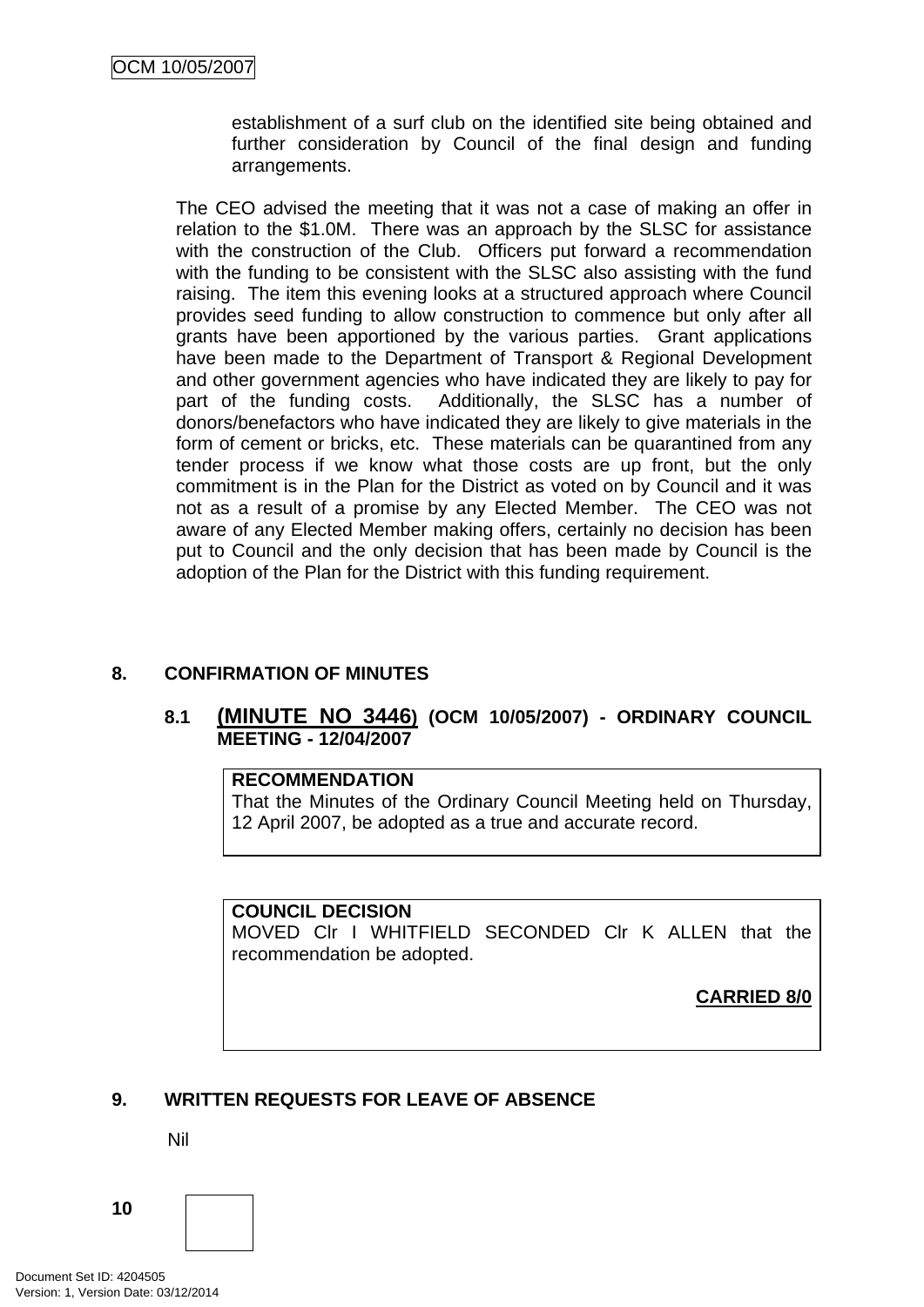#### <span id="page-14-0"></span>**10. DEPUTATIONS AND PETITIONS**

Nil

#### **11. BUSINESS LEFT OVER FROM THE PREVIOUS MEETING (If adjourned)**

Nil

### **12. DECLARATION OF COUNCILLORS WHO HAVE NOT GIVEN DUE CONSIDERATION TO MATTERS IN THE BUSINESS PAPER**

Nil

### **13. COUNCIL MATTERS**

### **13.1 (MINUTE NO 3447) (OCM 10/05/2007) - MINUTES OF AUDIT COMMITTEE MEETING - 22 MARCH 2007 (5017) (DMG) (ATTACH)**

#### **RECOMMENDATION**

That Council receive the Minutes of the Audit Committee Meeting held on 22 March 2007, as attached to the Agenda and the recommendation contained therein be adopted.

### **TO BE CARRIED BY AN ABSOLUTE MAJORITY OF COUNCIL**

### **COUNCIL DECISION**

MOVED Clr S Limbert SECONDED Clr T Romano that the recommendation be adopted.

### **CARRIED BY ABSOLUTE MAJORITY OF COUNCIL 8/0**

#### **Background**

A meeting of the Audit Committee was conducted on 22 March 2007.

#### **Submission**

To receive the Minutes of the Committee and adopt its recommendations.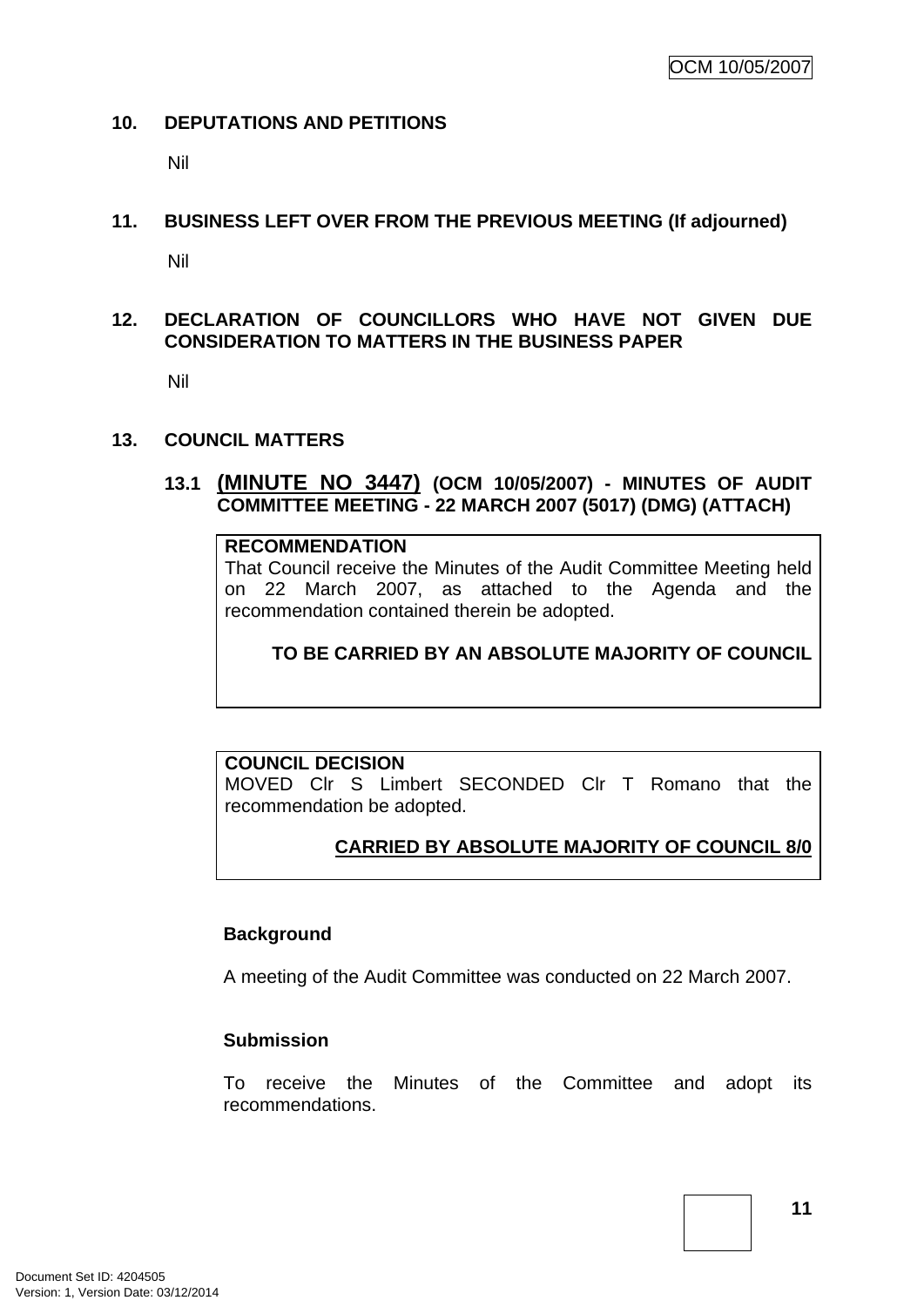### **Report**

The committee considered the following reports:-

- 1. Delegation of Authority It is necessary to review the authority for the committee to meet with the external auditor on an annual basis.
- 2. Internal Audit Services The current contract for the provision of internal audit services expires at the end of 2006/07. The committee considered a scope of audit for the final year of the contract and tendering for the service in future.
- 3. External Audit Services Similar to 2 above.
- 4. Australian Taxation Officer (ATO) Audit Information item on the ATO audit of Council's Business Activity Statement for August 2006.
- 5. Main Roads WA Audit Information item on the Main Roads Audit of Council's State Grants received for road projects during the 2004/05 and 2005/06 financial years.

### **Strategic Plan/Policy Implications**

#### *Governance Excellence:*

*• To provide effective monitoring and regulatory services that administer relevant legislation and local laws in a fair and impartial way* 

### **Budget/Financial Implications**

As contained in Minutes

#### **Legal Implications**

As contained in Minutes

### **Community Consultation**

N/A

### **Attachment(s)**

Minutes of Audit Committee 22 March 2007.

# **Advice to Proponent(s)/Submissioners**

N/A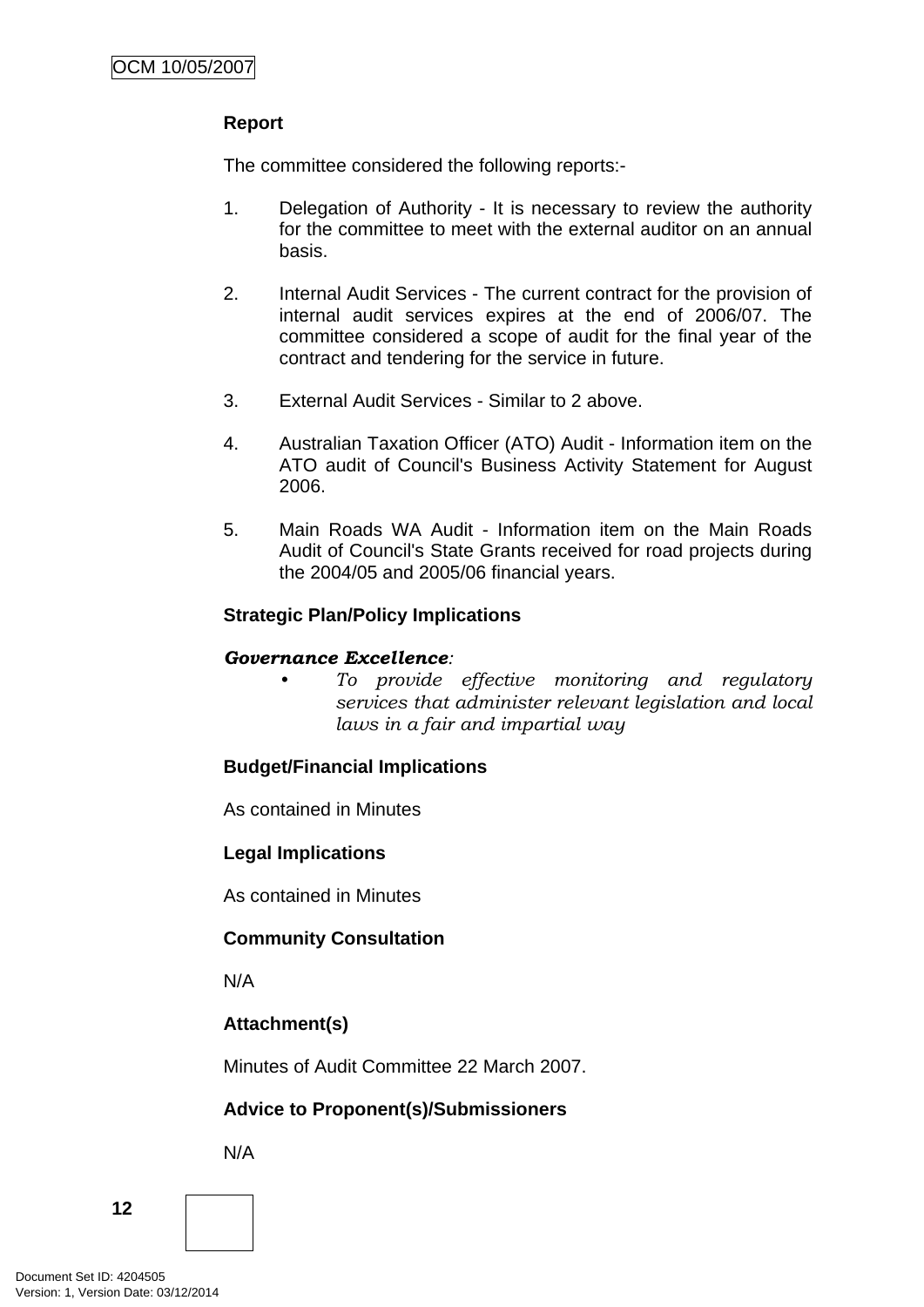#### <span id="page-16-0"></span>**Implications of Section 3.18(3) Local Government Act, 1995**

Nil

### **DECLARATION OF INTEREST**

Mayor Lee declared a financial interest pursuant to Section 5.60A of the Local Government Act, 1995, in Item 13.2 "Minutes of Delegated Authorities, Policies and Position Statements Committee Meeting – 22 March 2007". The nature of his interest is that he is a recipient of funds under Policy SES4 'Legal Representation – Indemnification of Costs'.

MAYOR LEE LEFT THE MEETING AT THIS POINT, THE TIME BEING 7.47PM.

### **(MINUTE NO 3448) (OCM 10/05/2007) - ELECTION OF ALTERNATIVE PRESIDING MEMBER**

# **COUNCIL DECISION**

MOVED Clr L Goncalves SECONDED Clr S Limbert that Council nominate Clr Kevin Allen to act as Presiding Member for the portion of the meeting when Mayor Lee is to remain absent.

**CARRIED 7/0**

### **13.2 (MINUTE NO 3449) (OCM 10/05/2007) - DELEGATED AUTHORITIES, POLICIES AND POSITION STATEMENTS COMMITTEE MEETING MINUTES - 22 MARCH 2007 (1054) (DMG) (ATTACH)**

#### **RECOMMENDATION**

That Council receives the Minutes of the Delegated Authorities, Policies and Position Statements Committee Meeting dated 22 March 2007, as attached to the Agenda, and adopts the recommendations contained therein.

### **TO BE CARRIED BY AN ABSOLUTE MAJORITY OF COUNCIL**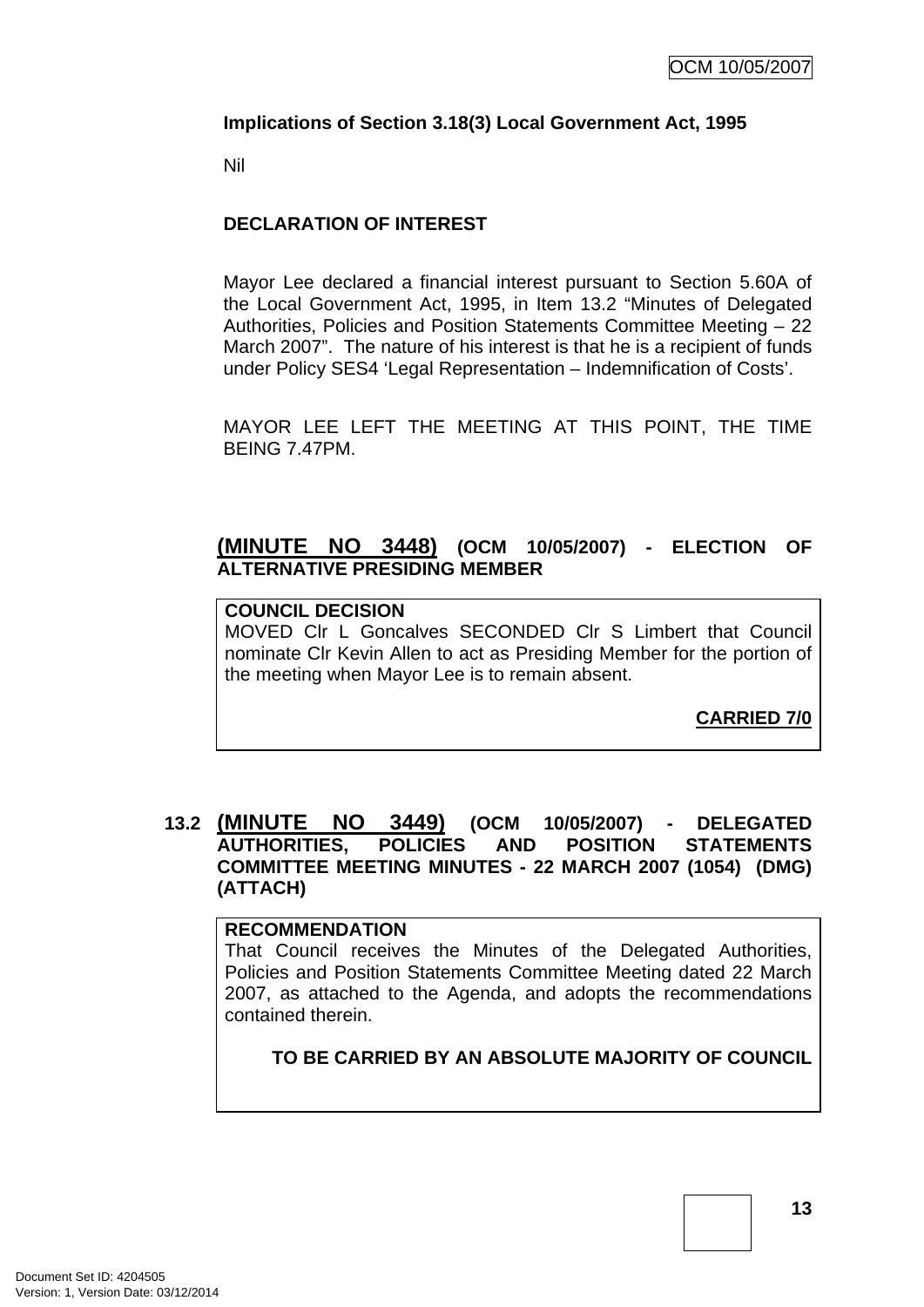#### **COUNCIL DECISION**

MOVED Clr I Whitfield SECONDED Clr S Limbert that Council adopts the recommendation subject to the withdrawal of Item 14.2 (Minute No. 214) Proposed Amendment to Council Policy SES4 Legal Representation – Indemnification of Costs, which is to be withdrawn and considered separately.

### **CARRIED BY ABSOLUTE MAJORITY OF COUNCIL 7/0**

### **Reason for Decision**

Clause 17.17(3)2 of Council's standing Orders Local Law enables items to be withdrawn for individual consideration.

### **Background**

The delegated Authorities, Policies and Position Statements Committee conducted a meeting on 22 March 2007. The minutes of the meeting are required to be presented to Council and its recommendations considered by Council.

#### **Submission**

The minutes of the Committee meeting are attached to the Agenda. Items dealt with at the Committee meeting form the basis of the Minutes.

#### **Report**

The Committee recommendations are now presented for consideration by council and if accepted, are endorsed as the decisions of Council. Any elected member may withdraw any item from the Committee meeting for discussion and propose an alternative recommendation for Council's consideration. Any such items will be dealt with separately, as provided for in Council's Standing Orders.

### **Strategic Plan/Policy Implications**

#### *Governance Excellence*

*• To conduct Council business in open public forums and to manage Council affairs by employing publicly accountable practices.* 

### **Budget/Financial Implications**

Committee Minutes refer.

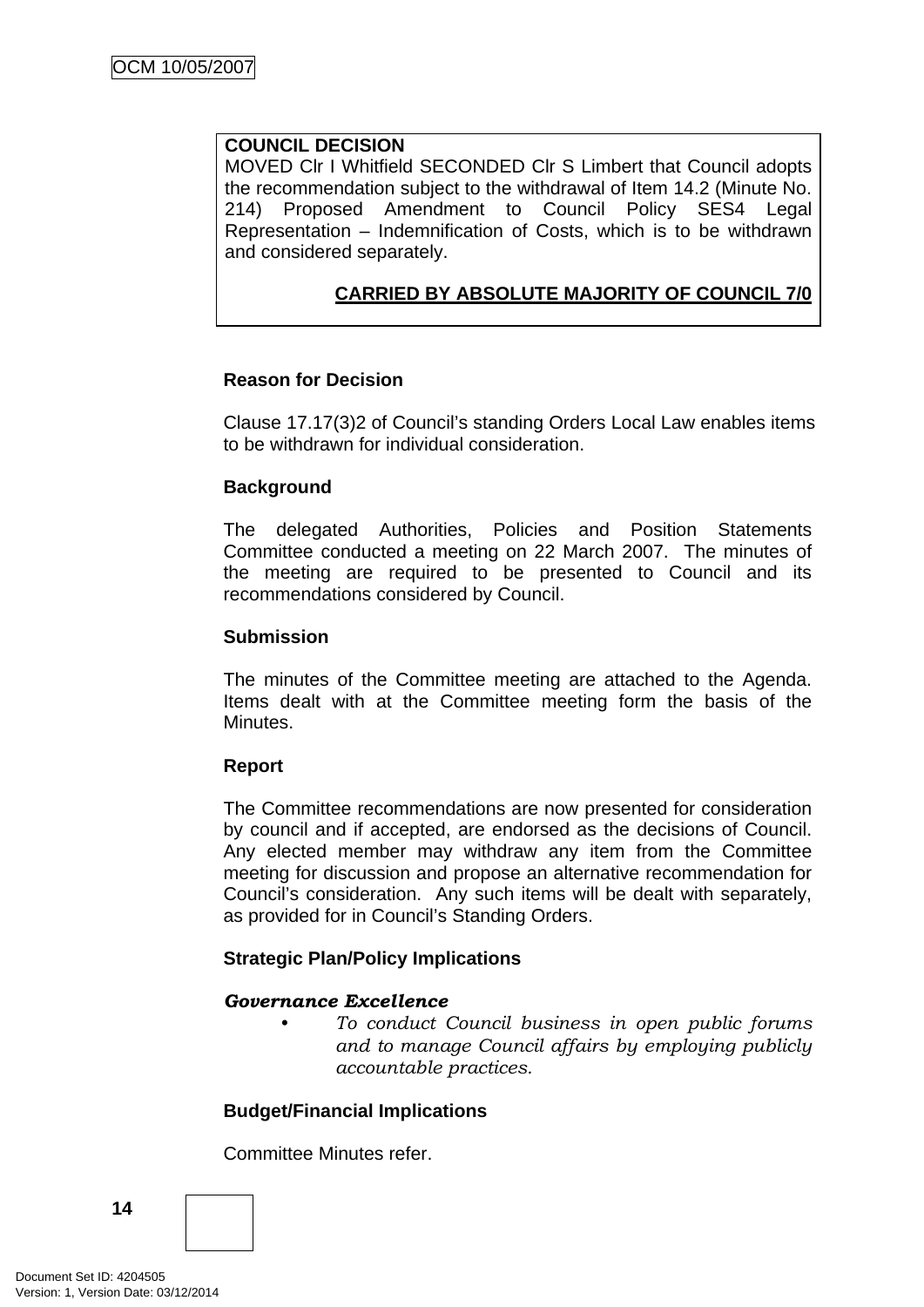### <span id="page-18-0"></span>**Legal Implications**

Committee Minutes refer.

### **Community Consultation**

Committee Minutes refer.

### **Attachment(s)**

Minutes of the Delegated Authorities, Policies and Position Statements Committee Meeting dated 22 March 2007.

### **Advice to Proponent(s)/Submissioners**

N/A

### **Implications of Section 3.18(3) Local Government Act, 1995**

Nil.

### **(MINUTE NO 3450) (OCM 10/05/2007) - PROPOSED AMENDMENT TO COUNCIL POLICY SES4 LEGAL REPRESENTATION - INDEMNIFICATION OF COSTS**

#### **COUNCIL DECISION**

MOVED Clr I Whitfield SECONDED Clr A Tilbury that Council:

- (1) amend Policy SES4 Legal Representation Indemnification of Costs by:
	- 1. the addition of the following words at the end of Clause 4.(1):

*"except if the application is in respect of a Crime and Corruption Commission Inquiry, in which case, the application shall be determined by the Council"*, and:

2. the addition of the following words at the beginning of Clause 6.(4):

"*subject to Clause 4.(1)*", and;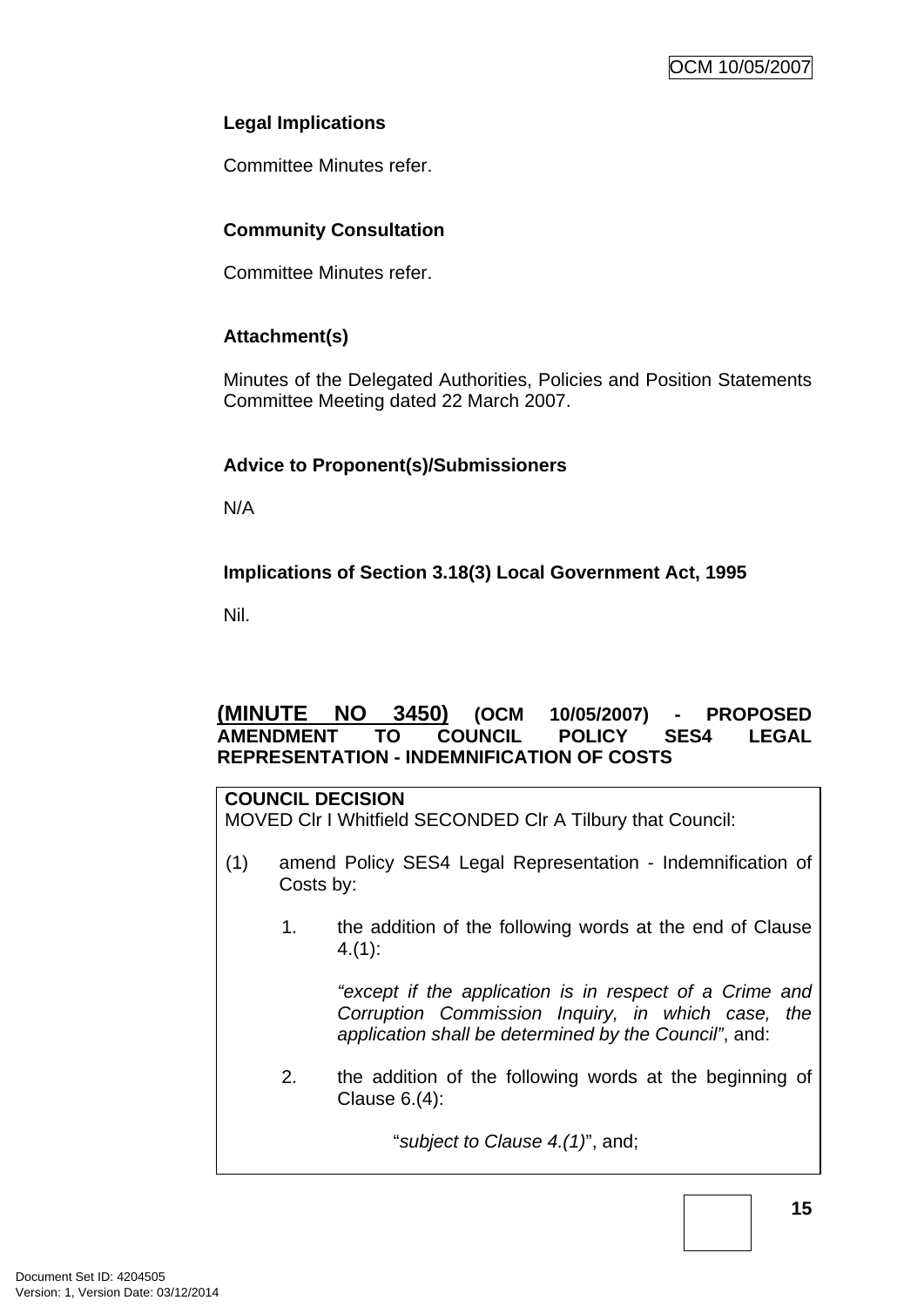<span id="page-19-0"></span>(2) amend the relevant Instrument of Delegated Authority accordingly,

as shown in the attachments.

**TO BE CARRIED BY AN ABSOLUTE MAJORITY OF COUNCIL**

**MOTION LOST 2/5**

#### **(MINUTE NO 3451) (OCM 10/05/2007) - DELEGATED AUTHORITIES, POLICIES AND POSITION STATEMENTS COMMITTEE MEETING MINUTES - 22 MARCH 2007 - POLICY SES4 LEGAL REPRESENTATION - INDEMNIFICATION OF COSTS**

#### **COUNCIL DECISION**

MOVED Clr S Limbert SECONDED Clr L Goncalves that Council adopts the Committee recommendation for this item (Item 14.2 Minute No. 214 'Proposed Amendment to Council Policy SES4 Legal Representation Indemnification of Costs').

**CARRIED 5/2**

MAYOR LEE RETURNED TO THE MEETING, THE TIME BEING 7.56PM.

CLR ALLEN ADVISED MAYOR LEE OF THE DECISION OF COUNCIL WHILST HE WAS ABSENT FROM THE MEETING.

MAYOR LEE RESUMED THE ROLE OF PRESIDING MEMBER.

### **13.3 (MINUTE NO 3452) (OCM 10/05/2007) - MINUTES OF STRATEGIC FINANCE AND INVESTMENTS COMMITTEE MEETING - 22 MARCH 2007 (5017) (DMG) (ATTACH)**

#### **RECOMMENDATION**

That Council receive the Minutes of the Strategic Finance and Investments Committee Meeting held on 22 March 2007, as attached to the Agenda and the recommendations contained therein be adopted.

**TO BE CARRIED BY AN ABSOLUTE MAJORITY OF COUNCL**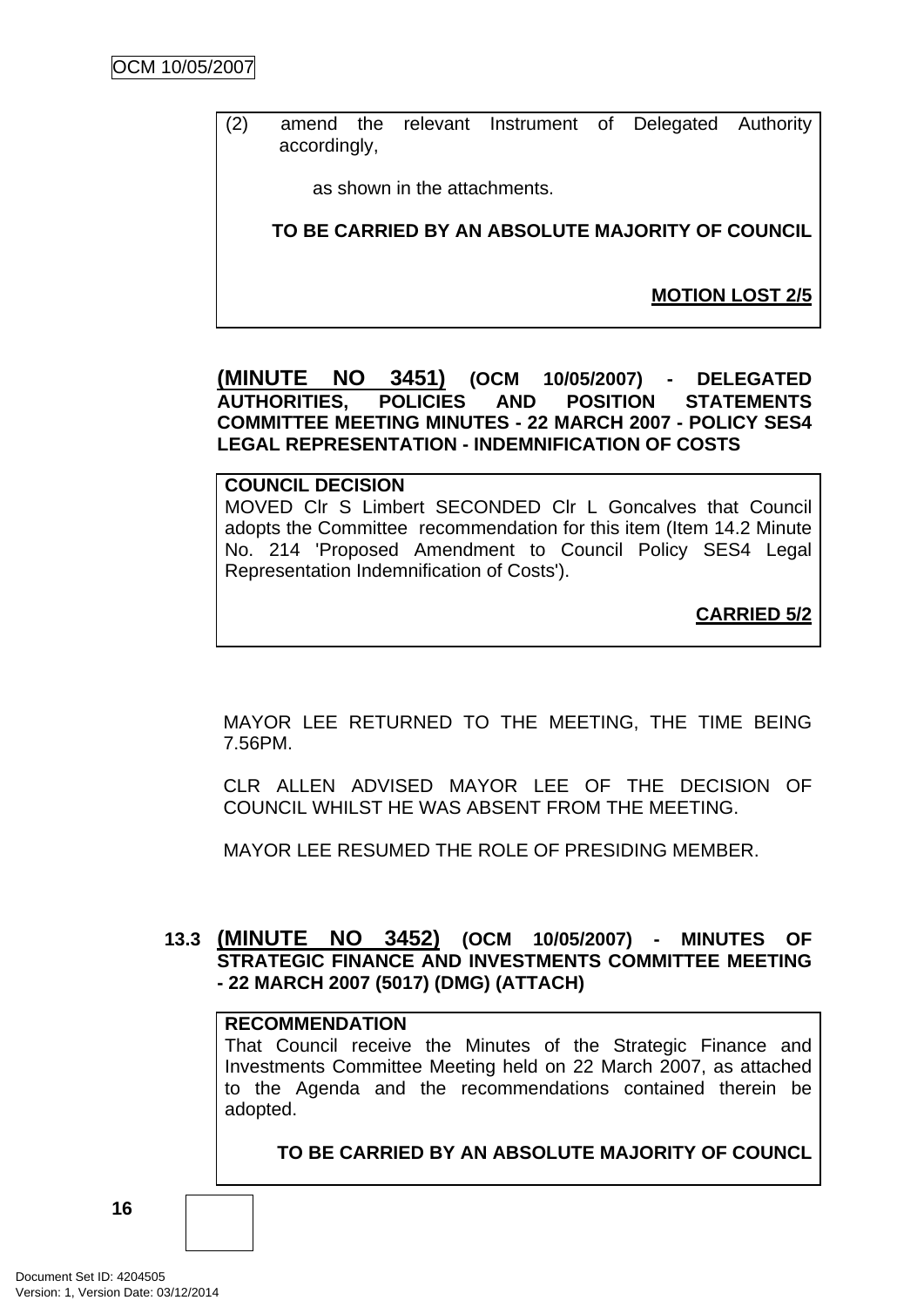#### **COUNCIL DECISION**

MOVED Clr S Limbert SECONDED Clr A Tilbury that the recommendation be adopted.

### **CARRIED BY ABSOLUTE MAJORITY OF COUNCIL 8/0**

#### **Background**

The meeting of the Strategic Finance and Investments Committee was conducted on 22 March 2007.

#### **Submission**

To receive the Minutes of the Committee and adopt its recommendations.

#### **Report**

The Committee considered items related to a number of land transactions connected with Council's Land Development Strategy.

#### **Strategic Plan/Policy Implications**

Strategic Plan Initiative Outcome refers:

#### *Governance Excellence:*

*• To conduct Council business in open public forums and to manage Council affairs by employing publicly accountable practices.* 

#### **Budget/Financial Implications**

The exact value of the land sales and the timing of each sale is unknown at this time.

#### **Legal Implications**

Sec. 3.59 of the Local Government Act, 1995, refers.

#### **Community Consultation**

N/A

#### **Attachment(s)**

Minutes of Strategic Finance and Investments Committee 22 March 2007.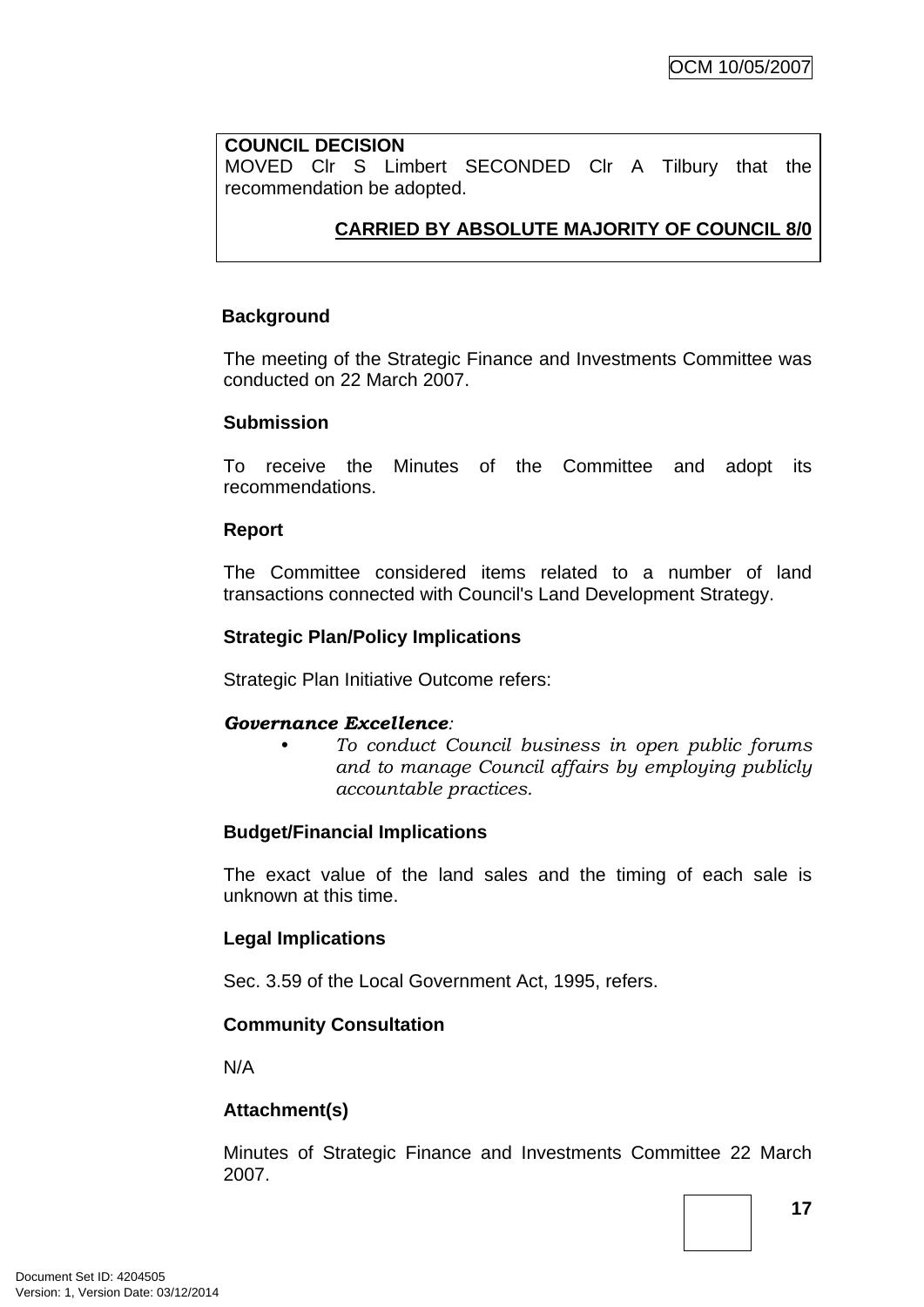### <span id="page-21-0"></span>**Advice to Proponent(s)/Submissioners**

N/A

**Implications of Section 3.18(3) Local Government Act, 1995**

Nil

### **14. PLANNING AND DEVELOPMENT DIVISION ISSUES**

### **14.1 (MINUTE NO 3453) (OCM 10/05/2007) - GROUPED (R-CODE) DWELLING - BOUNDARY SETBACK VARIATION - LOT 8 (NO. 8) STRODE AVENUE, HAMILTON HILL (2203495) (SDS) (ATTACH)**

#### **RECOMMENDATION** That Council:

(1) grant is approval for the erection of a second dwelling on Lot 8 (No. 8) Strode Avenue, Hamilton Hill, in accordance with the approved plans subject to the following conditions:-

### Standard Conditions:

- 1. Development may be carried out only in accordance with the terms of the application as approved herein and any approved plans.
- 2. Nothing in the approval or these conditions shall excuse compliance with all relevant written laws in the commencement and carrying out of the development.
- 3. No wall, fence or landscaping greater than 0.75 metres in height measured from the ground level at the boundary, shall be constructed within 1.5 metres of a vehicular accessway unless such wall or fence is constructed with a 2 metre truncation.
- 4. Retaining wall(s) being constructed in accordance with a suitably qualified Structural Engineer's design and a building licence being obtained prior to construction.
- 5. No activities causing noise and/or inconvenience to neighbours being carried out after 7.00pm or before 7:00am Monday to Saturday and not at all on Sunday or Public Holidays.
- 6. All stormwater being contained and disposed of on-site to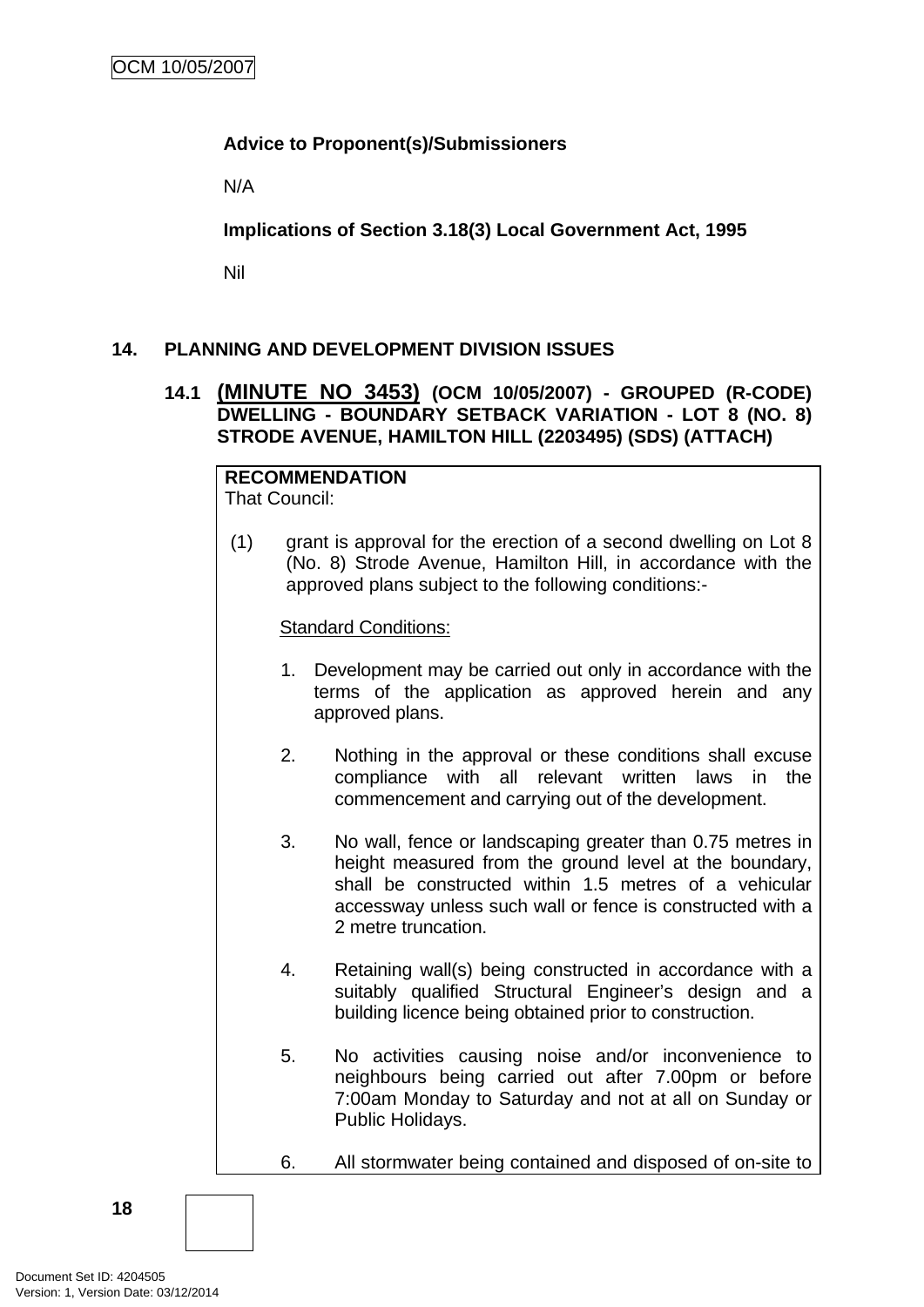the satisfaction of the Council.

7. The parking bay/s, driveway/s and point of ingress and egress to be designed in accordance with the Australian Standard for off-street Carparking (AS/NZ2890.1) unless otherwise specified by this approval and are to be constructed, drained and marked in accordance with the design and specifications certified by a suitably qualified practicing Engineer and are to be completed prior to the development being occupied and thereafter maintained to the satisfaction of the Council.

### Special Conditions:

- 8. The surface finish of the boundary wall abutting the adjoining lots to be constructed to Council satisfaction.
- 9. Provision of additional two-hardstand bays as marked in red on the approved plans and to the satisfaction of the Council.

### Footnotes:

- 1. The development is to comply with the requirements of the Building Code of Australia.
- 2. With regards to Condition No. 8, the surface finish of the boundary wall of the adjoining lot should be to the satisfaction of the adjoining landowners and to be completed as part of the building licence. In the event of a dispute, the boundary wall must be constructed with a clean or rendered finish to the satisfaction of Council.
- 3. With regards to Condition No. 8, the Owner is advised that any application to cover the proposed hardstand bays required as part of this approval will need to comply with the with the Acceptable Development standards of the Residential Design Codes of Western Australia (R-Codes) relating to Set Back of Garage and Carports (notably clause 3.2.3 A3.5 of Part 3 of the R-Codes). An inappropriate intrusion into the Strode Avenue streetscape, which is characterised generally by open front setbacks, will not be supported.
- (2) issue a Schedule 9 Notice of Determination on Application for Planning Approval – Approval (inclusive of MRS Form 2 Notice of Approval).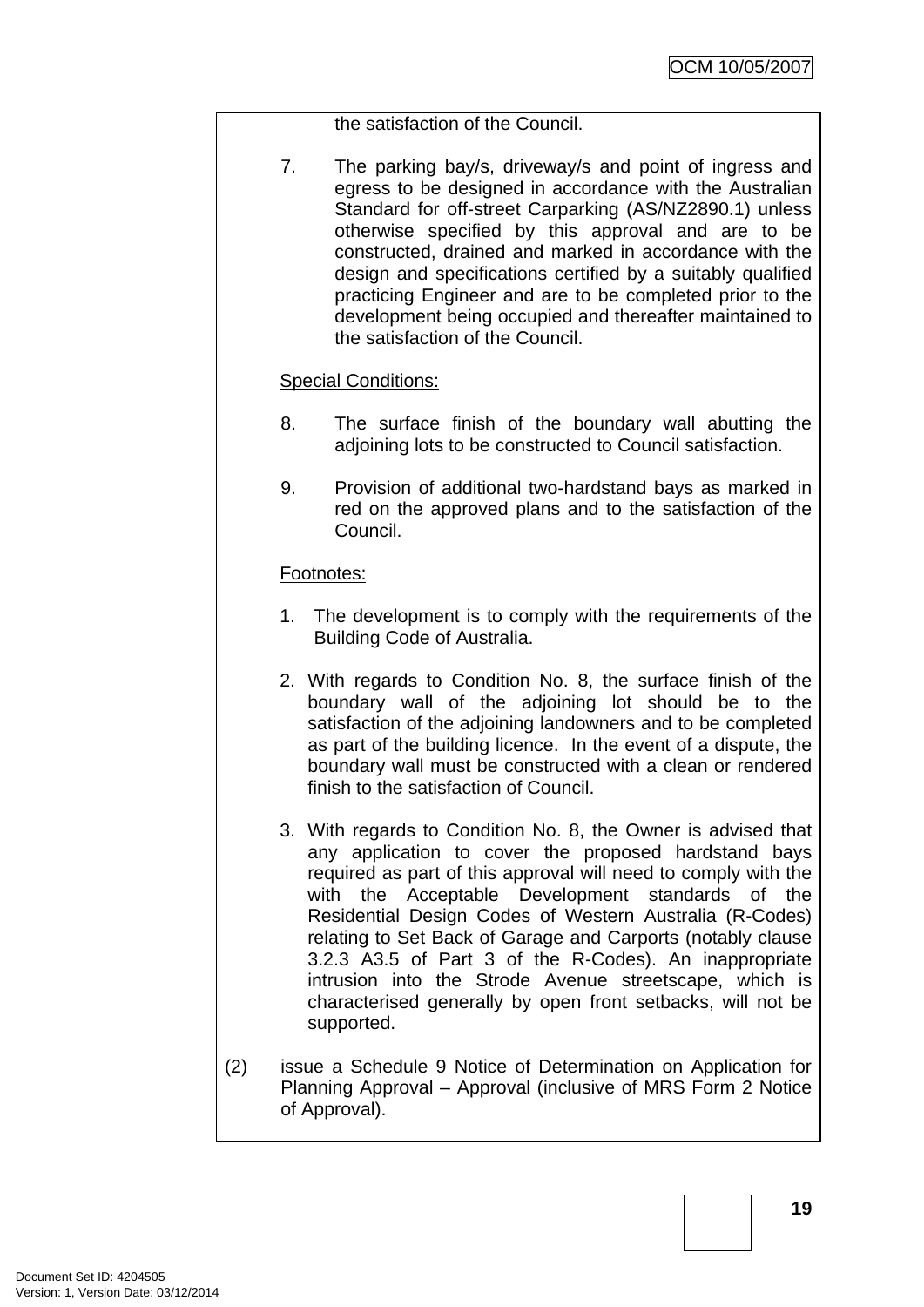### **COUNCIL DECISION**

MOVED Clr L Goncalves SECONDED Clr S Limbert that the recommendation be adopted.

### **CARRIED 8/0**

#### **Background**

| ZONING:           | MRS:               | l Urban                   |
|-------------------|--------------------|---------------------------|
|                   |                    | TPS3   Residential R-20   |
| LAND USE:         |                    | Grouped (R-Code) Dwelling |
| LOT SIZE:         | 1032m <sup>2</sup> |                           |
| <b>USE CLASS:</b> | ם                  |                           |

#### **Submission**

The applicant seeks approval for the construction of a second dwelling with parapet walls proposed adjacent to the northern and eastern boundaries. The applicant has provided the following justification for the proposal: -

• To make more effective use of space of the property;

The development will not restrict solar access to major openings and outdoor living areas of the adjoining property.

A copy of the site plan is contained in the agenda attachments.

#### **Report**

The subject land is zoned Residential R-20 under the City of Cockburn Town Planning Scheme No 3. Council has the discretion to either approve (with or without conditions) or to refuse the application. The application has been referred to Council for determination as the proposal involves the construction of two boundary walls, one of which exceeds the acceptable development requirements of the *Residential Design Codes of WA* (R-Codes). The variation sought is also greater than the 20% allowable standard which can be issued under delegation as specified in Council's Policy APD 10, and is therefore referred to Council for its determination.

Two (2) landowners were advised of the development application, and both provided support for the proposal.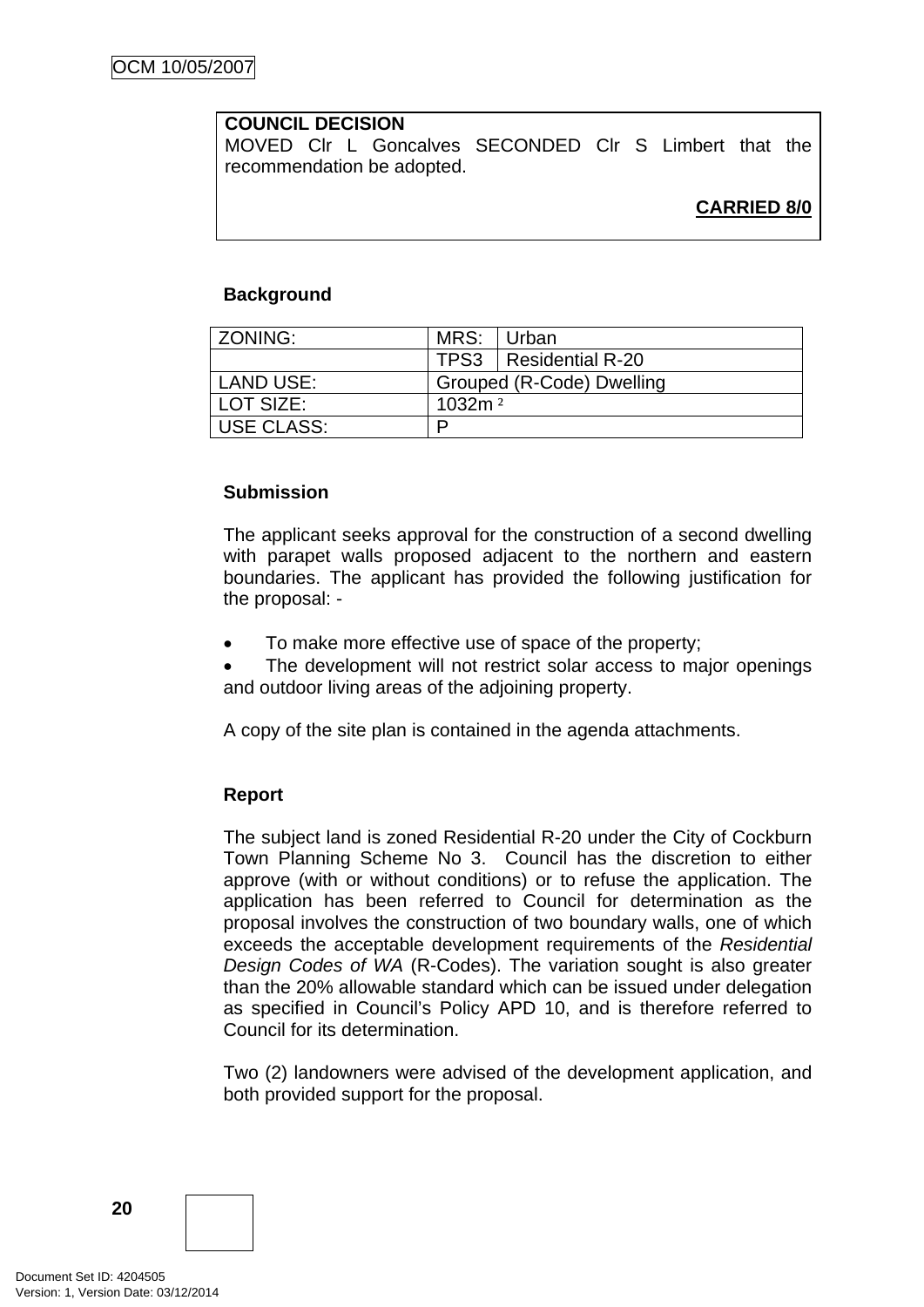### Residential Design Codes (R-Codes)

In determining the application, Council is to have regard to the performance criteria under Clause 3.3.2 P2 of the R-Codes, which states:

*"3.3.2 P2 Buildings built up to boundaries other than the street boundary where it is desirable to do so in order to:* 

- *Make effective use of space; or*
- *Enhance privacy; or*
- *Otherwise enhance the amenity of the development; and*
- *Not have any significant adverse effect on the amenity of the adjoining property; and*
- *Ensure that direct sun to major openings to habitable rooms and outdoor living areas of adjoining properties is not restricted".*

The proposal complies with the above performance criteria. The second dwelling will not have a significant impact on the amenity of the adjoining properties. Further, the adjoining property owners (northern and eastern sides) have provided consent to the proposal.

It should also be noted that subject to Clause 3.5.1 A1 ii of the R-Codes, two (2) car parking bays are required for each grouped dwelling, with at least one provided for the exclusive use of each dwelling. Given the location of the existing brick garage within proximity to the proposed dwelling, an additional 2 hardstand bays have been proposed adjacent to the original dwelling. Bearing these points in mind, it is recommended that Council support the application.

### **Strategic Plan/Policy Implications**

#### *Demographic Planning*

*• To ensure development will enhance the levels of amenity currently enjoyed by the community.*

The Planning Policies which apply to this item are:-

| <b>Strata Titles</b><br>APD <sub>8</sub> |
|------------------------------------------|
|------------------------------------------|

- APD9 Retaining Walls
- APD10 Discretion to Modify Development Standards
- APD17 Standard Development Conditions and Footnotes

### **Budget/Financial Implications**

N/A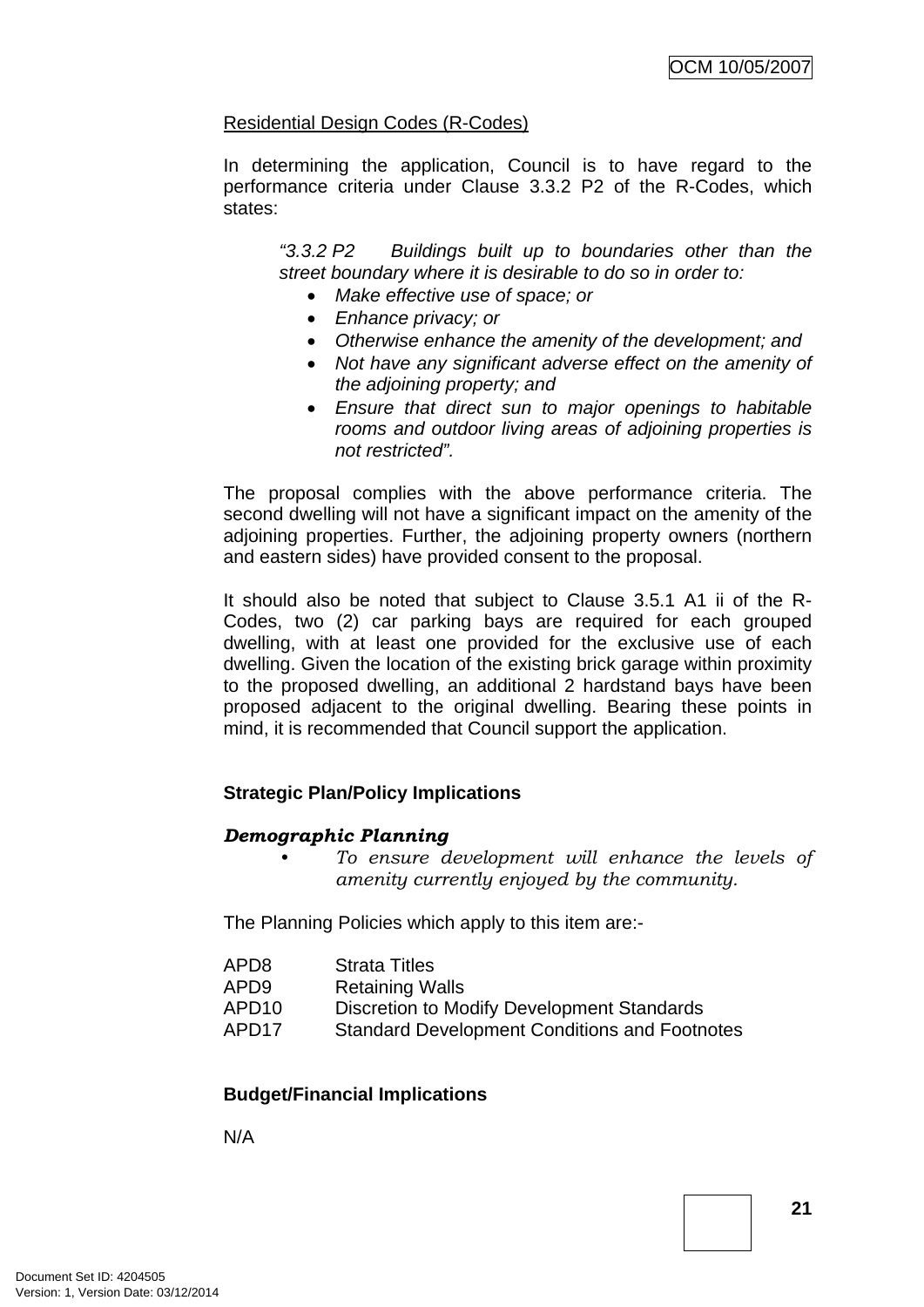### <span id="page-25-0"></span>**Legal Implications**

Town Planning Scheme No 3 Residential Design Codes 2002 Planning and Development Act 2005 State Administrative Tribunal Regulations

#### **Community Consultation**

Affected adjoining property owners' comment was received as part of the application. At the close of the submission two submissions had been received.

### **Attachment(s)**

- 1. Location Plan Indicating location of Submissions
- 2. Site Plan

#### **Advice to Proponent(s)/Submissioners**

The proponent and submissioner(s) have been advised that this matter is to be considered at the May 2007 Council Meeting.

#### **Implications of Section 3.18(3) Local Government Act, 1995**

N/A

#### **14.2 (MINUTE NO 3454) (OCM 10/05/2007) - COMMERCIAL VEHICLE PARKING - LOT 37 (NO.39) BEACH ROAD, COOGEE - OWNER: GREGORY AND JANINE PITMAN - APPLICANT: GEORGE PEACH (3309402) (ES) (ATTACH)**

#### **RECOMMENDATION**

That Council:

- (1) refuse to grant its approval to the proposed commercial vehicle parking for the following reasons:-
	- 1. the proposal is contrary to the protection of the residential amenity of the location by virtue of:
		- (a) the hours of operation of the commercial vehicles;
		- (b) the noise and disturbance associated with the use of the vehicles;
		- (c ) the visual appearance of the vehicles in what is a typical single residential area;
	- 2. the proposal is contrary to the orderly and proper planning of the locality by virtue of: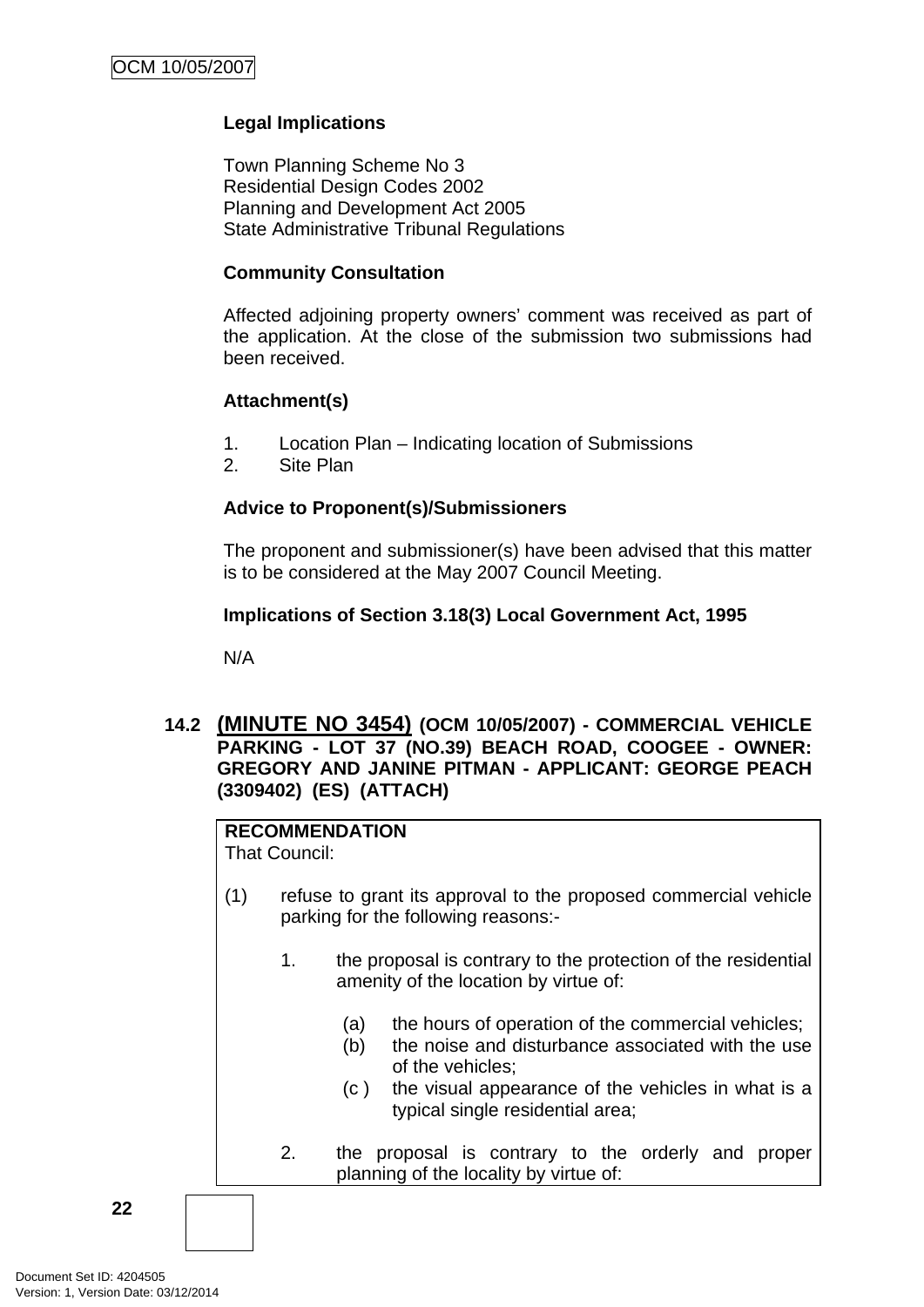- (a) being different to the type of development typically anticipated in residential areas taking into account the need to protect residential amenity;
	- (b) concerns regarding the potential for traffic conflict in the locality given the nature and size of vehicles proposed as part of the development;
- 3. the relevant concerns raised by surrounding property owners.
- (2) issue a Schedule 9 Notice of Determination on Application for Planning Approval – Refusal and an MRS Form 2 Notice of Refusal;
- (3) advise the applicant and submissioners accordingly in respect of Council's decision; and
- (4) advise the applicant that the most appropriate location for the storage and use of the commercial vehicles is within a nonresidential zone i.e. a commercial or industrial zone.

#### **COUNCIL DECISION**

MOVED Clr I Whitfield SECONDED Clr S Limbert that the recommendation be adopted.

### **CARRIED 8/0**

#### **Background**

| l ZONING:   | MRS:        | ⊺Urban                 |
|-------------|-------------|------------------------|
|             |             | TPS3   Residential R20 |
| LAND USE:   | Residential |                        |
| l LOT SIZE: | $1227m^2$   |                        |
| USE CLASS:  |             | Single (R-Codes) House |

The subject land is situated on the southern side of Beach Road in Coogee and is occupied by a single storey residence. The site is flanked to the east and west by single dwellings. Single dwellings are also present opposite the site.

A recent inspection of the site revealed the parking of two (2) large passenger buses at the front of the property.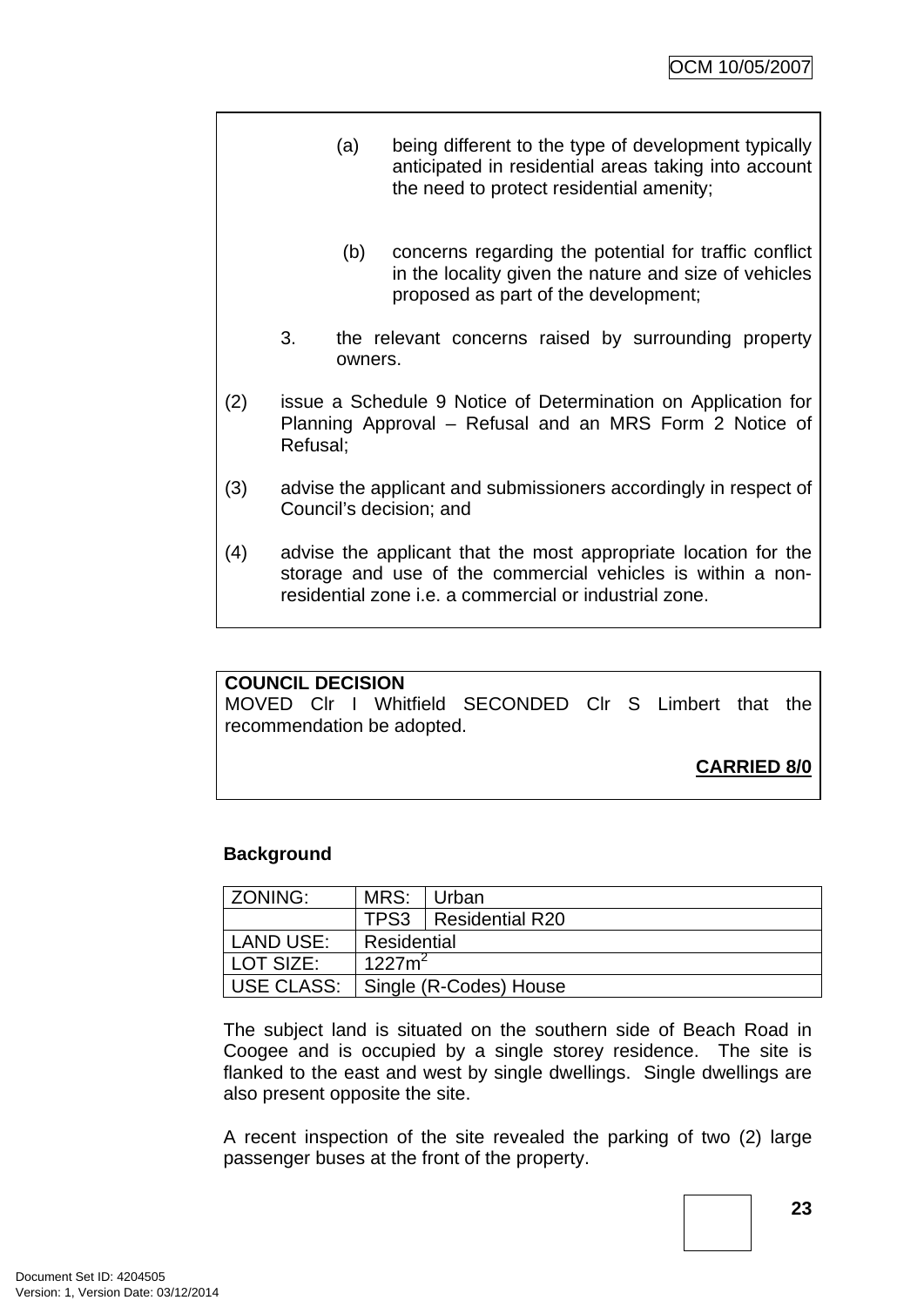### **Submission**

This application seeks planning approval for the parking of the two (2) passenger buses (commercial vehicles) at the front of the site. The application is described as follows:

- One (1) bus will be parked on the site seven (7). This bus will leave at 5am Monday to Saturday and return at 6am. The bus will remain on the site during the day before it leaves again at 4pm and returns at 6pm.
- A second bus will be parked on the site from 6am 4pm Monday to Friday and from 6am – 12 noon on Saturdays. This bus will be kept elsewhere during the night hence will arrive on site at 6am and leave at 4pm Monday to Saturday.
- The buses will be located in the driveway in front of the dwelling.

The primary use of the buses is to transport workers living in local suburbs to and from Austal ships.

### **Report**

The subject land is zoned Residential R20 under the City of Cockburn Town Planning Scheme No 3. Council has the discretion to either approve (with or without conditions) or to refuse the application.

In assessing and determining applications for development within residentially zoned areas, one of Council's principle objectives is the protection of the amenity of residents living within. The proposed development is considered contrary to the protection of residential amenity in the subject location, and is not considered to comply with the standards and provisions of the City's Town Planning Scheme No 3, particularly Clauses 5.8.4(v) and 10.2 that addresses matters to be considered by council.

#### Amenity

Clause 5.8.4(v) of the Scheme states that the parking of commercial vehicles in a residential zone may be permitted if it is not likely to adversely affect the amenity of the surrounding land. In the case of the subject proposal, however, this is not the case. The matter of the commercial parking was drawn to Council's attention by an aggrieved property owner. Additionally, adjoining property owners have been consulted in respect of the application. In response to the consultation, three (3) submissions objecting to the proposal have been received (one (1) not objecting to the application was also received). The submissions raise the following concerns:

• Noise distraction, particularly in the early hours of the morning • Visual amenity

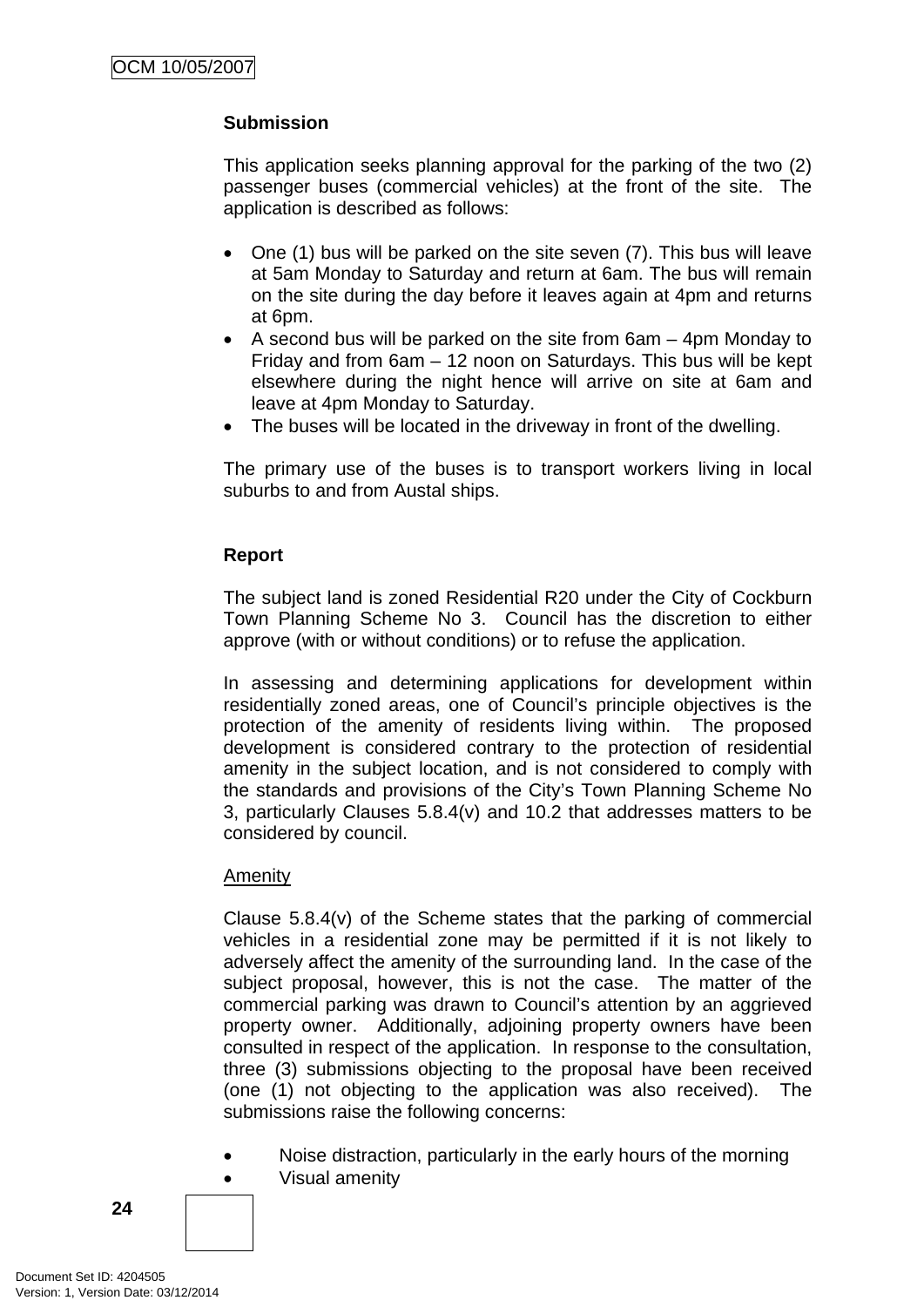- Exhaust fumes which are generated by the vehicles
- Concern that the operators of the buses do not reside at the site

In addition to the above, Council's Planning Section has the following additional concerns. An increase in vehicle movements around the site will also result from the proposal. This not only adds to noise disturbance, but also raises safety concerns in regards to traffic in the local area. Furthermore, it is considered that the proposed vehicle parking will have a negative impact on the visual amenity of the local area. The proposal is not consistent with the appearance of the surrounding neighbourhood, which primarily consists of single residential dwellings.

#### Orderly & Proper Planning

Council in determining development applications is responsible for considering the orderly and proper planning of a locality. The site and surrounding area is zoned Residential R20 under the Town Planning Scheme and, therefore, should be used primarily for residential purposes and uses which are compatible with residential areas. The parking and associated vehicle movement of two commercial buses to and from the subject site is not considered appropriate or necessary in this zone, a position confirmed by the valid concerns raised by residents in the vicinity.

#### **Recommendation**

It is recommended that Council refuse the application on the basis that the proposal is contrary to both:

- The protection of the amenity of the residential area within which the subject land is located;
- The orderly and proper planning of the locality as required to be considered by Council.

Resolving to refuse the application also takes into account the relevant submissions received by Council in respect of the application.

It is also recommended that Council resolve to advise the applicant that the most appropriate location for the storage and use of the commercial vehicles is within a non-residential zone i.e. a commercial or industrial zone.

#### **Strategic Plan/Policy Implications**

#### *Demographic Planning*

*• To ensure the planning of the City is based on an approach that has the potential to achieve high levels of convenience and prosperity for its citizens.*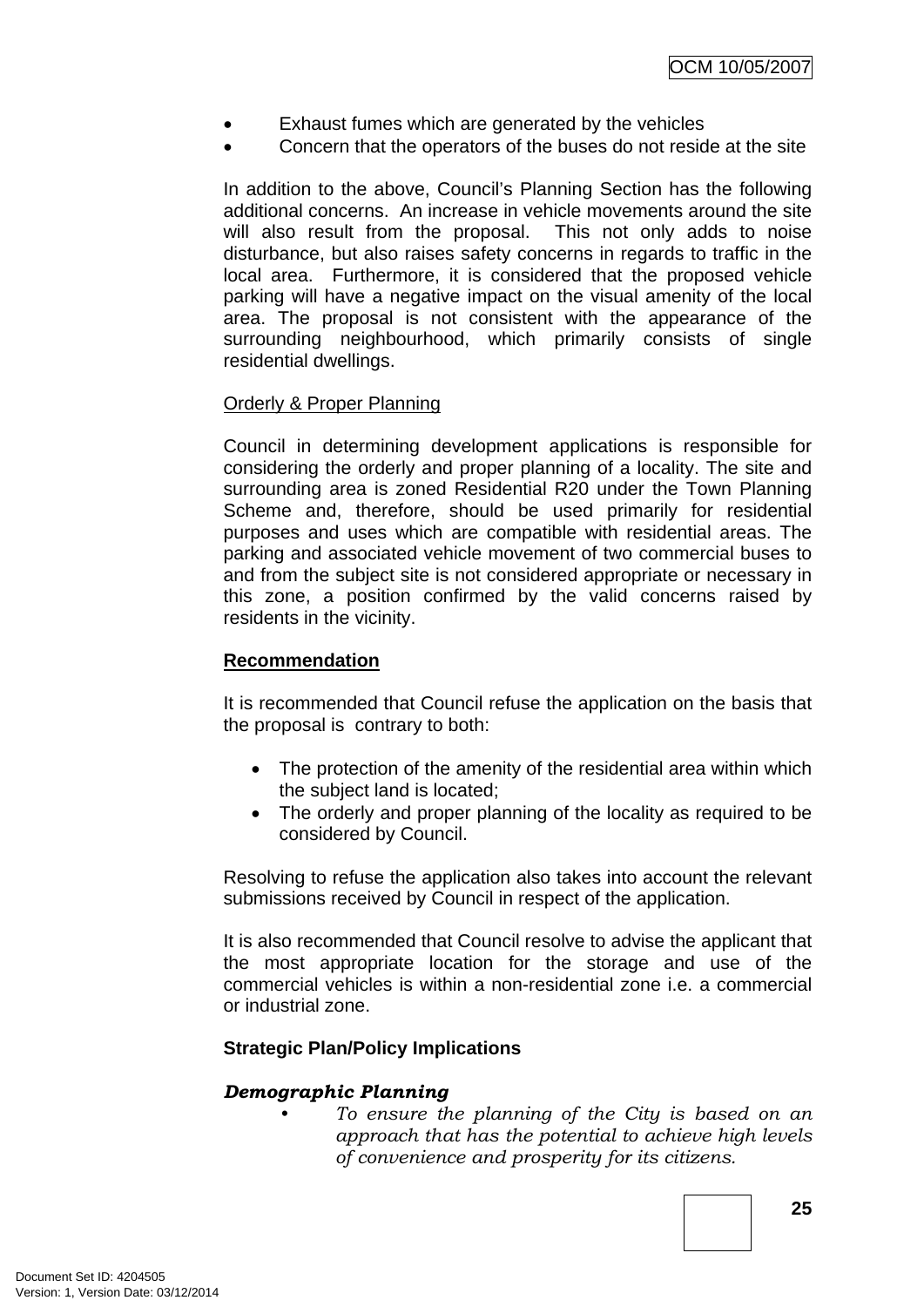*• To ensure development will enhance the levels of amenity currently enjoyed by the community.*

### <span id="page-29-0"></span>**Budget/Financial Implications**

N/A

#### **Legal Implications**

Town Planning Scheme No 3 Planning and Development Act 2005 State Administrative Tribunal Regulations

### **Community Consultation**

9 (nine) surrounding owners were consulted regarding the proposal. Three (3) submissions were received objecting to the proposal and one (1) submission not objecting was received.

### **Attachment(s)**

Site Plan

### **Advice to Proponent(s)/Submissioners**

The proponent and submissioner(s) have been advised that this matter is to be considered at the May 2007 Council Meeting.

#### **Implications of Section 3.18(3) Local Government Act, 1995**

N/A

#### **14.3 (MINUTE NO 3455) (OCM 10/05/2007) - SINGLE HOUSE CODES APPROVAL - 3 FALKE COURT, ATWELL - OWNER: HUGH AND DEBRA BURNS - APPLICANT: OUTDOOR CENTRE HOLDINGS PTY LTD (5515873) (BAH) (ATTACH)**

#### **RECOMMENDATION**

That Council grant its approval to the proposed Single (R-Code) House Extensions at Lot 108 (No.3) Falke Court, Atwell in accordance with the approved plans subject to the following conditions:-

#### STANDARD CONDITIONS

- 1. Development can only be undertaken in accordance with the terms of the application as approved herein and any approved plans.
- 2. Nothing in the approval or these conditions shall excuse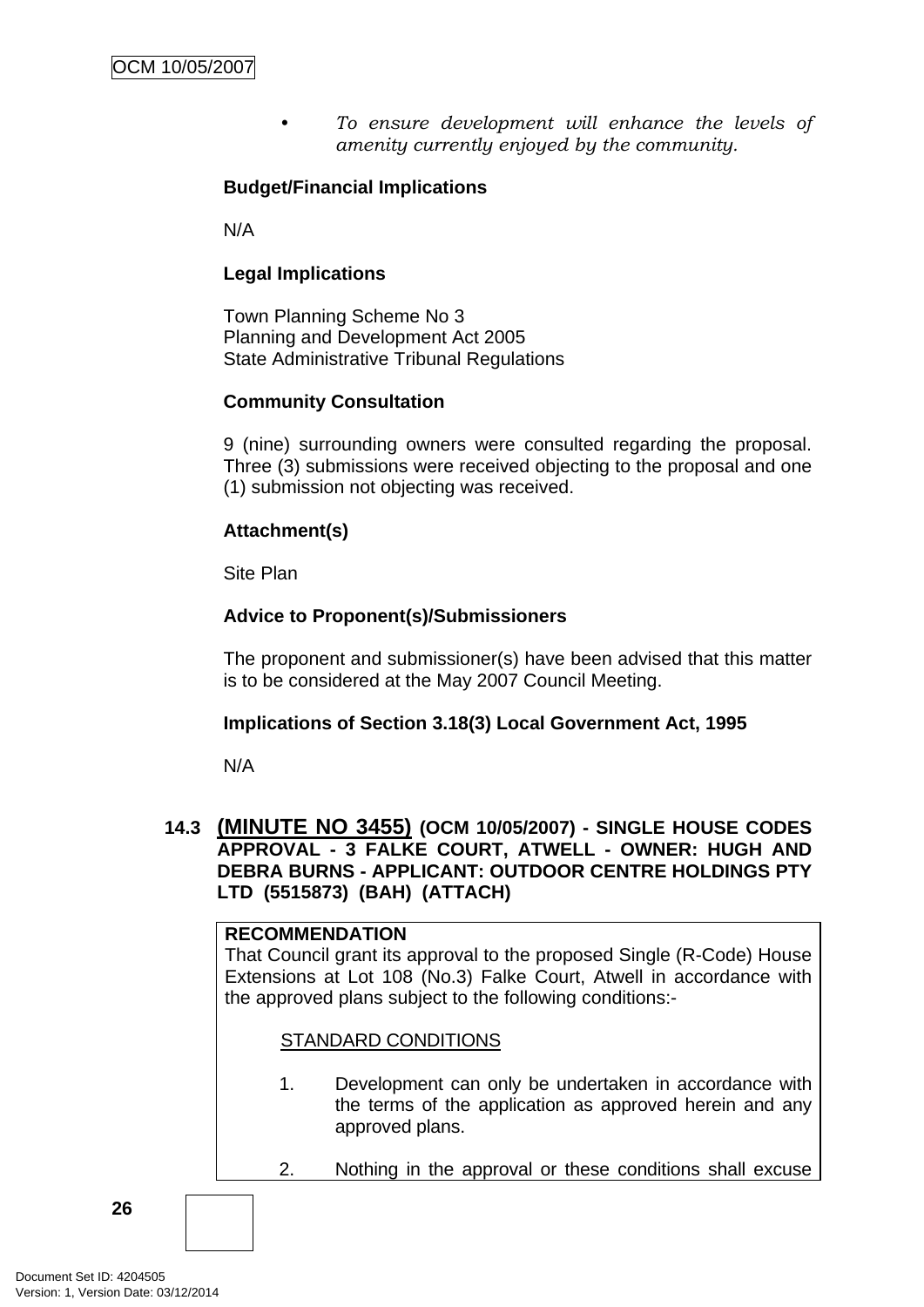compliance with all relevant written laws in the commencement and carrying out of the development.

- 3. No wall, fence or landscaping greater than 0.75 metres in height measured from the natural ground level at the boundary, shall be constructed within 1.5 metres of a vehicular accessway unless such wall or fence is constructed with a 2 metre truncation.
- 4. All stormwater being contained and disposed of on-site to the satisfaction of the Council.
- 5. No activities relating to this approval causing noise and/or inconvenience to neighbours being carried out after 7.00pm or before 7.00am, Monday to Saturday, and not at all on Sunday or Public Holidays.

### **FOOTNOTES**

- 1. The development is to comply with the requirements of the Building Code of Australia.
- 2. Issue a Schedule 9 Notice of Determination on Application for Planning Approval – Approval (inclusive of MRS Form 2 Notice of Approval).

### **COUNCIL DECISION**

MOVED Clr L Goncalves SECONDED Clr S Limbert that the recommendation be adopted.

# **CARRIED 8/0**

#### **Background**

| l ZONING:         | MRS:              | Urban |
|-------------------|-------------------|-------|
|                   | <b>TPS3   R20</b> |       |
| LAND USE:         | Residential       |       |
| l LOT SIZE:       | 485m <sup>2</sup> |       |
| <b>USE CLASS:</b> | <i>יים</i> "      |       |

#### **Submission**

The applicant proposes an extension to an existing Single (R-Code) House on the subject land. The extension proposes a 6m x 3m room addition with a two windows facing the neighbouring property. This wall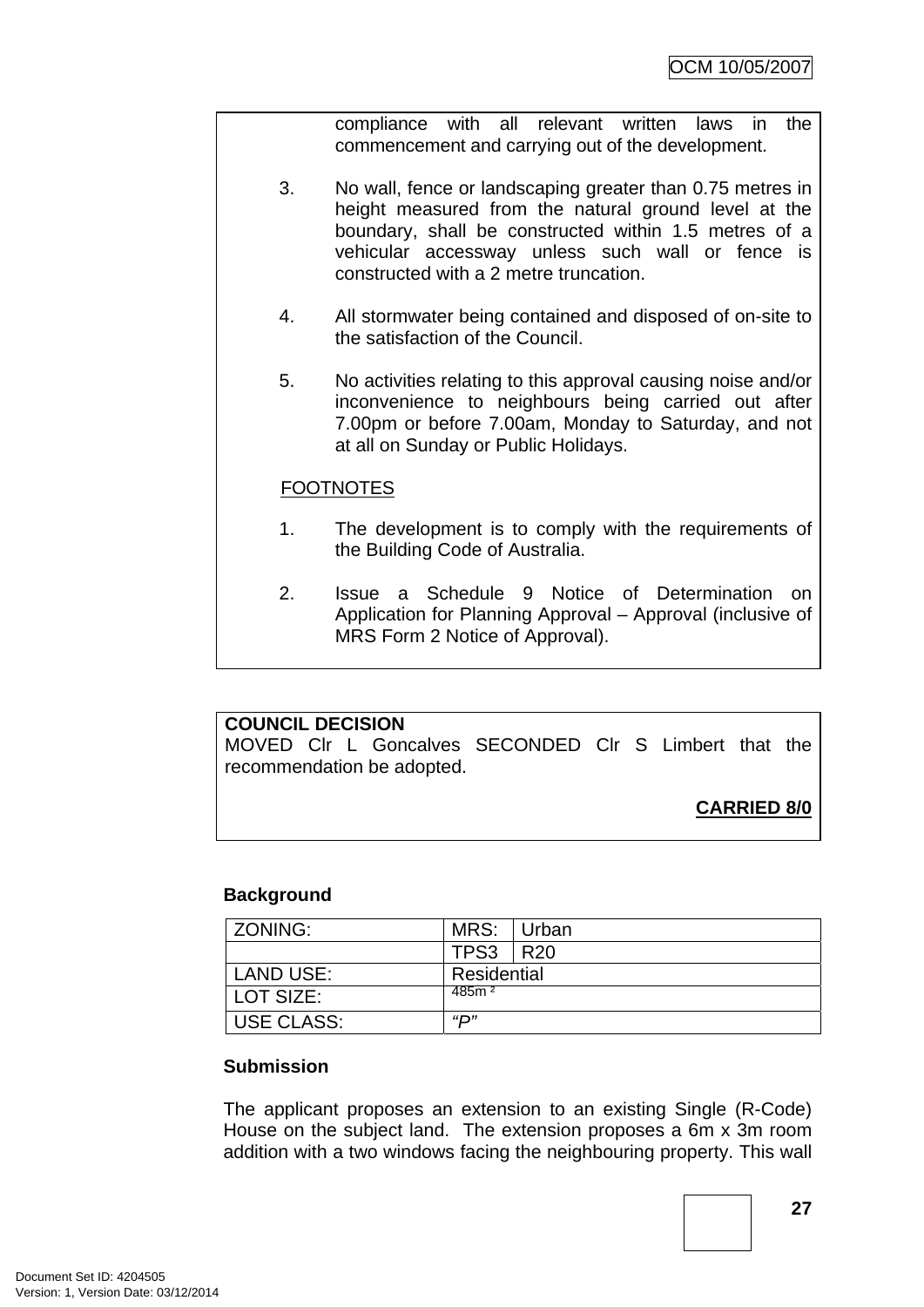with major openings is set back 1m from the boundary, the R-Codes require a setback of 1.5m.

#### **Report**

The subject land is zoned R20 under the City of Cockburn Town Planning Scheme No 3. Council has the discretion to either approve (with or without conditions) or to refuse the application.

The proposed development complies with the standards and provisions of the City's Town Planning Scheme No.3 and the Residential Design Codes with the exception of the following:-

• Table 2b- "Boundary Setbacks- Walls with major openings; Walls 6m long & under 3.5m in height must be setback 1.5m from the side boundary."

The applicant seeks a variation to the above clause by proposing a continued side setback of 1m.

The applicant has received the endorsement of the neighbour adjoining the reduced setback. They have signed a consent form indicating they have no objection to the proposal.

This proposal is a minor matter and has the support of Planning.

It is recommended therefore that Council support the application on the basis that the reduced setback has been supported by the adjoining neighbour and is considered a minor variation, which will not have any detrimental planning outcomes

### **Strategic Plan/Policy Implications**

#### *Demographic Planning*

*• To ensure development will enhance the levels of amenity currently enjoyed by the community.*

The Planning Policies which apply to this item are:-

APD17 Standard Development Conditions and Footnotes

APD32 Residential Design Codes

### **Budget/Financial Implications**

N/A

### **Legal Implications**

Town Planning Scheme No 3 Residential Design Codes 2002 Planning and Development Act 2005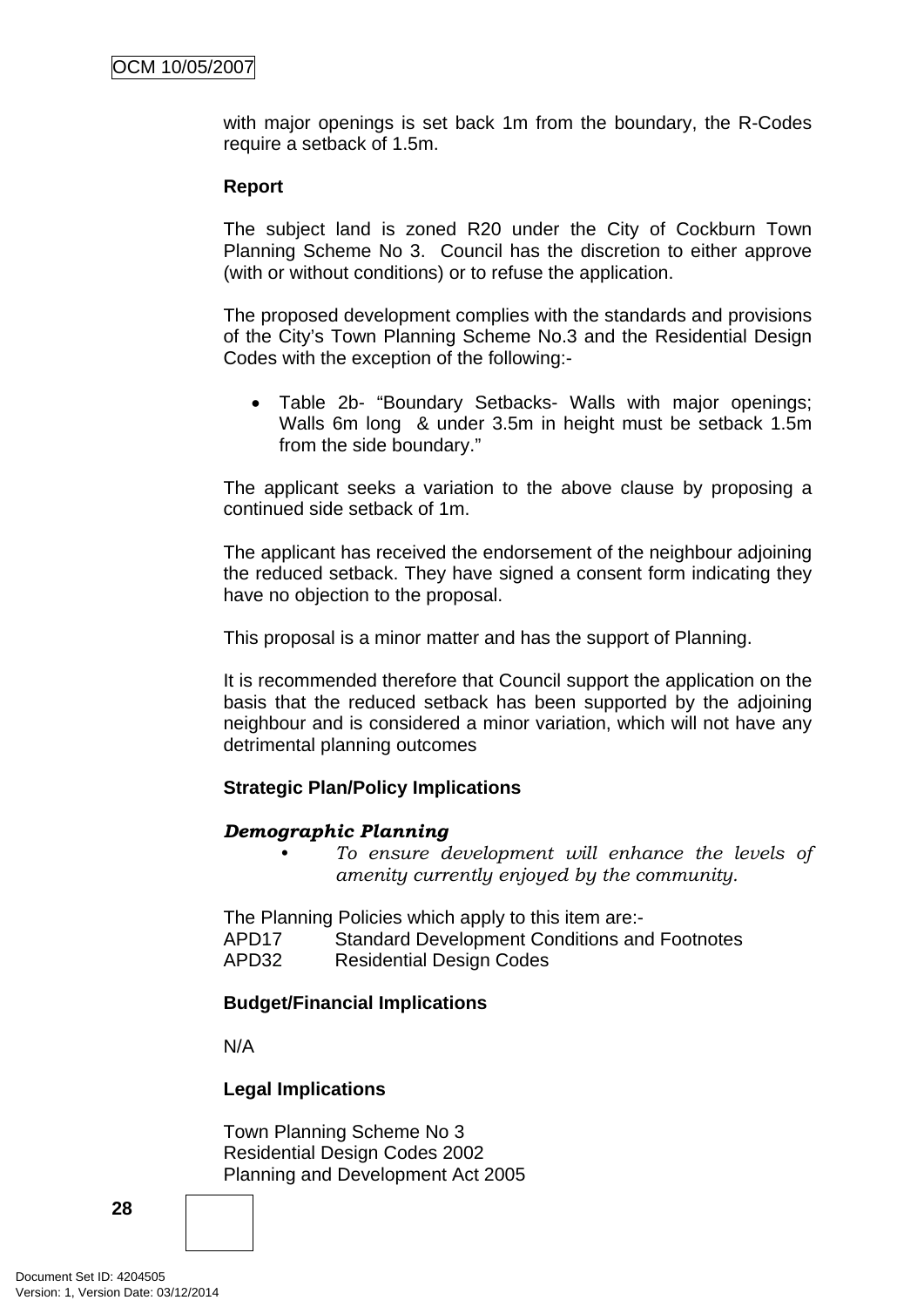<span id="page-32-0"></span>State Administrative Tribunal Regulations

#### **Community Consultation**

The applicant has received the endorsement of the neighbour adjoining the reduced setback. They have signed a consent form indicating they have no objection to the proposal.

### **Attachment(s)**

- (1) Location Plan
- (2) Site Plan (with neighbours signed approval) & elevation plan.

### **Advice to Proponent(s)/Submissioners**

The Proponent(s) and those who lodged a submission on the proposal have been advised that this matter is to be considered at the May 2007 Council Meeting.

### **Implications of Section 3.18(3) Local Government Act, 1995**

N/A

#### **14.4 (MINUTE NO 3456) (OCM 10/05/2007) - DOG GROOMING PARLOUR - 4 SILKPOD GARDENS, SOUTH LAKE OWNER/APPLICANT: ANNA ALLEGRETTA (5113730) (LP) (ATTACH)**

**RECOMMENDATION** That Council:

- (1) grant its approval to operate a Home Business Dog Grooming on the property at No 4 (Lot 92) Silkpod Gardens, South Lake in accordance with the approved plan subject to the following conditions:-
	- 1. Development can only be undertaken in accordance with the details of the application as approved herein and any approved plans.
	- 2. The development complying with the Home Business provisions and definition set out in the Town Planning Scheme.
	- 3. All materials and/or equipment used in relation to the Home Business shall be stored within the residence.
	- 4. Nothing in the approval or these conditions shall excuse compliance with all other relevant written laws in the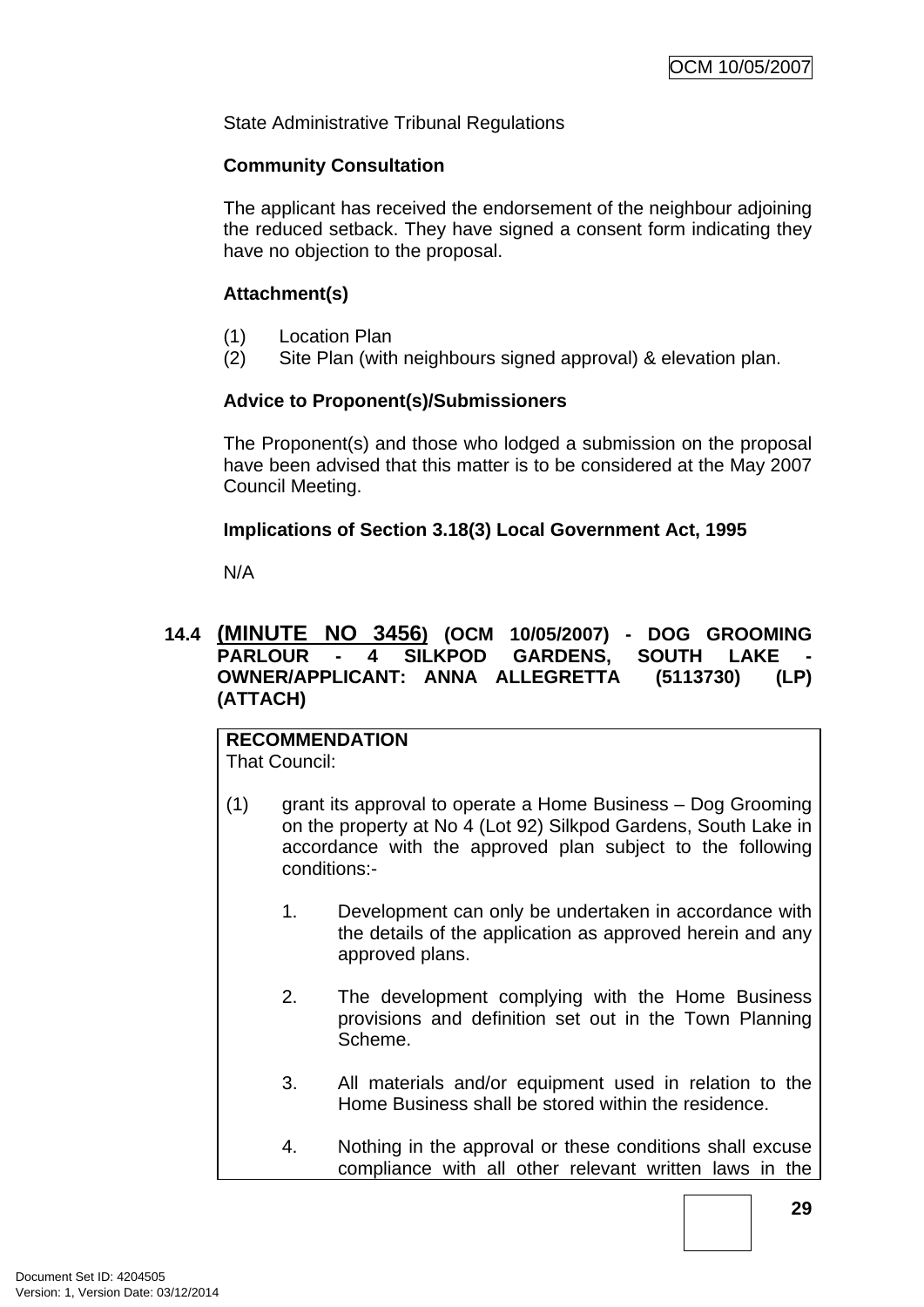commencement and carrying out of the development.

- 5. No activities causing noise and/or inconvenience to neighbours being carried out after 7.00pm or before 7.00am, Monday to Saturday, and not at all on Sunday or Public Holidays.
- 6. The hours of operation are limited to 10.00am to 2.00 pm Thursdays, Fridays and Saturdays in accordance with the applicant's submission.
- 7. No retail or wholesale sales being permitted from the premises.
- 8. A washbasin used for dog washing is to be provided with a drain filter, which is to be used at all times.
- 9. A maximum of 3 clients per day in accordance with the applicant's submission with an interval of at least 10 minutes between clients.
- 10. Vehicle parking associated with the running of the home business being accommodated on the applicant's property and the crossover only.
- 11. The Home Business Approval may be withdrawn by the Council upon receipt of substantial complaints.
- 12. Signage associated with the Home Business being limited to one sign located behind the property boundary and not exceeding  $0.2m<sup>2</sup>$

# FOOTNOTES

- 1. In the event there are any questions regarding the requirements of this approval, or the planning controls applicable to the land and/or location, Council's Planning Services should be consulted.
- 2. A new application for Planning Approval is required if any change to the nature of the business or operating hours is proposed.
- (2) issue a Schedule 9 Notice of Determination on Application for Planning Approval (inclusive of MRS Form 2 Notice of Approval); and
- (3) advise the applicant and the submitters of Council's decision accordingly.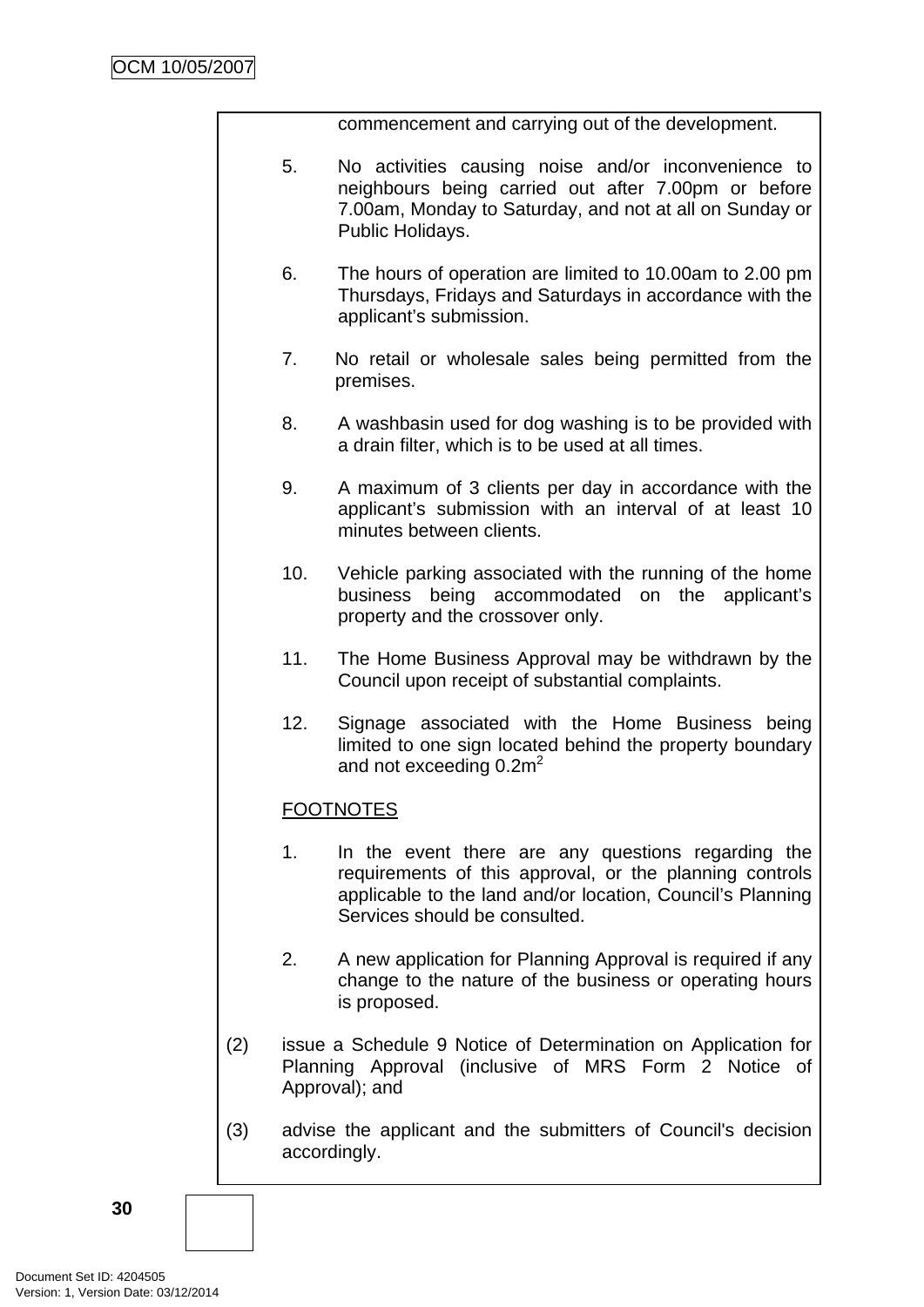# **COUNCIL DECISION**  MOVED Clr L Goncalves SECONDED Clr S Limbert that the recommendation be adopted.

# **CARRIED 8/0**

### **Background**

| ZONING:           | MRS:               | Urban           |
|-------------------|--------------------|-----------------|
|                   | TPS3               | Residential R20 |
| LAND USE:         | Residential        |                 |
| l LOT SIZE:       | 703 m <sup>2</sup> |                 |
| <b>USE CLASS:</b> | "А"                |                 |

The subject property is situated near the corner of Silkpod Gardens and Bolderwood Drive in South Lake.

There is a single-storey residence on the subject lot, with a double carport fronting Silkpod Gardens.

### **Submission**

The applicant has provided the following justification in support of the proposal which has been summarised accordingly:-

- Proposed opening hours are: from 10:00 am to 2:00 pm on Thursdays, Fridays and Saturdays;
- Expected number of clients per day 3 clients;
- Number of Employees no employees, business operated solely by the applicant:
- Only one client at a time;
- Signage one small sign behind the property boundary 0.4m X 0.3m;
- A sink located in the front carport will be used for washing the clients' dogs. A sink filter will be used to ensure that dogs' hair is not washed away into the domestic drain;
- Most of the prospective clients live locally so they can walk rather than drive, which would reduce the number of cars coming to the house.

A copy of the applicant's full submission should be read in conjunction with this report and is contained in the agenda attachments.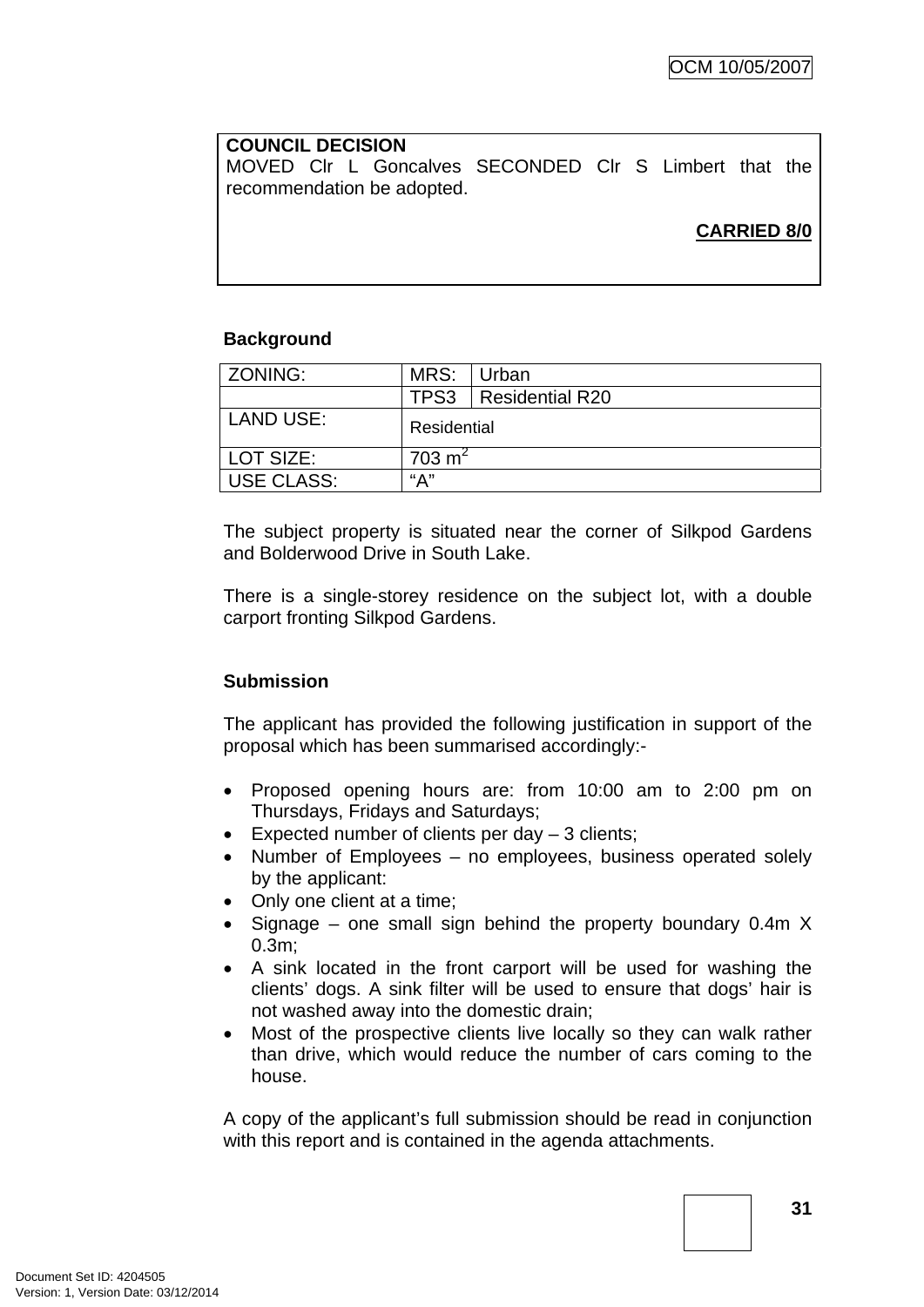### **Report**

The subject land is zoned Residential under the City of Cockburn Town Planning Scheme No 3 with a density coding of R20.

The proposed use – Home Business is an 'A' use in the Residential Zone, *which means that the use is not permitted unless the local government has exercised its discretion and has granted planning approval after giving special notice in accordance with Clause 9.4. (TPS 3 Clause 4.3.3)* 

Notice of the proposed Home Business was served on the nearby residents in accordance with Clause 9.4.3 (a) of the TPS 3. Two submissions were received during the advertising period, one of which was an objection. Summary of the objection is detailed in the Community Consultation section of this Report.

TPS 3 provides the following definition of a Home Business:

*Means a business, service or profession carried out in a dwelling or on land around a dwelling by an occupier of the dwelling which –* 

- *Does not employ more than 2 people not members of the occupier's household;*
- *Will not cause injury to or adversely affect the amenity of the neighbourhood;*
- *Does not occupy an area greater than 50 square metres;*
- *Does not involve the retail sale, display or hire of goods of any nature;*
- *In relation to vehicles and parking, does not result in traffic difficulties as a result of the inadequacy of parking or an increase in traffic volumes in the neighbourhood, and does not involve the presence, use or calling of a vehicle more than 3.5 tonnes tare weight; and*
- *Does not involve the use of an essential service of greater capacity than normally required in the zone.*

It is considered that the proposed use is in accordance with the above Home Business definition for the following reasons:

- The proposed Dog Grooming business will be carried out solely by the applicant. The applicant stated that no staff would be employed.
- Due to the very small scale of the business it is considered that the amenity of the residential area would not be affected.
- It is proposed to use a small bench located in the double carport for dog grooming (size of the carport  $-27.5m^2$ ) and an outdoor washbasin adjacent to the house laundry for dog washing. The total area used for the business would not exceed  $50.0 \text{ m}^2$ .
- The applicant is not proposing to carry out any retail sales of goods from the premises;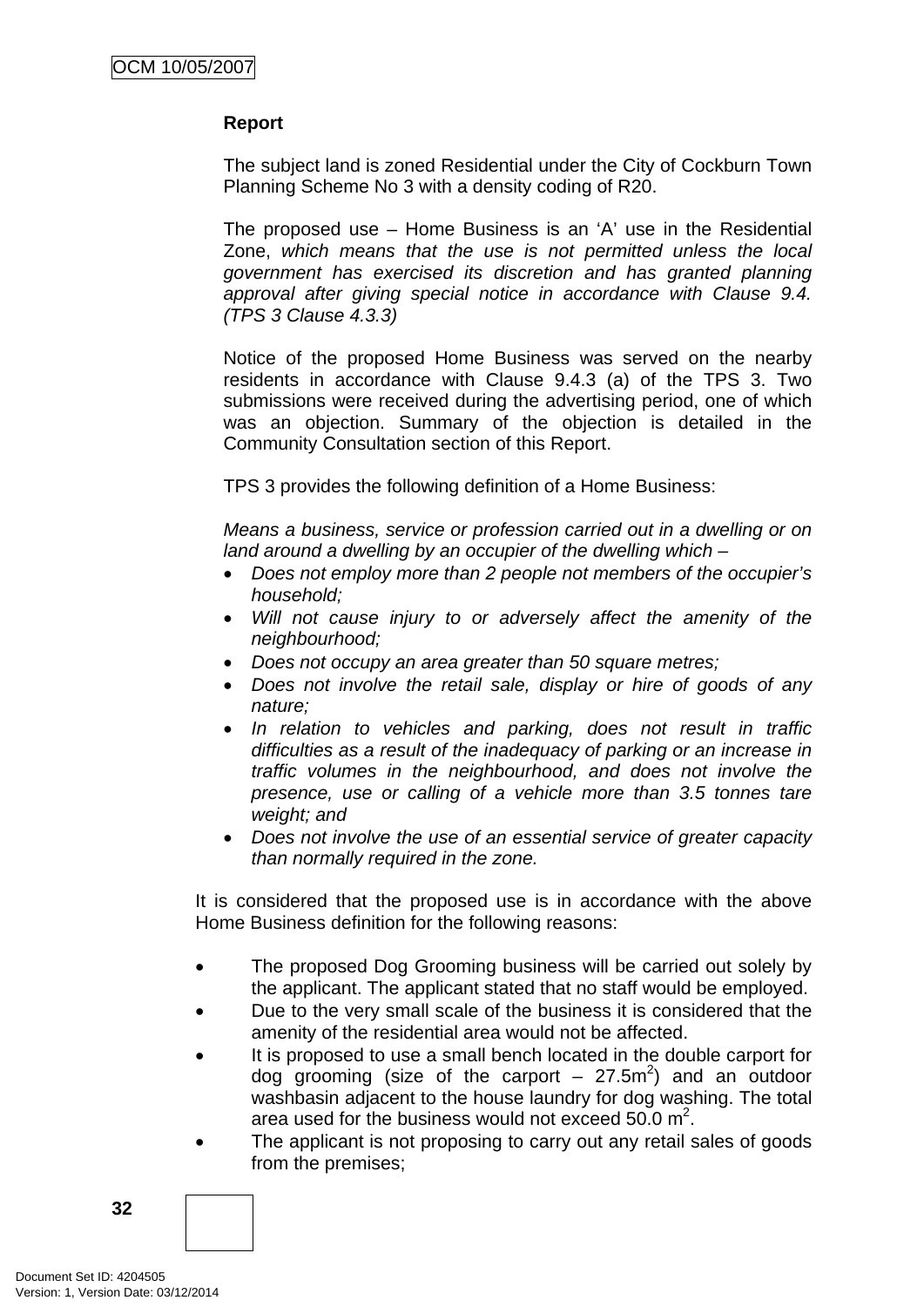The proposed business does not require use of a commercial vehicle. Also as the proposed number of clients is only three per day with only one client being on the premises at a time it is considered that the carrying out of the proposed business would not result in traffic difficulties in the neighbourhood.

The proposal does not require the use of an essential service of greater capacity than normally required in the residential zone.

The main concerns expressed in the objection from one of the neighbours were noise and increased vehicle movement in the locality. It is considered that the issues raised in the objection were addressed by the proponent in the letter submitted with the application detailing the nature of the proposed business.

The proponent's front driveway can easily accommodate parking of client's vehicles, considering that it is proposed to only have one client at any given time. A condition of approval limiting the number of clients to three per day and only one client on the premises at any given time is recommended to be included as part of the conditional approval to ensure that the number of cars coming to the subject property is controlled.

It is also considered that due to the very small scale of the proposed business, it would not contribute to unacceptable noise levels in the locality so as to negatively impact on the amenity of the residential area.

#### Health Issues

The proposal was referred to the Council's Environmental Health Officer for comment and the following points were raised:

- Disposal of animal faeces;
- Dogs' hair washing away into the domestic drain.

The applicant provided the following response to the above issues:

- Animal faeces will be disposed off in the domestic green bin;
- A washbasin filter would be used when washing dogs to ensure that the dogs' hair doesn't enter into the domestic drain.

The above applicant's response to the health issues raised was considered acceptable.

#### Conclusion/Recommendation

That Council conditionally approve the application for a Home Business – Dog Grooming on Lot 92 (No 4) Silkpod Gardens, South Lake.

The proposal is recommended to be supported for the following reasons: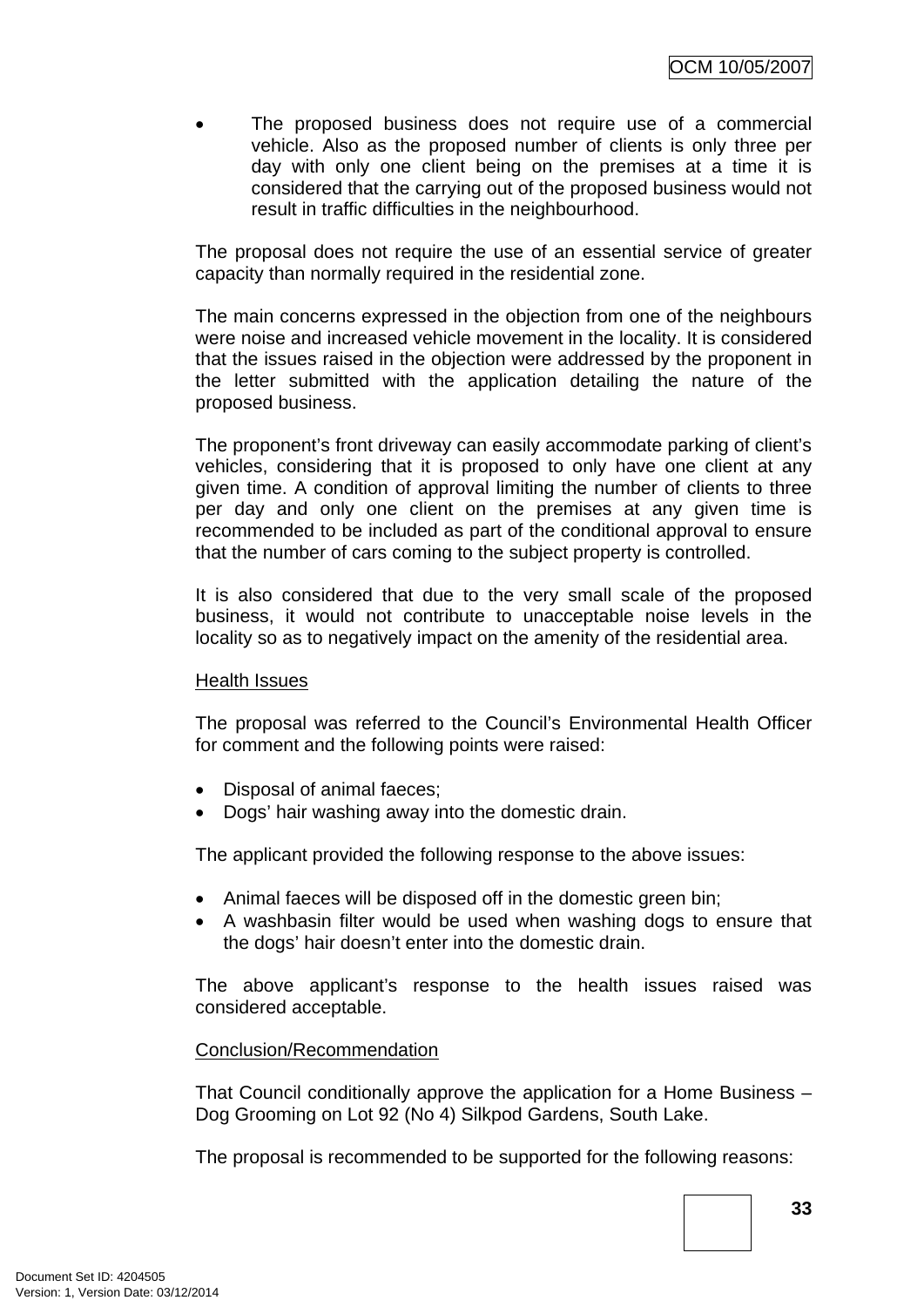- The proposed use is in accordance with the definition of a Home Business in the TPS 3;
- The proposal was advertised in accordance with the requirements of the Scheme;
- The objection received was considered and adequately addressed.
- The proposal is in line with the general intent and purpose of the residential zone and does not negatively affect the orderly and proper planning of the locality.

## **Strategic Plan/Policy Implications**

## *Demographic Planning*

- *To ensure the planning of the City is based on an approach that has the potential to achieve high levels of convenience and prosperity for its citizens.*
- *To ensure development will enhance the levels of amenity currently enjoyed by the community.*

The Planning Policies which apply to this item are:-

APD17 Standard Development Conditions and Footnotes

## **Budget/Financial Implications**

In the event an application for review to the State Administrative Tribunal arises in respect of any of the conditions proposed to be imposed on approval, there may be a cost to be borne by Council.

## **Legal Implications**

Town Planning Scheme No 3 Planning and Development Act 2005

## **Community Consultation**

Adjoining owners were consulted regarding the proposal. There were two submissions received by Council one of which was an objection. The main points of the objection are detailed below:

- *Noise and pollution will damage the ambience of the residential area,*
- *I maintain my verge at great expense, which will potentially be used for parking of vehicles coming to the applicant's property, Business areas are in close proximity and available for such purpose.*

## **Attachment(s)**

(1) Location Plan (2) Site plan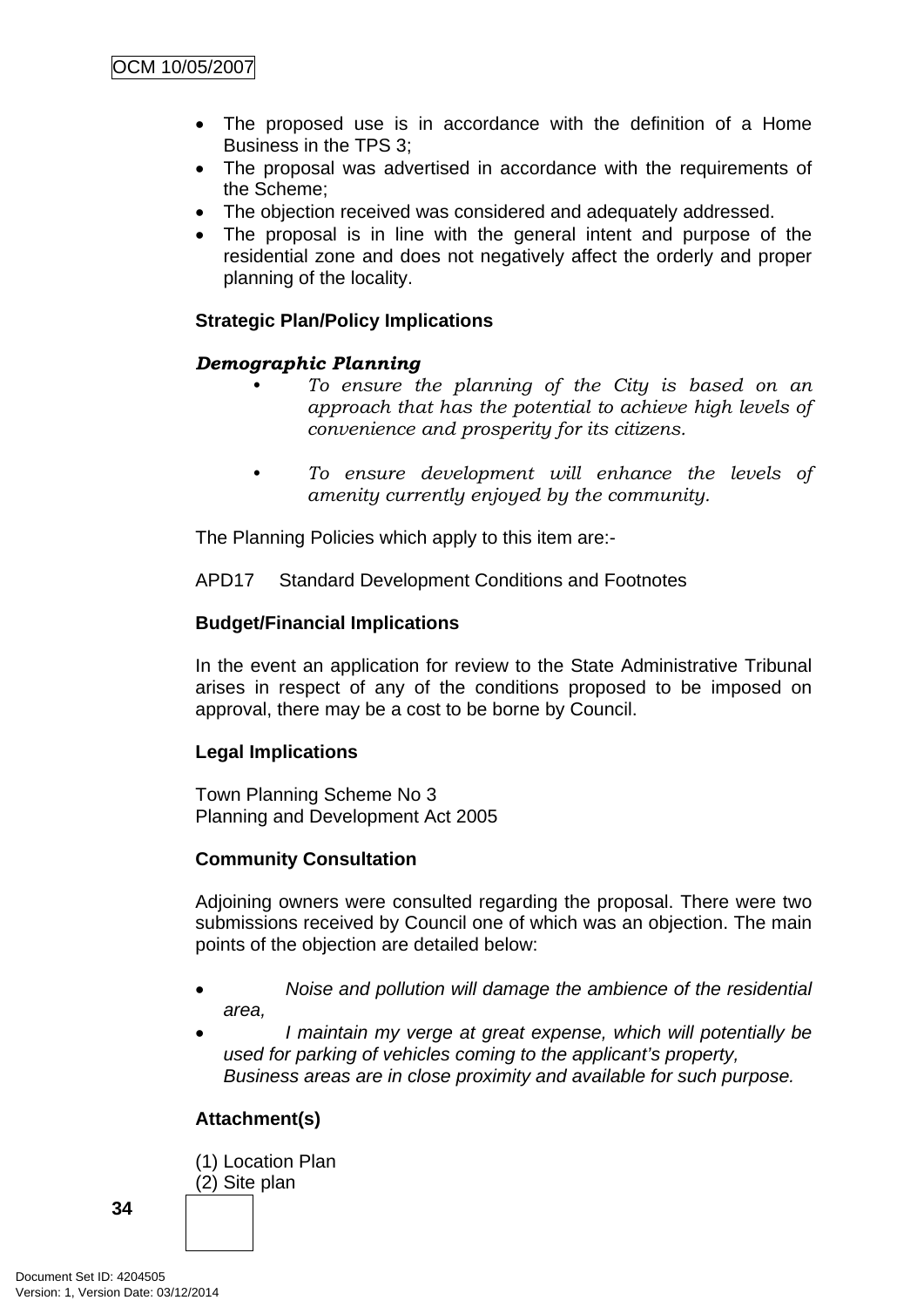### **Advice to Proponent(s)/Submissioners**

The Proponent(s) and those who lodged a submission on the proposal have been advised that this matter is to be considered at the 10 May 2007 Council Meeting.

#### **Implications of Section 3.18(3) Local Government Act, 1995**

Nil.

### **14.5 (MINUTE NO 3457) (OCM 10/05/2007) - CHANGE OF USE (CHILDCARE CENTRE) - NO.4(LOT 67) HOMESTEAD AVENUE, BIBRA LAKE - OWNER/APPLICANT: WILLY ERWIN MASTURI (1108028) (AH) (ATTACH)**

# **RECOMMENDATION**

That Council:

- (1) grant its approval to the change of use application from Pre-Primary School to Child Care Centre on No. 4 (Lot 67) Homestead Avenue, Bibra Lake in accordance with the approved plan subject to the following conditions:
	- 1. Development may be carried out only in accordance with the terms of the application as approved herein and any approved plan.
	- 2. Nothing in the approval or these conditions shall excuse compliance with all relevant written laws in the commencement and carrying out of the development.
	- 3. No activities causing noise and/or inconvenience to neighbours being carried out after 7.00pm or before 7.00am, Monday to Saturday, and not at all on Sunday or Public Holidays.
	- 4. The premises shall be kept in a neat and tidy condition at all times by the owner/occupier to the satisfaction of the Council.
	- 5. A plan or description of all signs for the proposed development (including signs painted on a building) shall be submitted to and approved by the Council as a separate application. The application (including detailed plans) and appropriate fee for a sign licence must be submitted to the Council prior to the erection of any signage on the site/building.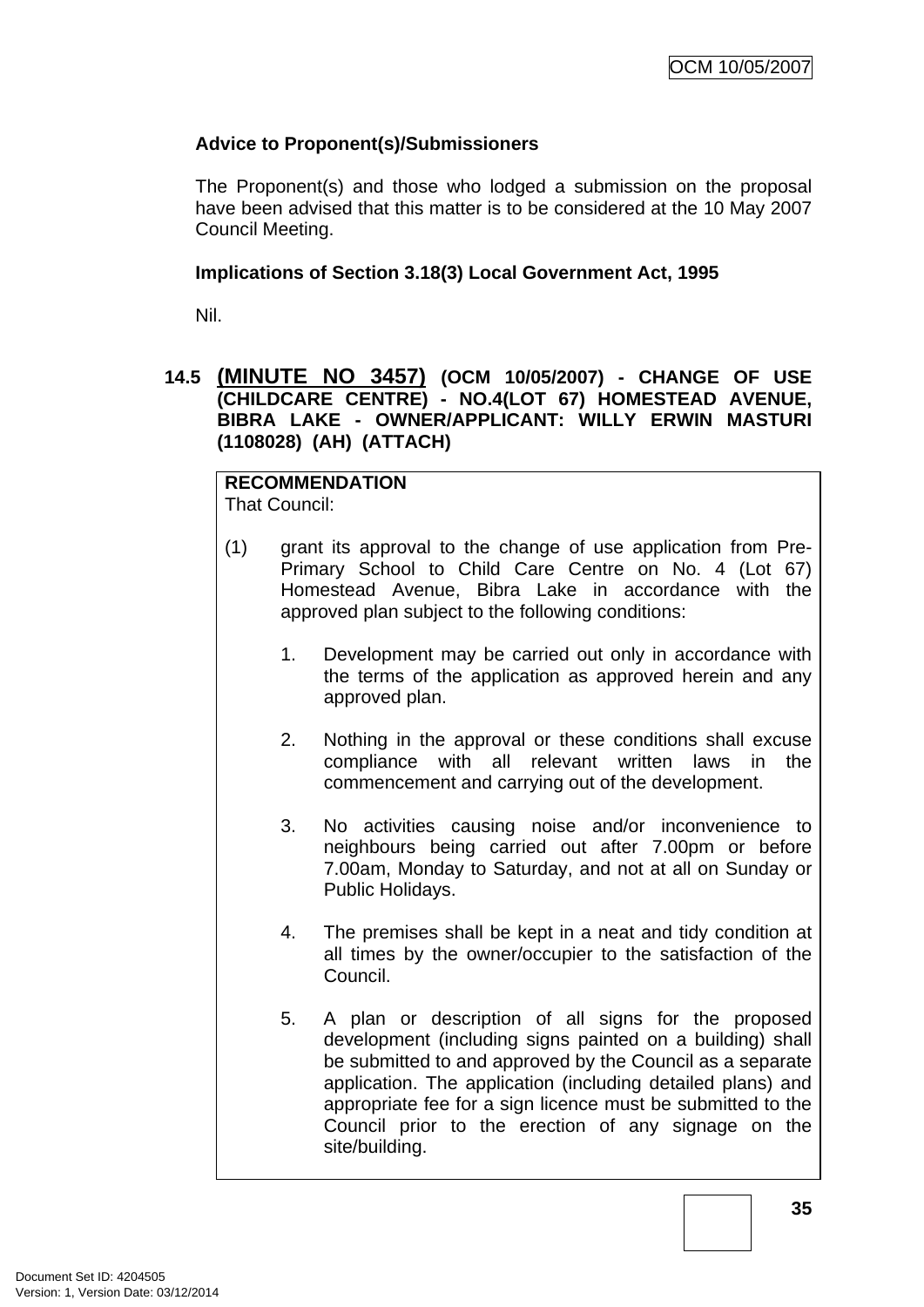- 6. All stormwater being contained and disposed of on-site to the satisfaction of the Council.
- 7. Vehicular access to and from the site shall be restricted to that shown on the plan approved by the Council.
- 8. The parking bay/s, driveway/s and points of ingress and egress to be designed in accordance with the Australian Standard for off-street Carparking (AS/NZ2890.1) unless otherwise specified by this approval and are to be constructed, drained and marked in accordance with the design and specifications certified by a suitably qualified practicing Engineer and are to be completed prior to the development being occupied and thereafter maintained to the satisfaction of the Council.
- 9. Carbay grades are not to exceed 6% and disabled carbays are to have a maximum grade 2.5%.
- 10. Refuse bins shall be provided adequate to service the development and the bins are to be screened from view to the satisfaction of the Council before the development is occupied or used.
- 11. The street verge adjacent to the Lot(s) being grassed or otherwise provided in accordance with the approved plans and be established prior to the occupation of the building; and thereafter maintained to the Council's satisfaction.
- 12. The development is to comply with the Environmental Protection Act 1986 which contains penalties where noise limits exceed the prescribed by the Environmental Protection (Noise) Regulations 1997.

## **FOOTNOTES**

- 1. The development is to comply with the requirements of the Building Code of Australia.
- 2. The proposal conforming to the Community Services (Child Care) Regulations 1988, and the requirements of the Department for Community Development.
- 3. The applicant is advised approval is to be obtained from the Commonwealth Department of Family and Community Services.
- 4. The operations must comply with the requirements of the Environmental Protection Act 1986, and the relevant regulations in respect of noise emissions.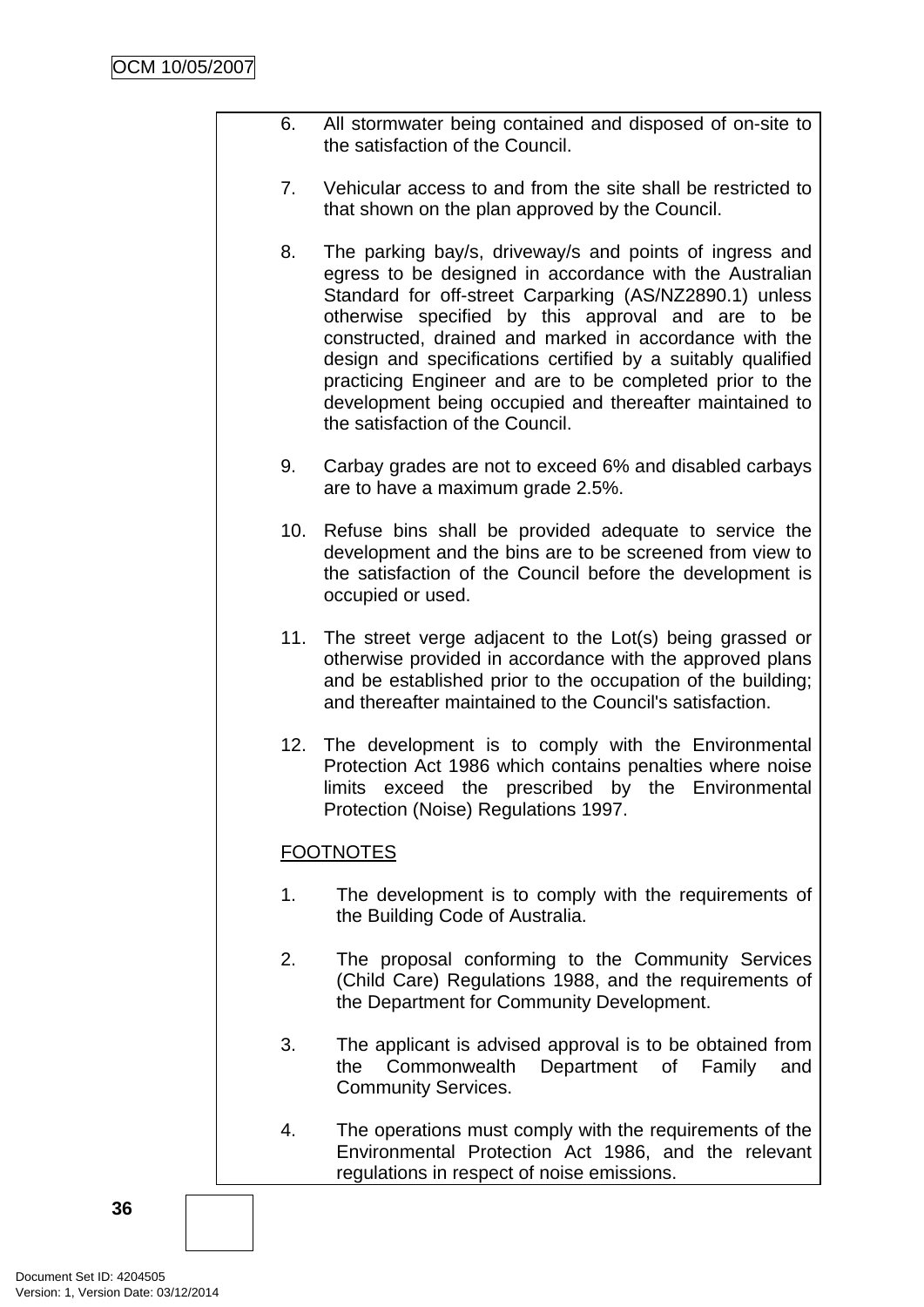- 5. Copy of the licence from the Child Care Services Board to be provided to Council.
- 6. Family Day Care Services caring for children of age ('school age family day care') must comply with the Community Services (Outside School Hours Care) Regulations 2002.
- (2) issue a Schedule 9 Notice of Determination of Application for Planning Approval – Approval (inclusive of MRS Form 2 of Approval); and
- (3) advise applicant of Council's decision accordingly.

## **COUNCIL DECISION**

MOVED Clr S Limbert SECONDED Clr K Allen that Council:

(1) Grant its approval to the change of use application from Pre-Primary to Child Care Centre (for up to 68 clients) on No 4 (Lot 67) Homestead Avenue, Bibra Lake in accordance with the approved plan subject to the following conditions:

CONDITIONS 1 to 12 - as recommended; FOOTNOTES 1 to 6 - as recommended;

- (2) as recommended;
- (3) advise the applicant and the two objectors of Council's decision accordingly.

**CARRIED 8/0**

#### **Reason for Decision**

Council believes that it is important that the Council recommendation clearly identifies the maximum number of students permissible at the centre at any one time. The proposed Child Care Centre is licensed for a reduced number of students compared to the previous pre-primary that was on site. The reduction in patron numbers addresses the two objectors' concerns, which were parking, noise, and child safety. It is important that the applicant and the two objectors be advised of Council's decision accordingly.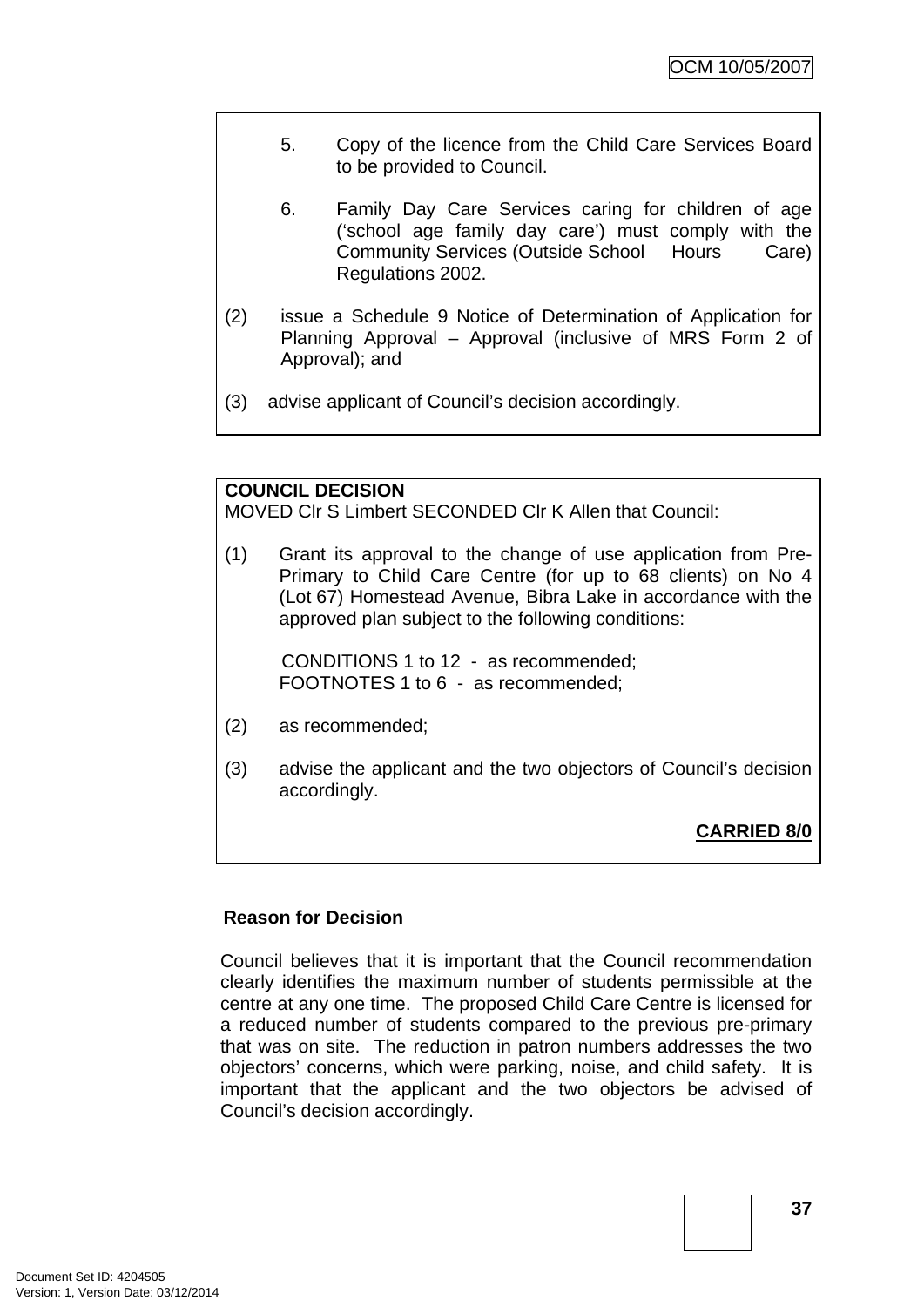## **Background**

| ZONING:      | MRS: Urban               |                           |  |
|--------------|--------------------------|---------------------------|--|
|              |                          | TPS3: Residential R20     |  |
| LAND USE:    | <b>Child Care Centre</b> |                           |  |
| LOT SIZE:    | $2101 \text{m}^2$        |                           |  |
| I USE CLASS: |                          | Child Care Premises - 'A' |  |

The land subject to this application is situated on the south east corner of Hope Road and Homestead Avenue in Bibra Lake. Council has considered the following applications on the site:

- July 1986 Proposed pre-school/Child Day Care Centre conditionally approved by Town Planning Committee;
- June 1990 Additions to existing pre-school conditionally approved by Council at Ordinary Meeting;
- July 1993 Enclosure of existing verandah determined at Planning and Building Committee, approved 26/1/93;
- December 2000 Classroom addition approved at Ordinary Meeting;
- May 2003 Extensions to school (Classroom, Library, Administration Area & Storage), determined by Council at Ordinary Meeting on 20 May 2003;
- August 2003 Temporary use of transportable classroom in place of building the extensions approved by Council in May.

At present the building is vacant and does not appear to have been maintained in recent times. The previous pre-primary school has relocated across the road and the premises are awaiting new tenants.

## **Submission**

Application has been made to use the existing Primary School on the subject site for the purpose of a child-care centre.

The applicant has provided the following justification in support of the proposal which has been summarised accordingly:-

- Premises to be used for pre-school and primary school age children Licensed for up to 68 patrons at any one time;
- The building has been specifically constructed with amenities and facilities already suited to accommodate pre-school and primary school age children;
- A formal parking area is already established on site to accommodate pick-up and drop-off traffic;
- The proposal will operate Monday to Friday 7am 6pm; and
- Noise management is to be addressed by controlling the number of children that will be outside at any one time.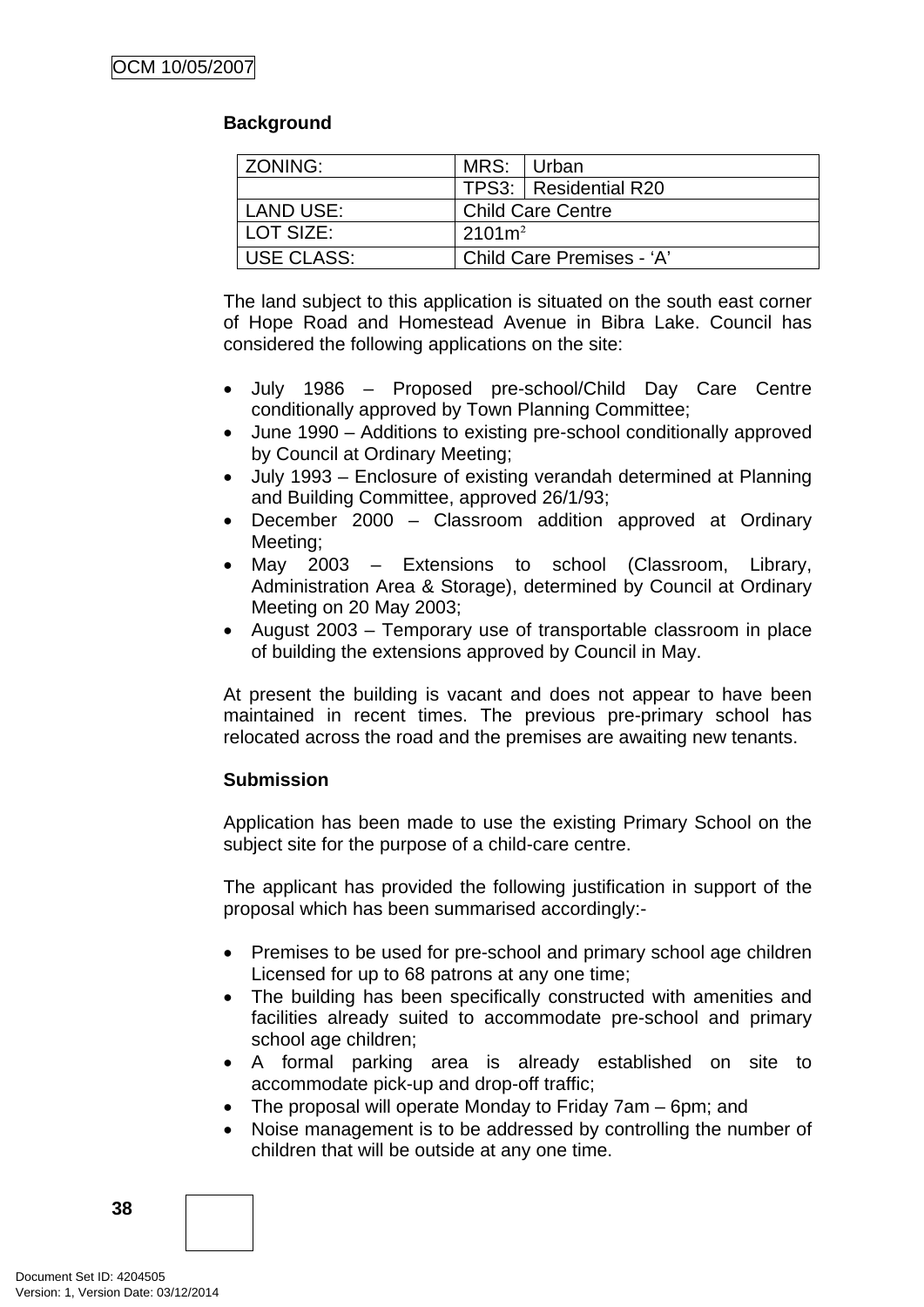A copy of the applicant's full submission should be read in conjunction with this report and is contained in the agenda attachments.

The proposed Child Care Centre is licensed for a reduced number of students compared to the previous pre-primary school that was on-site. This will reduce the impact of parking, noise and traffic management on the surrounding area and the existing parking bays on site will provide for adequate pick-up and drop-off traffic management.

### **Report**

The subject land is zoned Residential under the City of Cockburn Town Planning Scheme No 3. Council has the discretion to either approve (with or without conditions) or to refuse the application.

A Child Care Centre is listed as an 'A' use in the Land Use Table, requiring that the application be advertised in accordance with Clause 9.3 before a determination can be made.

The proposal was advertised to the surrounding residents and a sign placed on site for a period of two weeks. During this time two letters of support and two of objection where received.

The two objectors stated their main concerns as parking, noise and child safety, while also citing previous Council decisions to not allow extensions to the Pre-school and the cap of 100 students as reasons for objecting.

As the proposed child care centre is only proposing to cater for 68 children at any one time there will be a significant reduction in the number of children as compared with its previous pre-school use (which had a cap of 100 students). This will result in a reduction in the number of vehicles accessing the site dropping off and collecting children. It should be noted that there are already existing parking facilities in place which will serve the proposed child care centre in controlling access and parking. In addition the site is located on the corner of Hope Road and Homestead Avenue, which will also provide alternative drop-off and pick-up points, dispersing the impact of traffic movements on the surrounding area.

The reduction in the number of children will also result in a reduction in the amount of noise generated. The operator has also advised their intention to regulate the type of outdoor activities and monitoring the number of children taking part in any outdoor activities, in order to control the impact of noise on the adjoining neighbours.

The use of the building and surrounding land for Child Care Centre is supported based on the application complying with the City of Cockburn's Town Planning Scheme No. 3. The operation of a Child Care Centre in close proximity to the Primary School improves land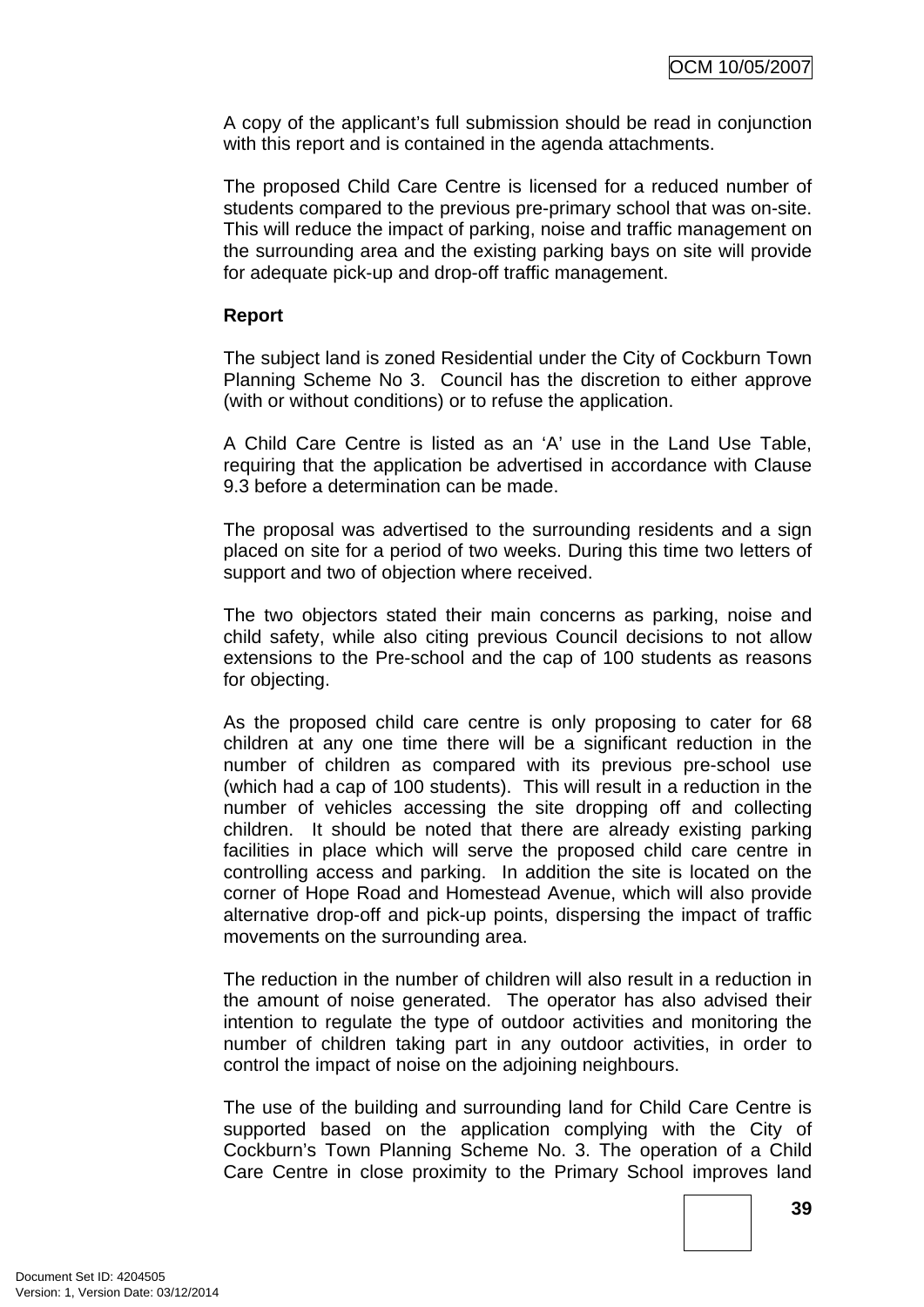use compatibility and will ensure convenient facilities are provided for the surrounding community that make use of these services.

The property is only abutted by two residential properties, a Council Reserve is located to the West while to the North the new school and further reserved land is located. Due to the relatively low density of residential development in and around the proposed Child Care Centre the impacts of noise and traffic are not considered detrimental to the surrounding area. The property is also located on the corner of Hope Road and Homestead Loop, which provides good access and vehicular circulation to the Centre. For these reasons traffic management should not pose major hindrances to nearby residences.

In addition to the above, the number of Child Care Centres able to take further student numbers is becoming increasingly difficult, and this important community service is a demand, which is not been adequately met by current facilities. This Centre will provide an important service to the surrounding community and will complement the adjoining school across the road.

#### Recommendation

The establishment of a Child Care Centre at No. 4 Homestead Avenue, Bibra Lake is considered a positive from a planning and community perspective. The facility will add to the level of local services currently offered in the area and will complement the operation of the adjoining Primary School.

The operators of the Child Care Centre have considered the impacts of traffic and noise on the surrounding residents and will be implementing operational strategies to control both factors. The use of the existing car-park and a drop-off and pick-up system will enable a free flow of traffic around the site and noise management will be controlled through close monitoring of the children's activities.

The lack of Child Care infrastructure in the community emphasises the importance of such facilities, for this reason and those listed above it is therefore recommended that Council support the application, delegating authority to Planning Services to conditionally approve the application.

#### **Strategic Plan/Policy Implications**

#### *Demographic Planning*

*• To ensure development will enhance the levels of amenity currently enjoyed by the community.*

#### *Lifestyle and Aspiration Achievement*

*• To identify community needs, aspirations, expectations and priorities for services that are* 

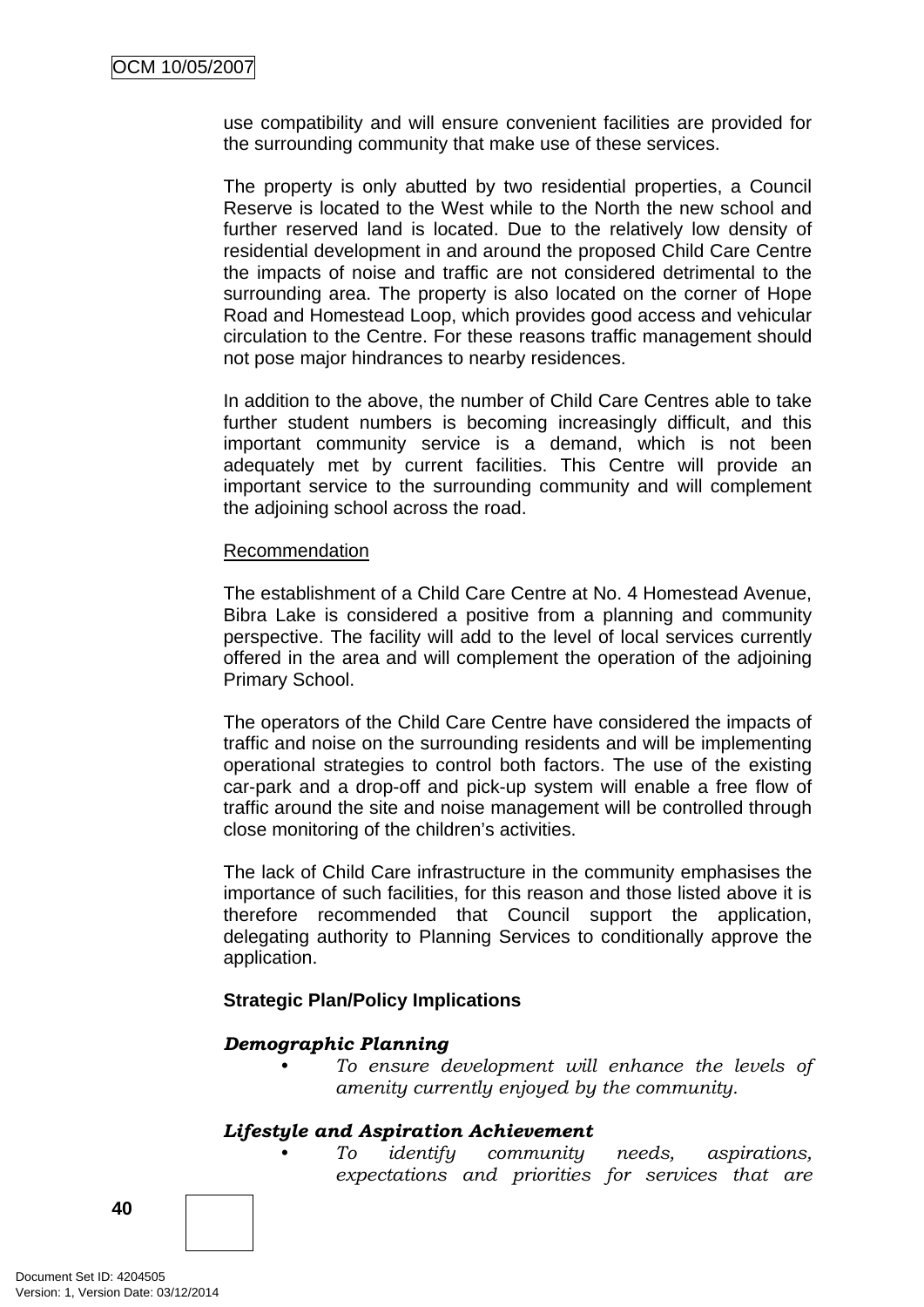*required to meet the changing demographics of the district.* 

The Planning Policies which apply to this item are:-

| APD16B | Standard Strata Conditions and Reasons for Refusal   |
|--------|------------------------------------------------------|
| APD17  | <b>Standard Development Conditions and Footnotes</b> |
| APD33  | Town Planning Scheme No. 3 Provisions                |
| APD40  | Response To Appeals                                  |

#### **Budget/Financial Implications**

In the event an application for review to the State Administrative Tribunal arises in respect to any of the conditions proposed to be imposed on the approval, there may be a cost to be borne by Council.

#### **Legal Implications**

Town Planning Scheme No 3 Planning and Development Act 2005 State Administrative Tribunal Regulations

#### **Community Consultation**

Public consultation for the proposal included a sign was placed on site and letters sent to surrounding landowners. As a result of the advertising two letters of support and two letters of objection were received.

One of the objections almost exclusively repeated the Council minutes in respect to the previous pre-primary school applications. The issues raised generally relate to a different type of use and have no bearing on the current application. The relevant concerns raised however include increased traffic movements along Hope Road and Homestead Avenue and noise concerns. The other letter of objection outlines concerns relating to parking, children safety (whilst crossing roads) and noise. Other issues raised relate to complaints regarding the construction of the new primary school and are not relevant to this application.

The concerns raised in the submissions are dealt with in the body of the report.

#### **Attachment(s)**

- 1. Location Plan Marked where Submissions of Objection and Support have been received.
- 2. Site Plan and Floor Plan.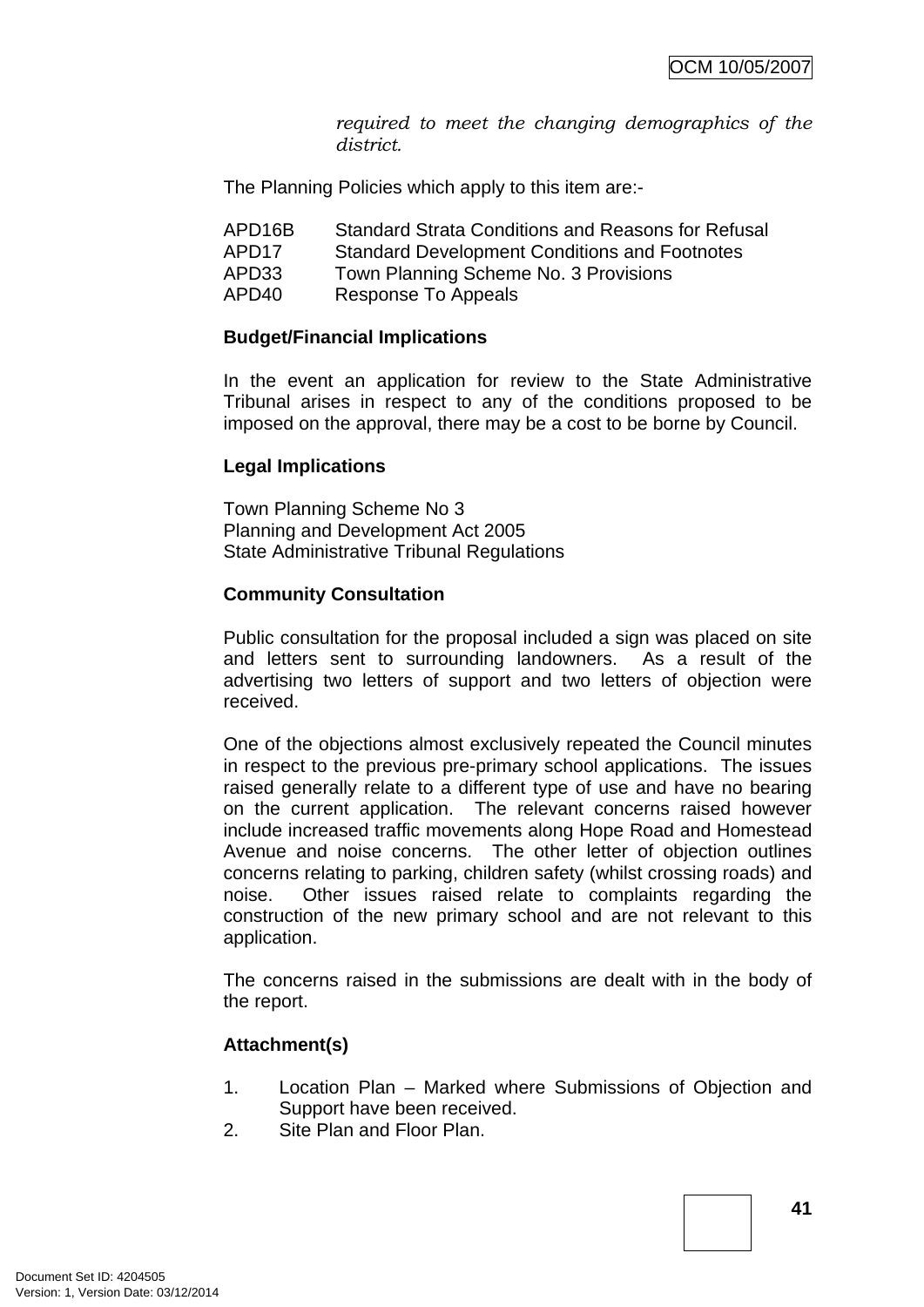### **Advice to Proponent(s)/Submissioners**

The Proponent(s) and those who lodged a submission on the proposal have been advised that this matter is to be considered at the 10 May 2007 Council Meeting.

#### **Implications of Section 3.18(3) Local Government Act, 1995**

N/A

### **DECLARATION OF INTEREST**

Mayor Lee declared a financial interest pursuant to Section 5.60A of the Local Government Act, 1995, in Item 15.1 "List of Creditors Paid – March 2007". The nature of his interest is that he is a recipient of funds under Policy SES4 'Legal Representation – Indemnification of Costs' and that payment has been made to him within this List of Creditors.

MAYOR LEE LEFT THE MEETING AT THIS POINT, THE TIME BEING 8.02PM.

### **15. FINANCE AND CORPORATE SERVICES DIVISION ISSUES**

## **(MINUTE NO 3458) (OCM 10/05/2007) - ELECTION OF ALTERNATIVE PRESIDING MEMBER**

#### **COUNCIL DECISION**

MOVED Clr S Limbert SECONDED Clr A Tilbury that Council nominate Clr Kevin Allen to act as Presiding Member for the duration of the meeting that Mayor Lee remains absent.

**CARRIED 7/0**

## **15.1 (MINUTE NO 3459) (OCM 10/05/2007) - LIST OF CREDITORS PAID - MARCH 2007 (5605) (KL) (ATTACH)**

#### **RECOMMENDATION**

That Council receive the List of Creditors Paid for March 2007, as attached to the Agenda.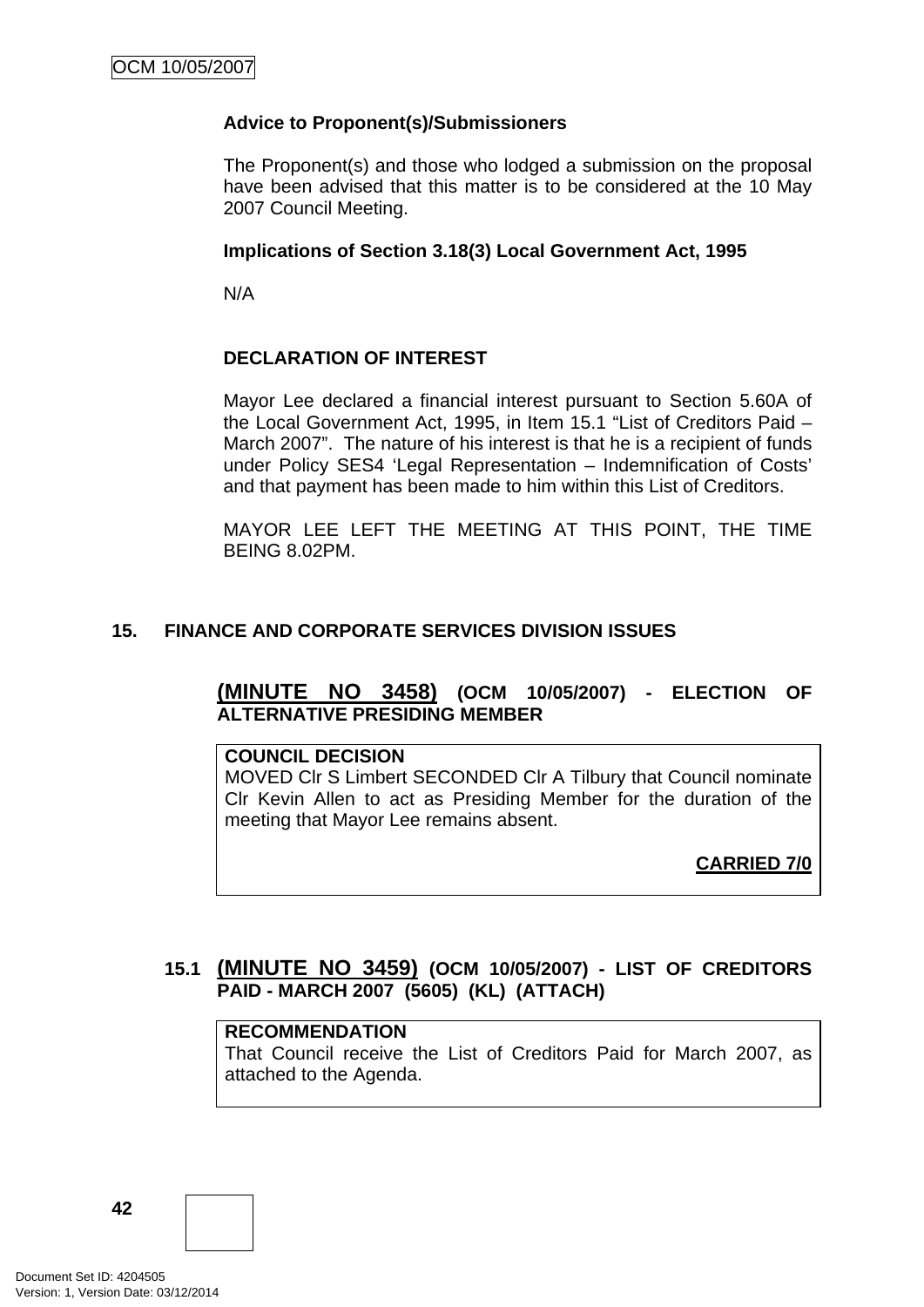#### **COUNCIL DECISION**

MOVED Clr S Limbert SECONDED Clr T Romano that the recommendation be adopted.

**CARRIED 7/0**

### **Background**

It is a requirement of the Local Government (Financial Management) Regulations 1996, that list of Creditors be compiled each month and provided to Council.

#### **Submission**

N/A

**Report**

N/A

### **Strategic Plan/Policy Implications**

#### *Governance Excellence*

*• To conduct Council business in open public forums and to manage Council affairs by employing publicly accountable practices.* 

#### **Budget/Financial Implications**

N/A

**Legal Implications** 

N/A

## **Community Consultation**

N/A

## **Attachment(s)**

List of Creditors Paid - March 2007.

## **Advice to Proponent(s)/Submissioners**

N/A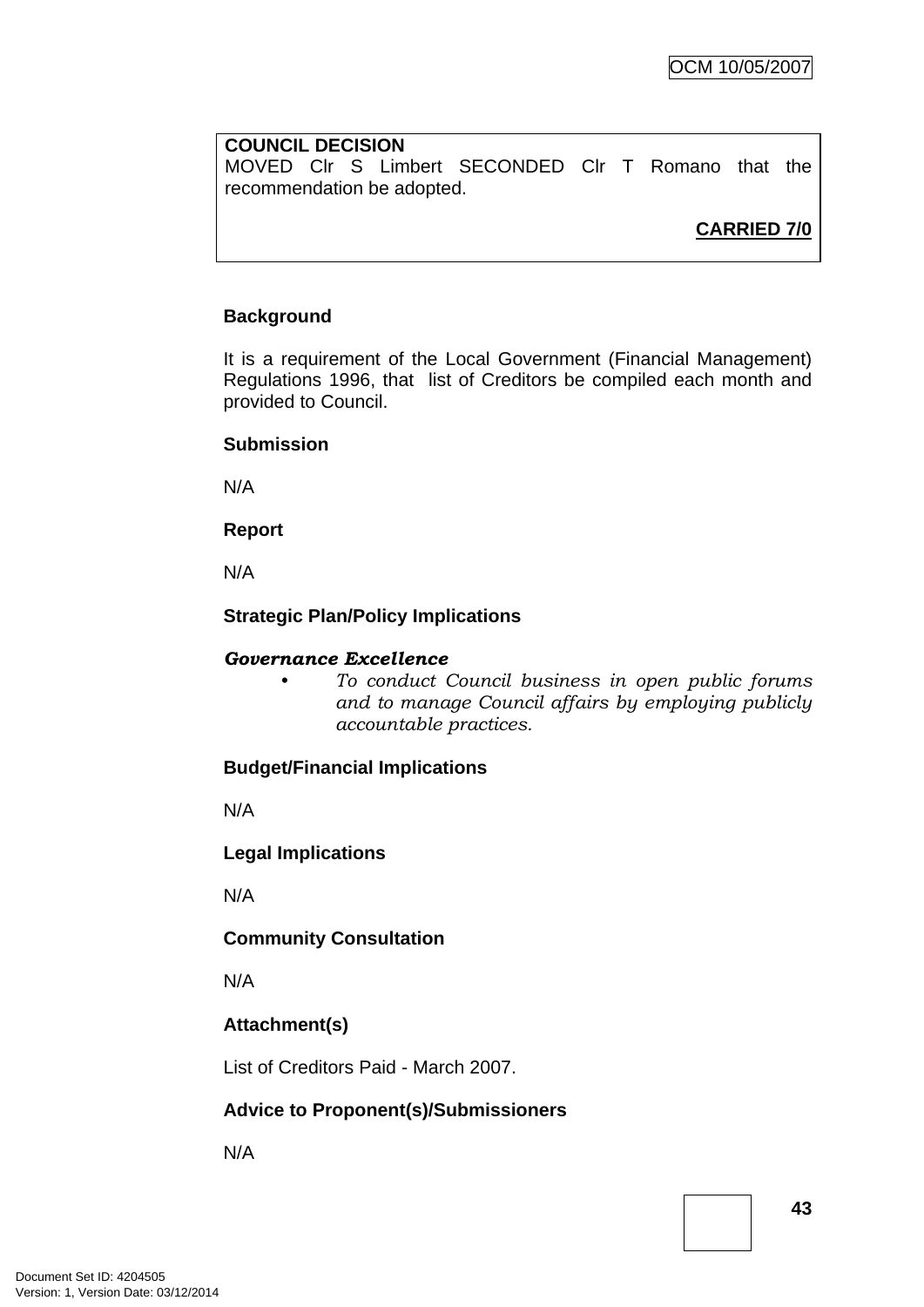#### **Implications of Section 3.18(3) Local Government Act, 1995**

Nil.

MAYOR LEE RETURNED TO THE MEETING AT THIS POINT, THE TIME BEING 8.03PM, AND RESUMED THE POSITION OF PRESIDING MEMBER.

CLR ALLEN ADVISED MAYOR LEE OF THE DECISION MADE BY COUNCIL IN HIS ABSENCE, RELATIVE TO THIS ITEM.

### **15.2 (MINUTE NO 3460) (OCM 10/05/2007) - STATEMENT OF FINANCIAL ACTIVITY - MARCH 2007 (5505) (NM) (ATTACH)**

#### **RECOMMENDATION**

That Council receive the Statement of Financial Activity and associated reports for the period ended 31 March 2007, as attached to the Agenda.

### **COUNCIL DECISION**

MOVED Clr L Goncalves SECONDED Clr S Limbert that the recommendation be adopted.

**CARRIED 8/0**

#### **Background**

Regulation 34(1) of the Local Government (Financial Management) Regulations 1996 prescribes that a local government is to prepare each month a Statement of Financial Activity.

Regulation 34(2) requires the Statement of Financial Activity to be accompanied by documents containing:–

- (a) details of the composition of the closing net current assets (less restricted and committed assets),
- (b) explanations for each material variance identified between YTD budgets and actuals; and
- (c) any other supporting information considered relevant by the local government.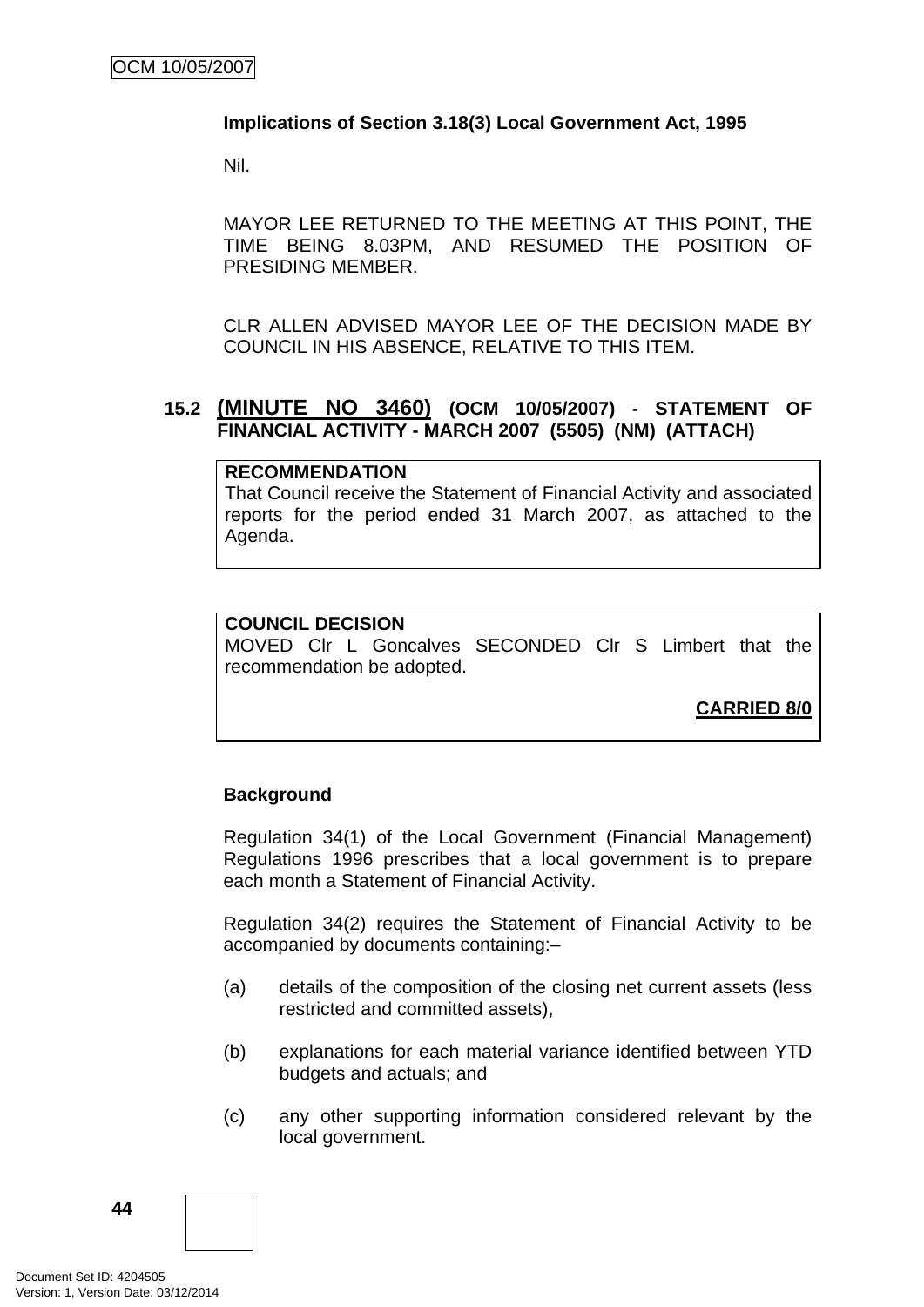Regulation 34(4)(a) prescribes that the Statement of Financial Activity and accompanying documents are to be presented to the Council.

#### **Submission**

N/A

#### **Report**

Attached to the Agenda is the Statement of Financial Activity for March 2007.

Note 1 shows how much capital grants and contributions are contained within the reported operating revenue.

Note 2 provides a reconciliation of Council's net current assets (adjusted for restricted assets and cash backed leave provisions). This provides a financial measure of Council's working capital and an indication of its liquid financial health.

Also provided are Reserve Fund and Restricted Funds Analysis Statements. These assist to substantiate the calculation of Council's net current assets position.

The Reserve Fund Statement reports the budget and actual balances for Council's cash backed reserves, whilst the Restricted Funds Analysis summarises bonds, deposits and infrastructure contributions held by Council. The funds reported in these statements are deemed restricted in accordance with Australian Accounting Standard AAS27.

#### Material Variance Threshold

For the purpose of identifying material variances in Statements of Financial Activity, Regulation 34(5) requires Council to adopt each financial year, a percentage or value calculated in accordance with Australian Accounting Standard AAS5 - Materiality.

For the 2005/06 financial year, Council had adopted a materiality threshold of 10% or \$10,000, whichever is the greater.

#### **Strategic Plan/Policy Implications**

#### *Governance Excellence*

*• To conduct Council business in open public forums and to manage Council affairs by employing publicly accountable practices.*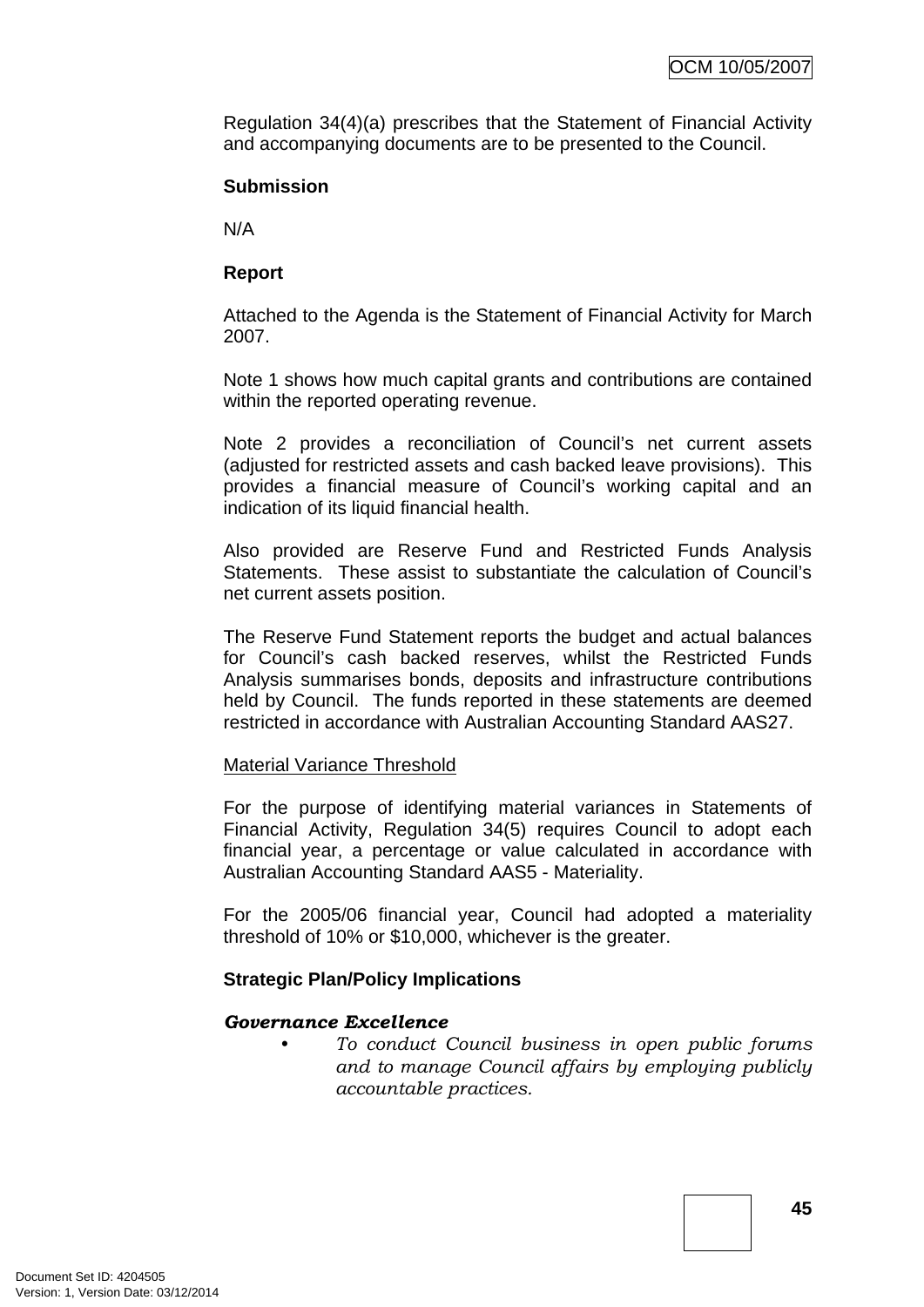### **Budget/Financial Implications**

Where variances are of a permanent nature, these will be noted and addressed at the mid-year budget review.

#### **Legal Implications**

Section 6.4 of the Local Government Act, 1995 and Regulation 34 of the Local Government (Financial Management) Regulations 1996, refer.

#### **Community Consultation**

N/A

### **Attachment(s)**

Statement of Financial Activity - March 2007.

## **Advice to Proponent(s)/Submissioners**

N/A

**Implications of Section 3.18(3) Local Government Act, 1995**

Nil.

## **16. ENGINEERING AND WORKS DIVISION ISSUES**

## **16.1 (MINUTE NO 3461) (OCM 10/05/2007) - SMRC PROJECT PARTICIPATION AGREEMENT - REGIONAL COMMUNITY GREENHOUSE PROJECT (4904) (TW) (ATTACH)**

**RECOMMENDATION**

That Council:

- (1) endorses the Regional Community Greenhouse Project Action Plan "Forging a Re-Newed Regional Partnership to Tackle Global Warming", as prepared by the Southern Metropolitan Regional Council in consultation with the Regional Cities for Climate Protection (CCP) Officers Committee; and
- (2) note that funding is for a period of 5 years with the possibility of an extension subject to the agreement of the participants.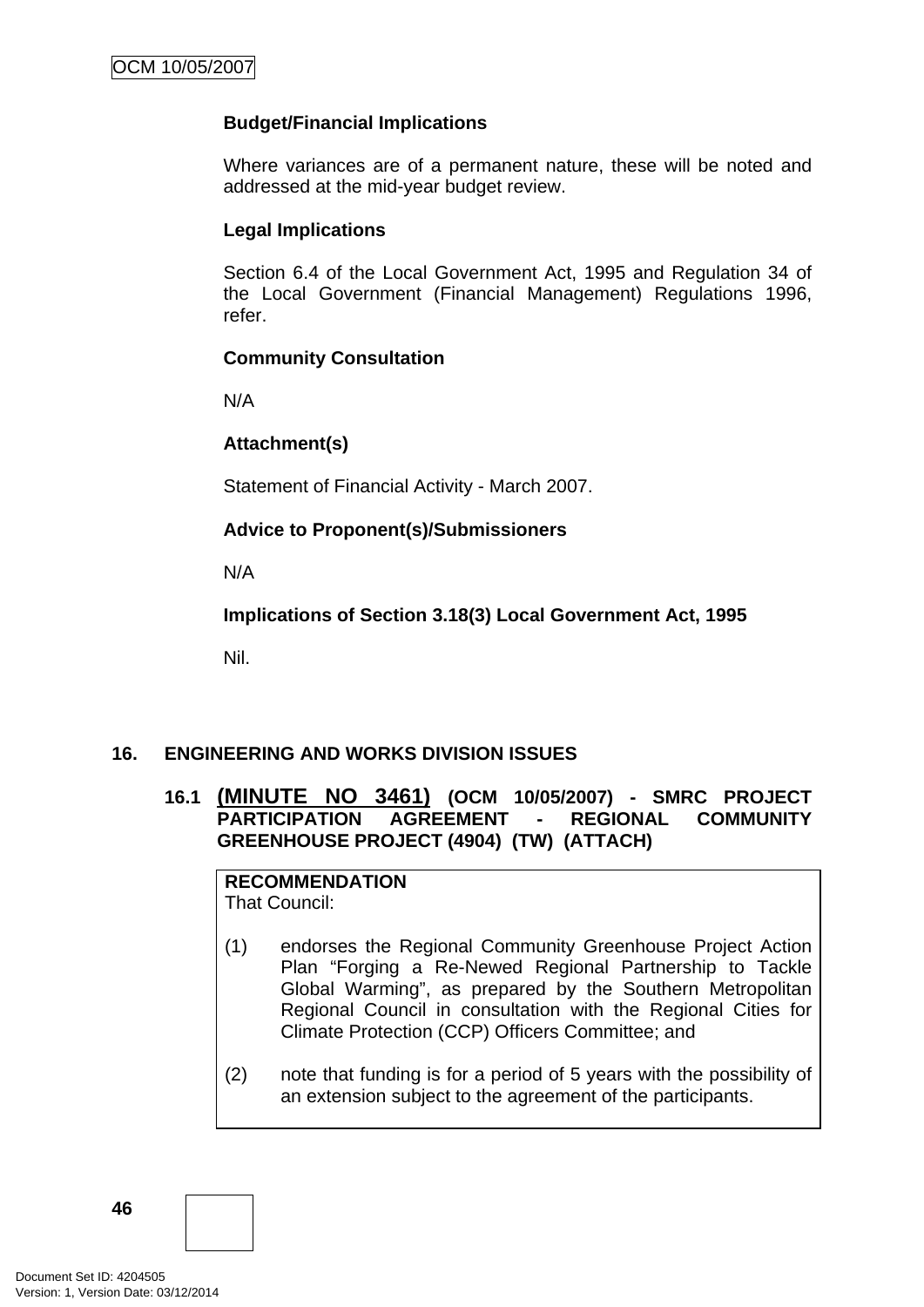**COUNCIL DECISION** MOVED Clr L Goncalves SECONDED Clr S Limbert that Council adopt the recommendation.

## **CARRIED 8/0**

### **Background**

Council is a part of Cities for Climate Protection (CCP) Australia, which is a program run by International Councils for Local Environmental Initiatives - Local Governments for Sustainability - Australia/New Zealand (ICLEI-A/NZ), which works with local governments to manage the greenhouse emissions that cause global warming. Through the CCP milestone framework, councils analyse the local sources of greenhouse gas emissions and strategically implement projects to reduce these emissions. The Program identifies both the corporate and the community sectors for greenhouse abatement.

In October 2001 Council joined the Regional Community Greenhouse Gases Project and the Regional Community Greenhouse Strategic Plan. It was considered that a regional approach through the Southern Metropolitan Regional Council (SMRC) was the best way of implementing the community component of the CCP Program Milestone 3 – Local Action plan.

Council at its meeting held in December 2001 considered a report on the draft Project Participants Agreement for the Regional Community Greenhouse Gases Project through the SMRC and resolved the following:-

- (1) confirm its agreement to contribute \$18,000 per annum towards the cost of employing a Regional Coordinator, to administer the Regional Greenhouse Project through the Southern Regional Metropolitan Council;
- (2) agree to the terms and conditions as outlined in the Project Participants' Agreement for the Regional Community Greenhouse Gases Project of the Southern Metropolitan Regional Council;
- (3) note that funding is for a period of 2 years with the possibility of an extension subject to the agreement of the participants; and
- (4) authorise the Chief Executive Officer to approve any minor variations as required to the Draft Project Participants' Agreement and arrange for the document to be executed.

In late September 2002 the SMRC Regional Greenhouse Gas Project commenced with the appointment of a Regional Greenhouse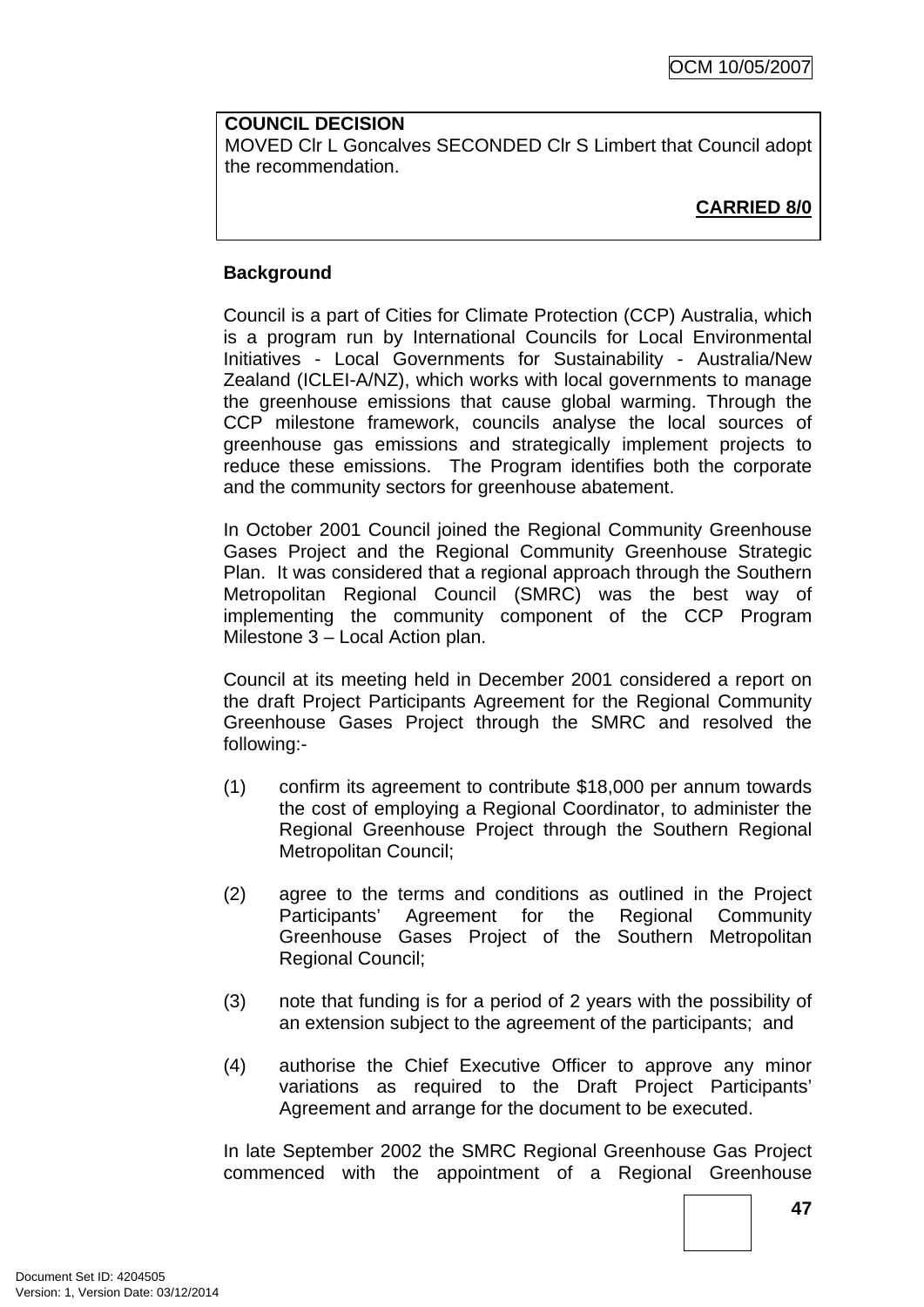Coordinator on a two year contract in accordance with the Project Agreement signed by the member Councils. The project work has been steered by the CCP Officers Committee and the Regional Community Greenhouse Strategic Plan approved by the SMRC in March 2003 and subsequently, by member Councils.

At the August 2004 Council meeting, the Council was provided with a report outlining the achievements of the project to date and a recommendation to endorse a three-year extension of the project. Council agreed to the recommendation and endorsed the revised Regional Community Project Action Plan 2004-2007, three-year extension. It further acknowledged Melville's withdrawal and the addition of South Perth for 2004-2005.

The agreement is due to expire June 2007 and therefore Council needs to consider continuing the partnership with the Southern Regional Metropolitan Council, and the other participating Councils as outlined in the attached letter.

#### **Submission**

The SMRC submitted a proposed Business Plan for a 5-year extension of the Regional Greenhouse Program. The document titled "Forging a Re-Newed Regional Partnership to Tackle Global Warming" is a review of the past 3-year Action Plan achievements and proposes an Action Plan and Budget for a New 5-Year Project Partnership commencing in July 2007.

#### **Report**

The current project participation agreement for the Community Greenhouse Abatement Project ends on 30 June 2007. The Project has been in operation now for 5 years and during that time the SMRC has been working in close consultation with the six member Councils in developing and delivering leading programs for greenhouse abatement in the community sector.

The Plan identified six areas of focus for greenhouse gas abatement:

- Improve residential energy efficiency
- Reduce greenhouse gas emissions in the business sector
- Explore opportunities and facilitate renewable energy applications across SMRC region
- Increase levels of awareness in the general community (as well as within council) through education
- Reduce emissions from the transport sector, including alternative fuels in the Council fleet
- Reduce energy consumption from street lighting and traffic lights in the region, in addition to regional information sharing and cooperation on climate change.

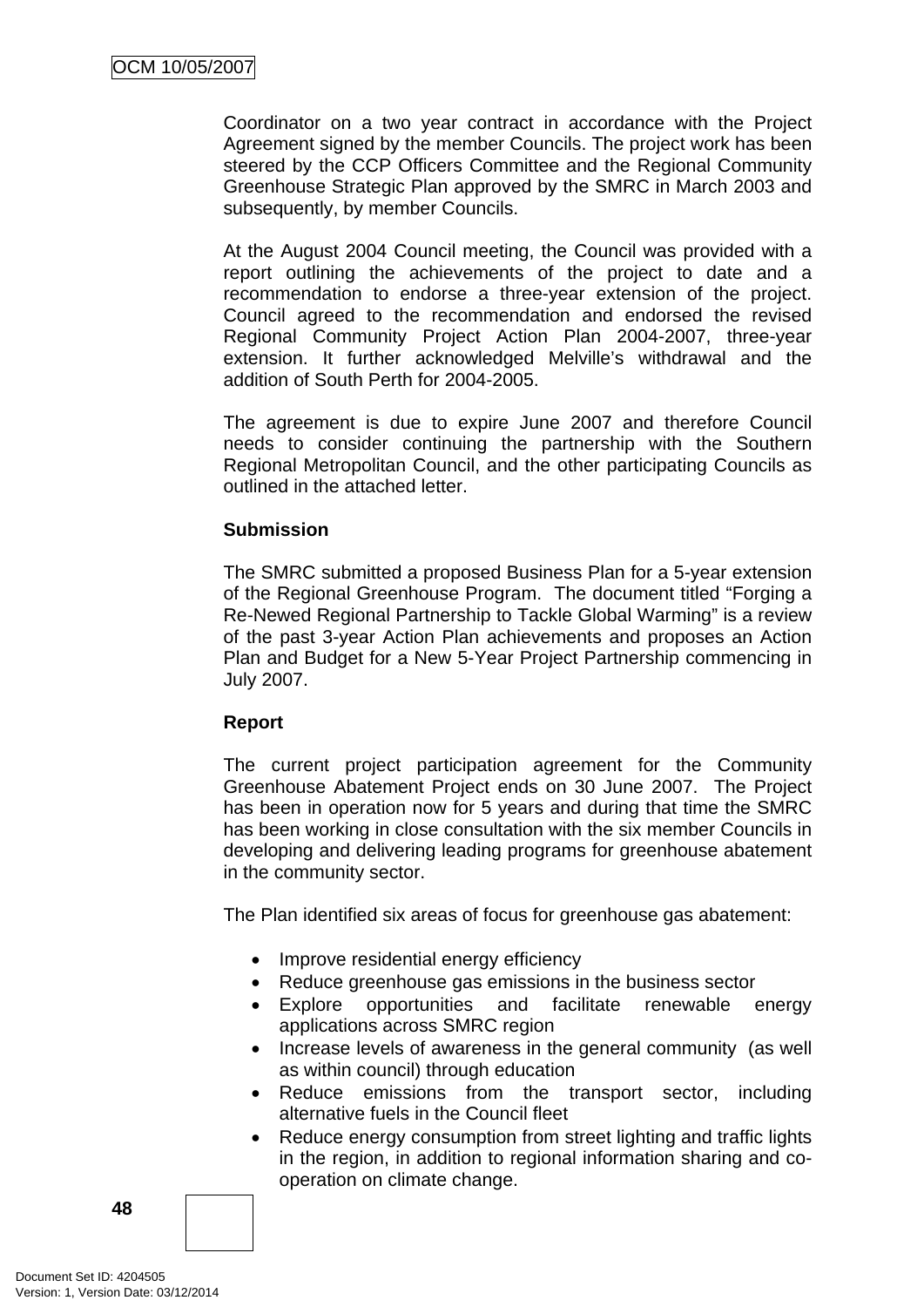The achievements of the Project are outlined in detail in the document "Forging a Renewed Regional Partnership to Tackle Global Warming" as attached however the key achievements of the program are outlined below:

- Regional greenhouse gas reduction achieved for the period 2004-  $06 - 903$  **tCO<sub>2</sub>e**
- SMRC community surveys clearly demonstrate the importance of global warming as an issue for our community with concern increasing from 67% to 80.2% in a one year period. (Refer attachments page 4)
- Distribution of **tCO<sub>2</sub>e** demonstrating success of community education programs and the opportunities to expand programs into the other sectors:



#### Distribution of tCO<sub>2</sub>e reduction achieved

The partnership has also produced two award winning programs:

- Living Smart Eureka Award for Sustainability Education
- Greenhouses SGIO WA Environment Award for Energy Efficiency

Over the 3-year agreement, 3,400 households now have an understanding of global warming and how these impacts can be mitigated through lifestyle and household changes and over 90 small businesses have participated in energy saving activities achieving an estimated reduction of 1,350 tonnes of greenhouse gas emissions. Furthermore the Regional Greenhouse Project has made significant achievement through increasing the greenhouse gas emission awareness among the community, motivating residences and small businesses toward reducing energy use and waste generation, and as a whole contributing to greenhouse gas emission reduction.

## Continuation of the Regional Community Greenhouse Project

The extended program proposes to implement several greenhouse programs in the region of a larger scale, will involve more communities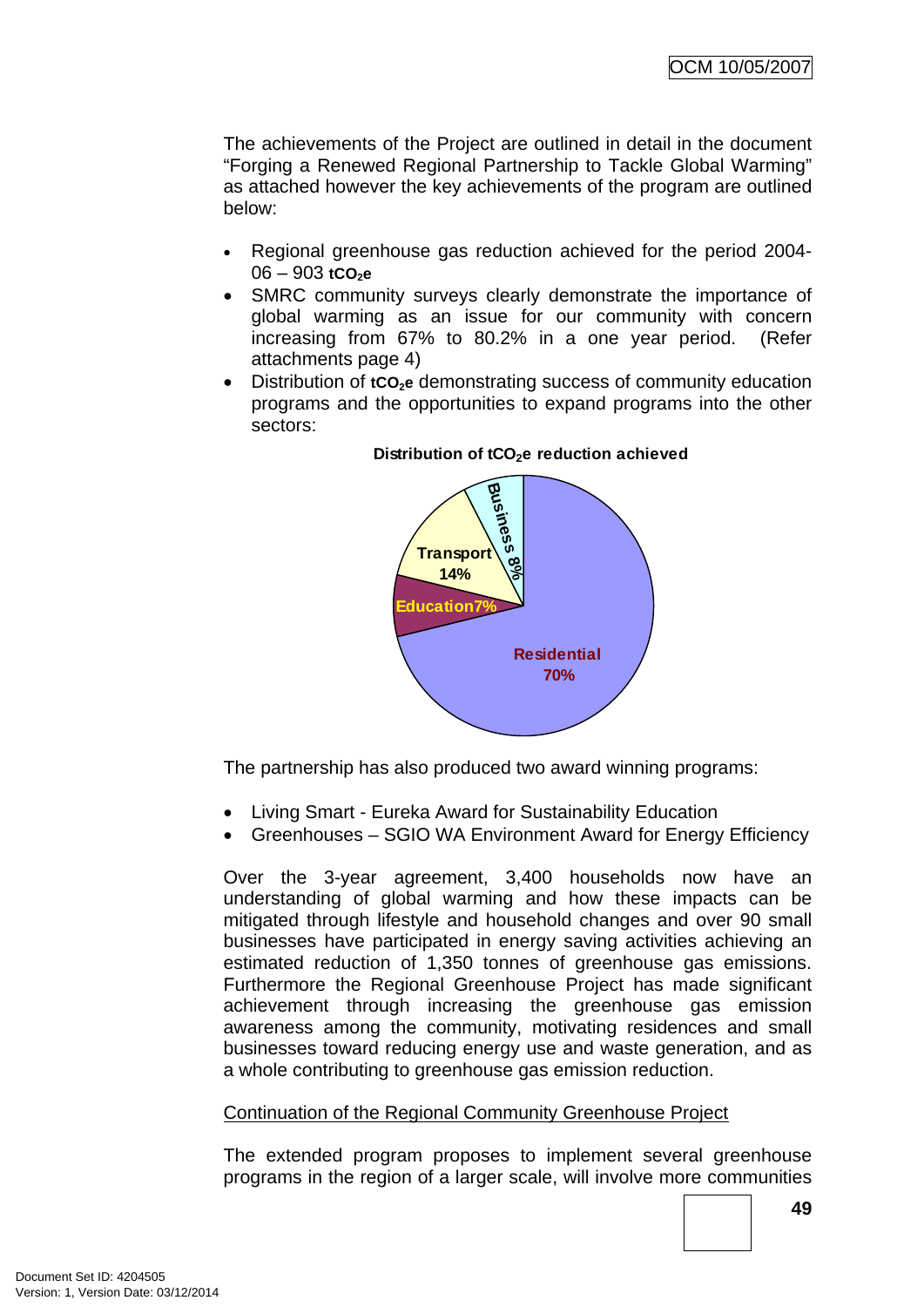and will introduce new initiatives e.g. Renewable Energy. The program will use the experiences and networking that have been built over the past 5 years and will continue to deliver tangible benefits to the member council and the community.

Cockburn's participation is critical to our ability to deliver sustainability initiatives at both a local and regional level. Our membership provides a vital networking opportunity and increases our knowledge of the many initiatives and subsequent funding opportunities that are available through the different state and federal government avenues.

There are many advantages and opportunities to be obtained in working together as a region to reduce greenhouse gas emissions, such as:

- Opportunities in resource sharing and economies of scale;
- The programs provide multiple avenues for council to engage with the community through newsletters, courses and services and the council is profiled on all information and publicity materials prepared;
- Financial opportunities from government grants and community partnerships;
- A collective voice will provide a stronger advocacy;
- Improving energy efficiency in the region;
- Enhanced reputation in the eyes of the community, government and other local governments;
- Action rather than talk in the abatement of greenhouse gases.

#### **Table 5: Proposed Activities (2007-12) and Expected Outcome**

| <b>Activities</b>             | <b>Expected outcome</b>                                          |  |  |
|-------------------------------|------------------------------------------------------------------|--|--|
| <b>Climate Actions (Local</b> | Involve 120 businesses and 2,300 households. Reduce 7,500        |  |  |
| Centers combined              | tCO <sub>2</sub> e                                               |  |  |
| with households)              |                                                                  |  |  |
| <b>Living Smart Courses</b>   | 16 courses (3 per year), involve 400 households. Reduce          |  |  |
|                               | 1,450 tCO <sub>2</sub> e                                         |  |  |
| Light Industry                | Involve 75 light industries. High potential of greenhouse gas    |  |  |
|                               | reduction. Amount to be assessed.                                |  |  |
| Energy Actions (in            | Involve 2,500 households. Reduce 10,500 $tCO2e$                  |  |  |
| homes)                        |                                                                  |  |  |
| Renewable Energy              | Involve all member councils. Feasibility study of roof-top PV on |  |  |
| Initiatives                   | icon buildings and assessment of RE application potential        |  |  |
|                               | across SMRC region.                                              |  |  |
| <b>Climate Education in</b>   | Involve 4 schools in trial and material delivery to SMRC         |  |  |
| Schools                       | schools. Increase in climate change knowledge.                   |  |  |
| <b>Energy Efficient</b>       | Involve all member councils. Councils introduce EE streetlight.  |  |  |
| Streetlighting                | Greenhouse gas reduction to be assessed.                         |  |  |
| Alternative Fuel in           | Involve all member councils and RRRC. Councils introduce         |  |  |
| Fleet                         | bio-diesel in councils' fleet.                                   |  |  |
| Meter I<br>Greenhouse         | Involve 60 households, evaluate its effectiveness. Reduce        |  |  |
| Piloting                      | electricity use, amount to be assessed.                          |  |  |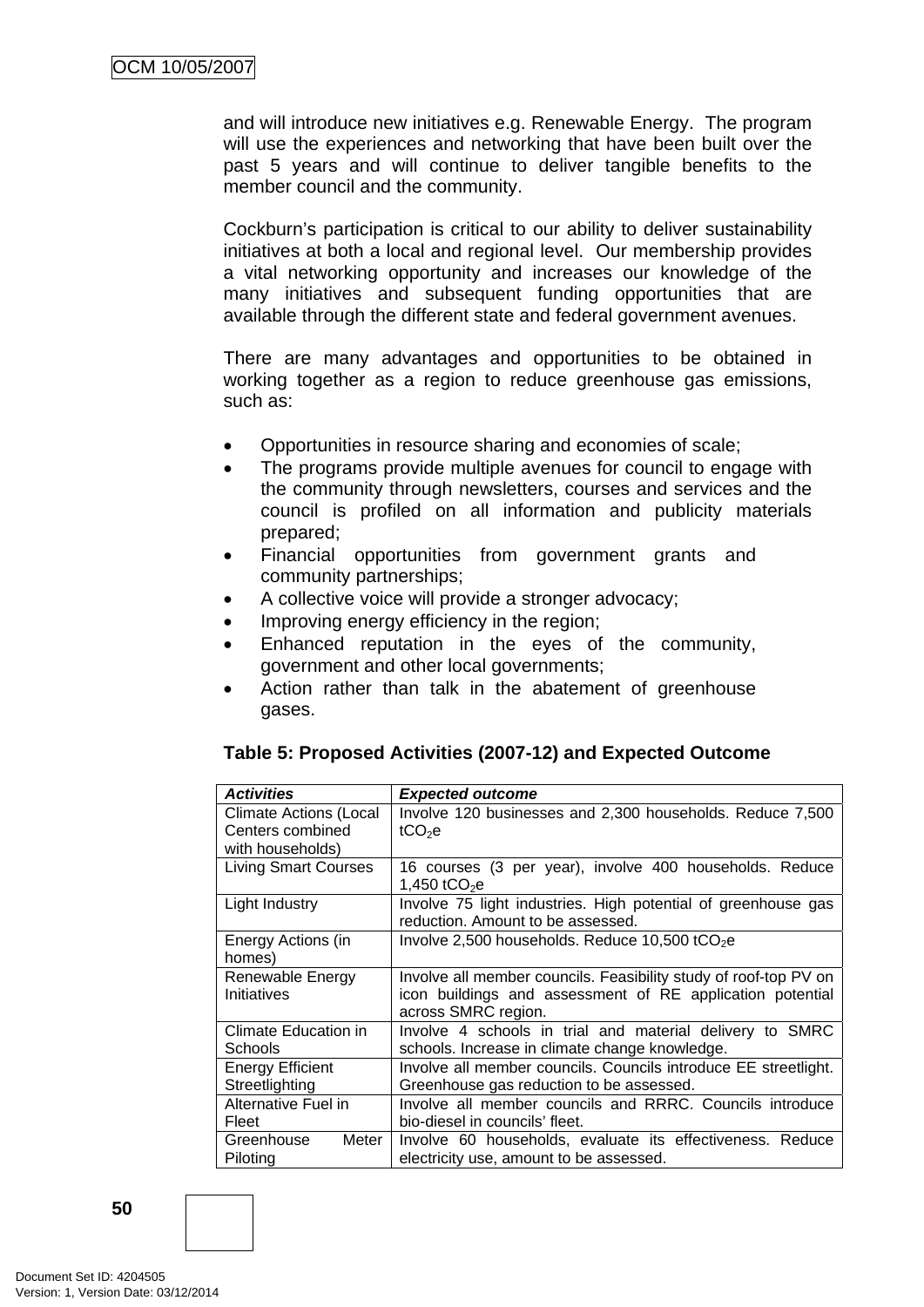### **Strategic Plan/Policy Implications**

#### *Natural Environmental Management*

- *To conserve, preserve and where required remediate the quality, extent and uniqueness of the natural environment that exists within the district.*
- *To ensure development of the district is undertaken in such a way that the balance between the natural and human environment is maintained.*

#### **Budget/Financial Implications**

#### **2007/08 - 2012 Proposed Five Year Budget**

#### **Table 6: Proposed Budget For 2007-08 and Estimates Over The Following 4 Years**

|                                                  | 2006-07 | 2007-08 | 2008-09 | 2009-10 | 20010-11 | 20011-12 |
|--------------------------------------------------|---------|---------|---------|---------|----------|----------|
| <b>Income</b>                                    |         |         |         |         |          |          |
| Contributions from Member<br>Councils            | 108,613 | 126,259 | 143,935 | 164,086 | 187,058  | 213,247  |
| Canning                                          | 30,466  | 35,415  | 33,597  | 38,300  | 43,662   | 49,775   |
| Cockburn                                         | 27,444  | 31,904  | 39,748  | 45,314  | 51,658   | 58,890   |
| East Fremantle                                   | 2,638   | 3,066   | 2,788   | 3,178   | 3,623    | 4,130    |
| Fremantle                                        | 10,413  | 12,105  | 11,006  | 12,547  | 14,303   | 16,306   |
| Kwinana                                          | 8,600   | 9,997   | 17,608  | 20,073  | 22,883   | 26,087   |
| Rockingham                                       | 29,052  | 33,772  | 39,188  | 44,674  | 50,929   | 58,059   |
| Contributions<br>from<br>non-<br>member councils | 15,753  | 10,000  | 15,000  | 20,000  | 22,000   | 20,000   |
| Grants                                           | 95,680  | 65,767  | 75,000  | 80,000  | 80,000   | 70,000   |
| Others (Internal transfer)                       |         | 20,000  | 21,000  | 22,050  | 23,152   | 24,310   |
| <b>Total Income</b>                              | 220,046 | 222,026 | 254,935 | 286,136 | 312,210  | 327,557  |
| <b>Expenses</b>                                  |         |         |         |         |          |          |
| <b>Fixed Employment Costs</b>                    | 105,621 | 110,549 | 116,076 | 121,880 | 127,974  | 134,373  |
| <b>Project Costs</b>                             | 114,425 | 111,477 | 138,859 | 164,256 | 184,236  | 193,184  |
| Local Centres (ClimateActions)                   | 33,580  | 85,123  | 38,319  | 35,450  | 26,760   | 24,680   |
| <b>Living Smart</b>                              | 7,206   | 12,150  | 15,300  | 17,500  | 20,458   | 26,181   |
| EnergyActions                                    | 33,865  | 5,635   | 43,640  | 44,586  | 45,867   | 40,900   |
| <b>Energy Efficient Streetlighting</b>           |         | 3,123   | 11,500  | 8,800   | 7,264    | 7,581    |
| <b>Alternative Fuel</b>                          | 1,000   | 5,446   | 7,000   | 7,600   | 5,624    | 14,780   |
| ClimateActions in Light Industry                 |         |         | 9,150   | 17,300  | 46,200   | 41,430   |
| Renewable Energy                                 |         |         | 4,200   | 6,900   | 7,400    | 17,480   |
| Greenhouse Meter                                 |         |         | 3,500   | 18,600  | 5,813    | 5,600    |
| <b>Climate Education in Schools</b>              |         |         | 6,250   | 7,520   | 18,850   | 14,552   |
| Greenhouses                                      | 2,523   |         |         |         |          |          |
| <b>Business partnership</b>                      | 5,216   |         |         |         |          |          |
| Target Action Campaign                           | 31,035  |         |         |         |          |          |
| <b>Total Expenses</b>                            | 220,046 | 222,026 | 254,935 | 286,136 | 312,210  | 327,557  |

Notes: *AGO grant is for 2007-08 only and others are anticipated grants* 

*Effects of expected population change have been taken into account in the budgets for 2008-12. Greenhouses and Business Partnership programs will be undertaken as part of ClimateActions and Target Action Campaign will be a part of EnergyActions*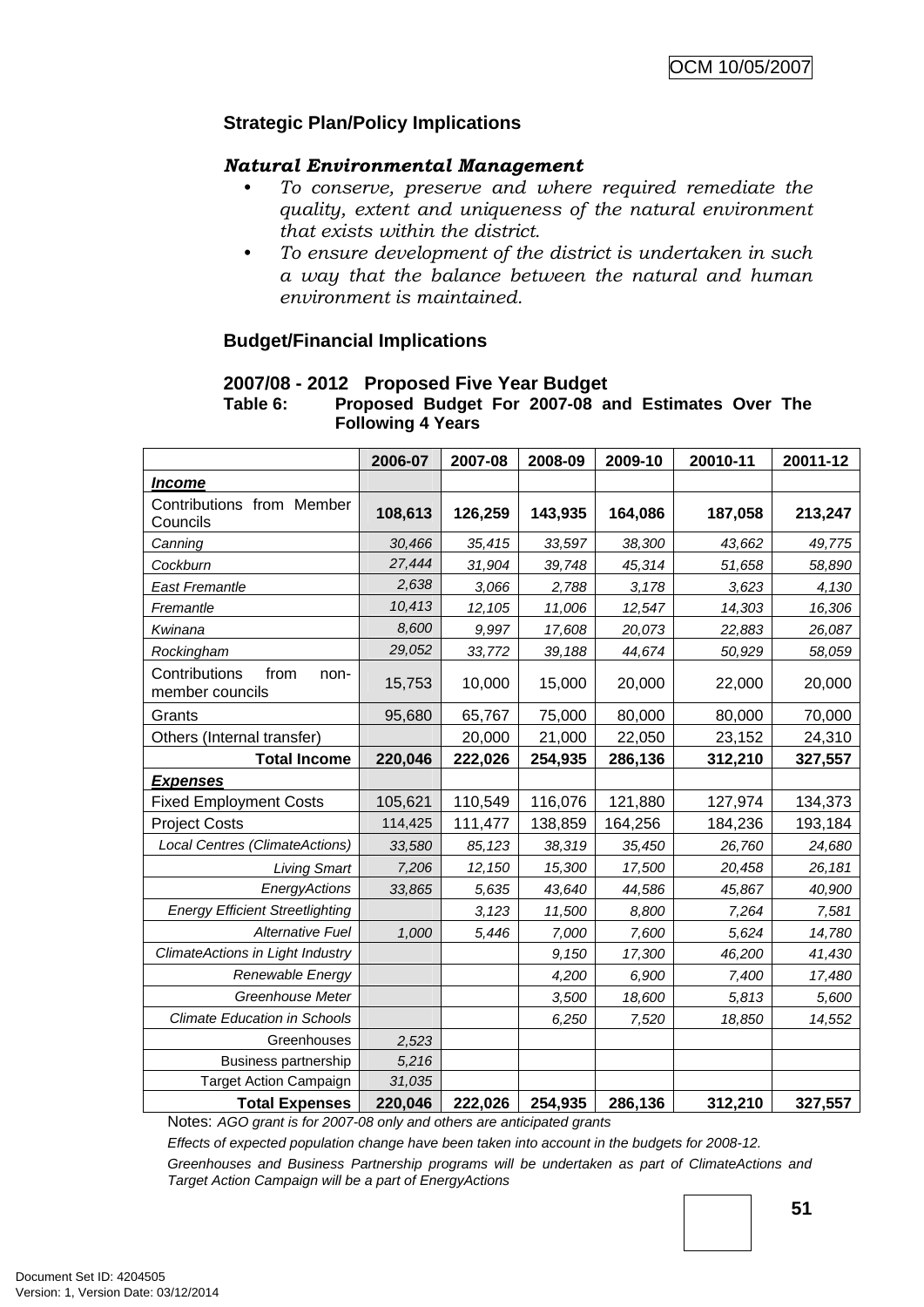The budget allocation over the next 5 years has been derived using the formula outlined in the Project Participants Agreement. The budget allocations are based on population as a proportion of the total participating Council's population. New census data will be available in 2008 and it is projected that Cockburn's population will increase considerably as a proportion. The budget allocations reflect this.

In more detail, the budget increase will enable:

- All participating councils will receive greenhouse initiatives for all three sectors - residential, business and transport over the full year.
- Renewable energy applications will be considered across the SMRC region.
- 80-100 businesses will be engaged through the DEH grant.
- Council's part-funding of business projects officer position.
- 1,600 households are expected to be engaged through the Local Centers initiative and Living Smart in 2007-08.

## **Legal Implications**

The City's involvement will be subject to the Project Participant's Agreement.

## **Community Consultation**

N/A

## **Attachment(s)**

- (1) Letter from the Southern Metropolitan Regional Council.
- (2) Report on Regional Greenhouse Gas Program
- (3) Regional Community Greenhouse Project Forging a Re-Newed Regional Partnership to Tackle Global Warming

## **Advice to Proponent(s)/Submissioners**

The Proponent has been advised that this matter is to be considered at the 10 May 2007 Council Meeting.

## **Implications of Section 3.18(3) Local Government Act, 1995**

Nil.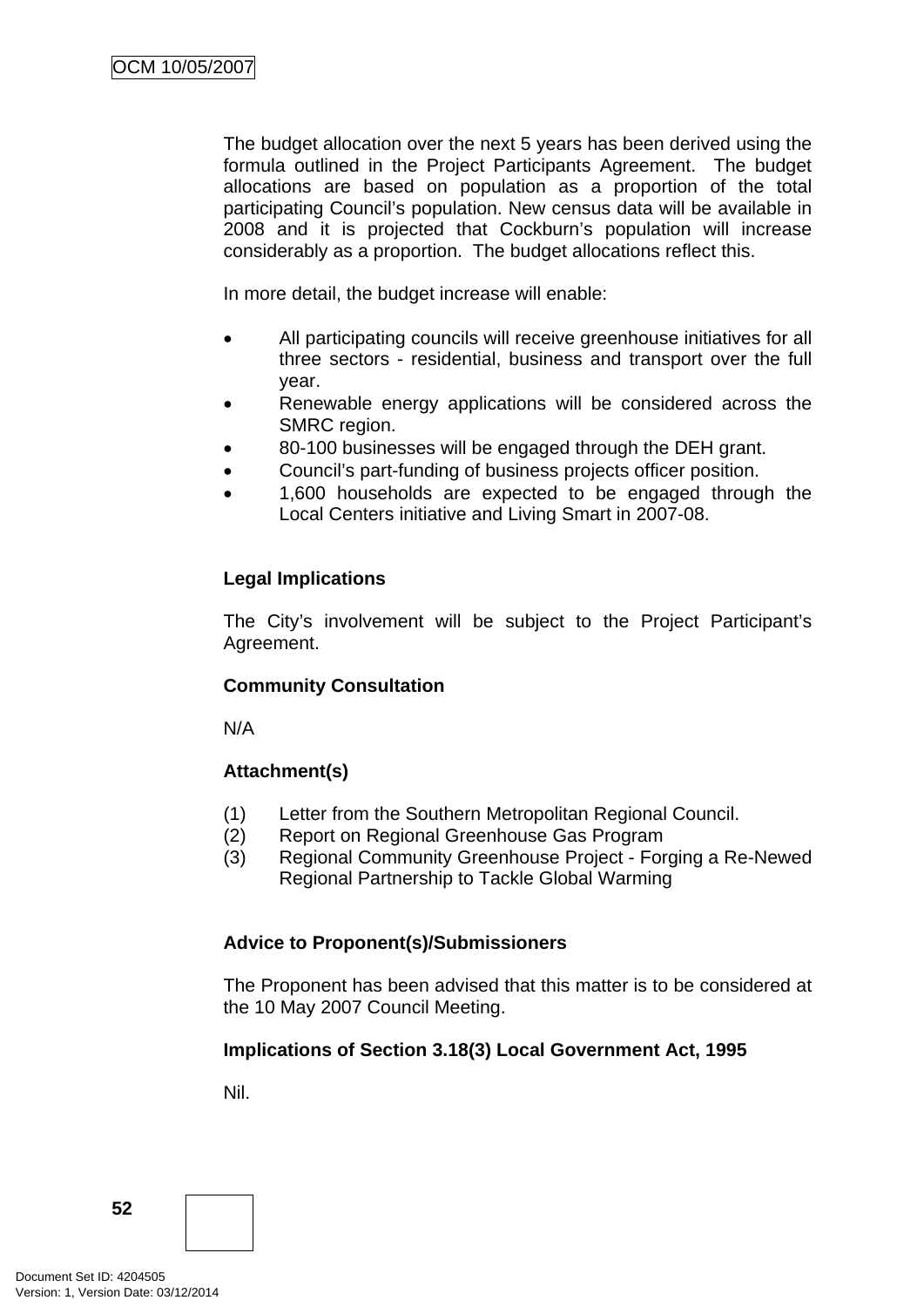### **DECLARATION OF INTEREST**

The Chief Executive Officer read a declaration from Mayor Lee of a financial interest pursuant to Section 5.62(1)(ea) of the Local Government Act, 1995, in Item 16.2 "Closure of Kiesey street, Coogee". The nature of the interest is that it appears Australand gave a notifiable gift to Mayor Lee in relation to the 2005 election at which he was elected, and he is therefore deemed to be a closely associated person.

Clr Allen declared a financial interest pursuant to Section 5.60B of the Local Government Act, 1995, in Item 16.2 "Closure of Kiesey Street, Coogee". The Nature of the interest is that he is a proximity landowner of property adjoining land adjacent to the Cockburn Road realignment, which impacts on Kiesey Street.

MAYOR LEE AND CLR ALLEN LEFT THE MEETING AT THIS POINT, THE TIME BEING 8.04PM.

### **(MINUTE NO 3462) (OCM 10/05/2007) - ELECTION OF AN ALTERNATIVE PRESIDING MEMBER**

#### **COUNCIL DECISION**

MOVED Clr S Limbert SECONDED Clr A Tilbury that Council nominate Clr Ian Whitfield to act as Presiding Member for the duration of the meeting that Mayor Lee and Clr Allen remain absent.

**CARRIED 6/0**

## **16.2 (MINUTE NO 3463) (OCM 10/05/2007) - CLOSURE OF KIESEY STREET, COOGEE (450121) (KJS) (ATTACH)**

#### **RECOMMENDATION** That Council:-

- (1) close Kiesey Street, Coogee to through traffic at the intersection of Cockburn Road in accordance with section 3.50 of the Local Government Act 1995; and
- (2) advise those people who made a submission, accordingly.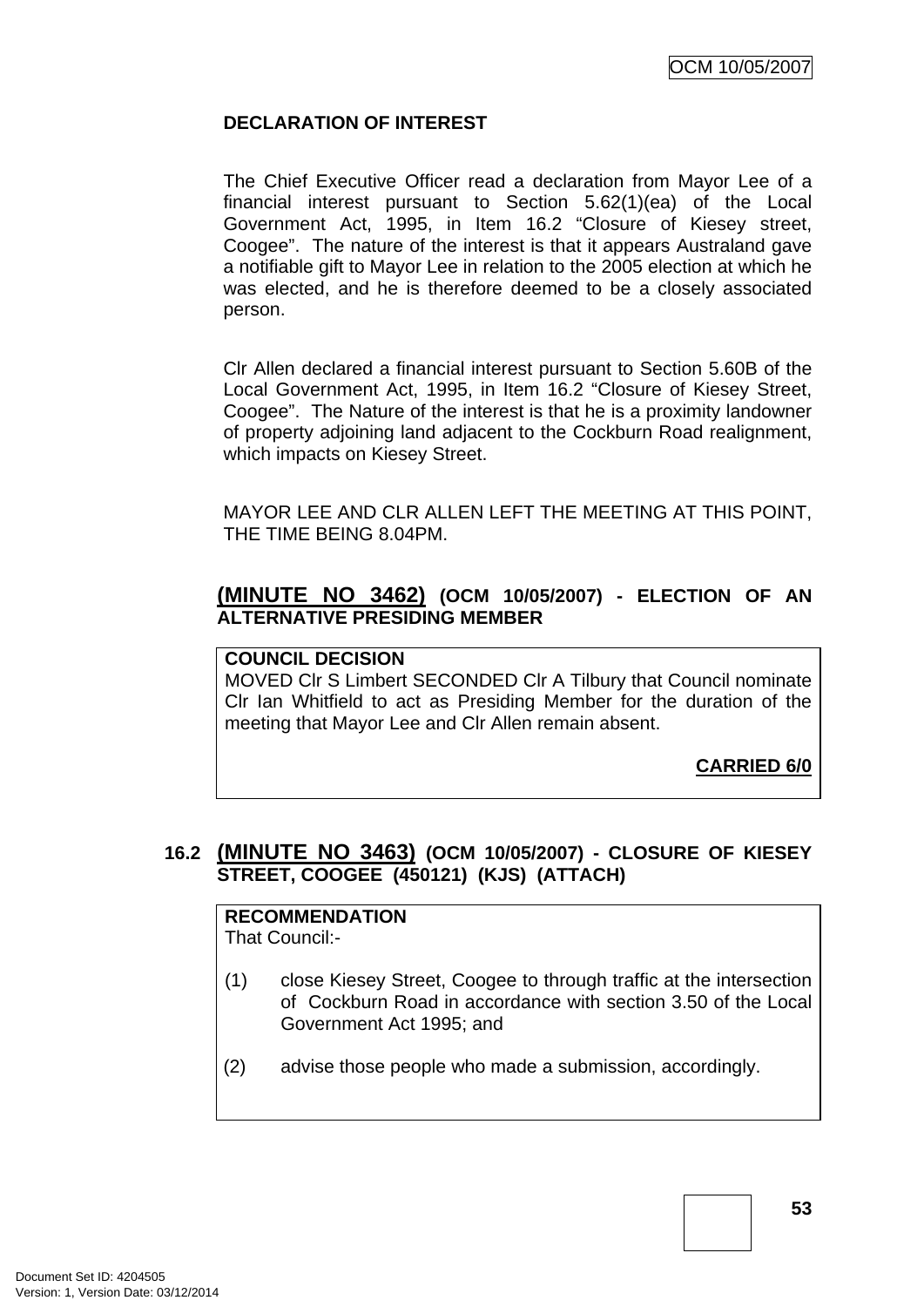## **COUNCIL DECISION**

MOVED Clr T Romano SECONDED Clr S Limbert that Council:

- (1) defer the closure of Kiesey Street until the June 2007 Ordinary Council Meeting; and
- (2) seek advice from Main Roads WA regarding the possible retention of the intersection at Kiesey Street with the possible modification to restrict the movement to a 'left in - left out' arrangement.

**CARRIED 6/0**

### **Reason for Decision**

Residents of Hillcrest and Beach Streets have raised concerns regarding the possible increase of traffic on local roads and this outcome may improve that situation.

### **Background**

Council at its meeting held on 9 November 2006 resolved to close Kiesey Street to the passage of vehicles at Cockburn Road subject to:

- (1) there being no substantial objection received as a result of advertising in a local newspaper; and
- (2) there being no substantial objection from service authorities, emergency services or adjoining owners.

#### **Submission**

Sinclair Knight Merz, on behalf of their client Port Catherine Developments Pty Ltd, have requested that the City of Cockburn implement procedures to close Kiesey Street to through traffic at Cockburn Road. This is a requirement for the re-alignment of Cockburn Road.

#### **Report**

Cockburn Road is under the care, control and management of Main Roads WA and its re-alignment to accommodate the Port Coogee Marina development has been approved by them. As part of the design and construction of Cockburn Road, the closure of Kiesey Street is necessary to rationalise access points for vehicles at Cockburn Road, which will facilitate a safer road network. It is also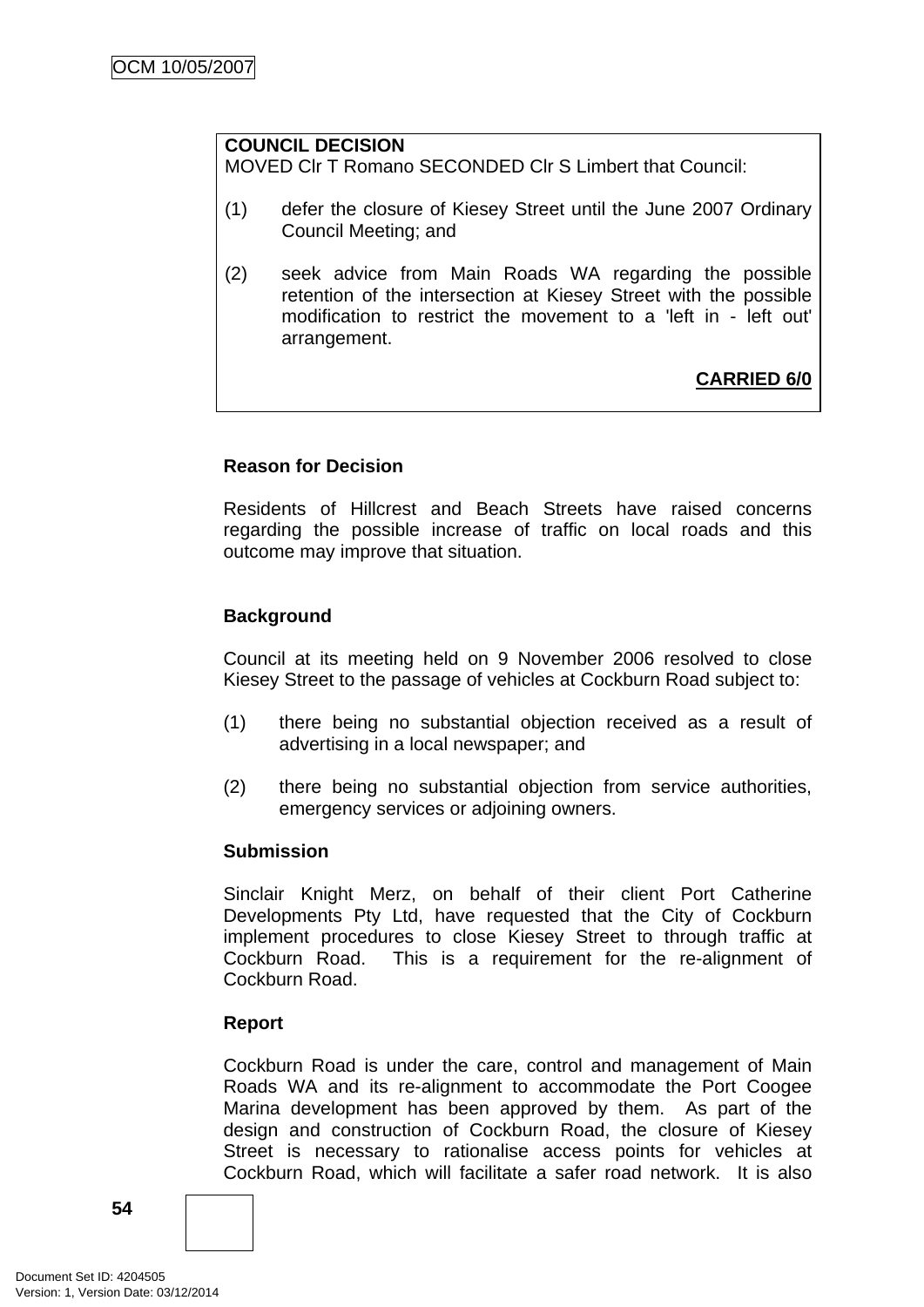unlikely that there would be sufficient sight distance to accommodate an intersection at Kiesey Street, due to the realignment of Cockburn Road.

The proposal was advertised in the Cockburn Gazette and, at the conclusion of the advertising period, five objections were received of which two were from residents of the Coogee Caravan Park, one objection from a resident in Beach Street, one from a resident in Hillcrest Street and one from a resident in Spearwood. One of the objections was lodged in the form of a petition that contained 35 signatories. The petition represented 11 houses in the vicinity of the proposed closure.

Objections centred on the belief that the closure would result in increased traffic in Beach Street and Hillcrest Street as well as general safety and accessibility in the area and to Cockburn Road.

Traffic volumes in Beach Street would be unlikely to increase significantly with traffic volumes projected to be less than 1,000 vehicles per day with similar minor impacts occurring at Mills Street, Fairview Street and Hillcrest Street. These volumes are deemed to be acceptable. The current temporary closure of Ocean Road is also exacerbating the problems, however, traffic will be better distributed amongst the local roads once that road is opened.

This closure will improve the safety and access to Cockburn Road. The developer also proposes to establish a set of signals on Cockburn Road within the development precinct and this will improve the accessibility beyond the development area. Signals are also proposed at the intersection of Spearwood Avenue. On this basis it is believed that the community concerns raised will be mitigated. Main Roads WA have endeavoured to rationalise the number of access points to Cockburn Road, which is essential to provide a safe network particularly as traffic volumes increase. Officers believe that retaining an intersection at Kiesey Street is not desirable and support its closure.

There has been no objection to the proposal from service authorities or the emergency service authorities.

#### **Strategic Plan/Policy Implications**

#### *Demographic Planning*

*• To ensure development will enhance the levels of amenity currently enjoyed by the community.*

#### *Transport Optimisation*

*• To construct and maintain roads which are convenient and safe for vehicles, cyclists and pedestrians.*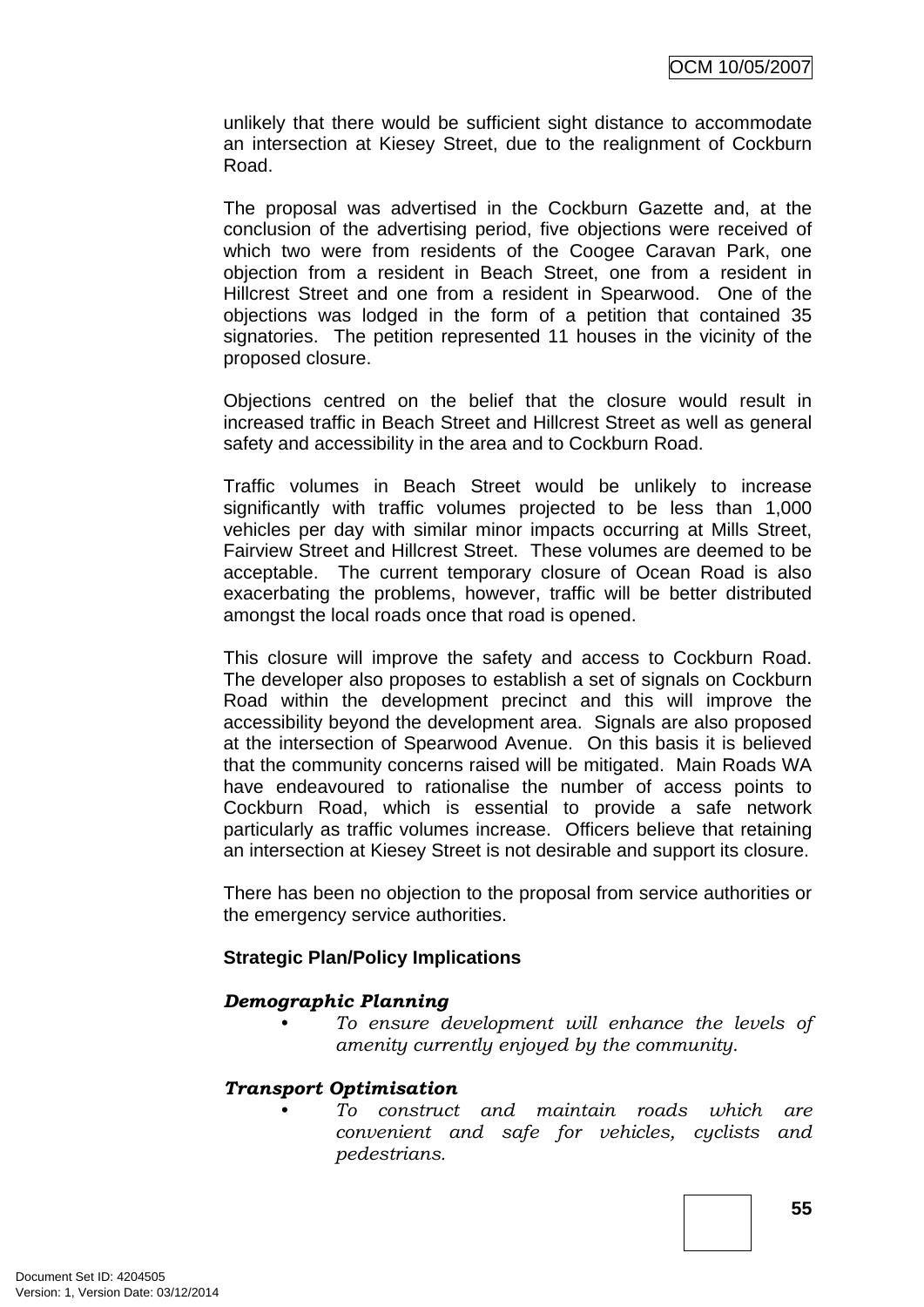### **Budget/Financial Implications**

All costs for the closure will be covered by the Developer.

### **Legal Implications**

Section 3.50 of the Local Government Act.

#### **Community Consultation**

The proposal has been advertised in a local newspaper and service authorities, emergency services and adjoining owners advised.

### **Attachment(s)**

- (1) Two Site Plans
- (2) One Petition
- (3) Five Objection Letters

#### **Advice to Proponent(s)/Submissioners**

The submissioners have been advised that this matter is to be considered at the May 2007 Council Meeting.

#### **Implications of Section 3.18(3) Local Government Act, 1995**

Nil.

MAYOR LEE AND CLR ALLEN RETURNED TO THE MEETING AT THIS POINT, THE TIME BEING 8.08PM.

CLR WHITFIELD ADVISED MAYOR LEE AND CLR ALLEN OF THE DECISION MADE BY COUNCIL IN THEIR ABSENCE, RELATIVE TO THIS ITEM.

MAYOR LEE RESUMED THE ROLE OF PRESIDING MEMBER.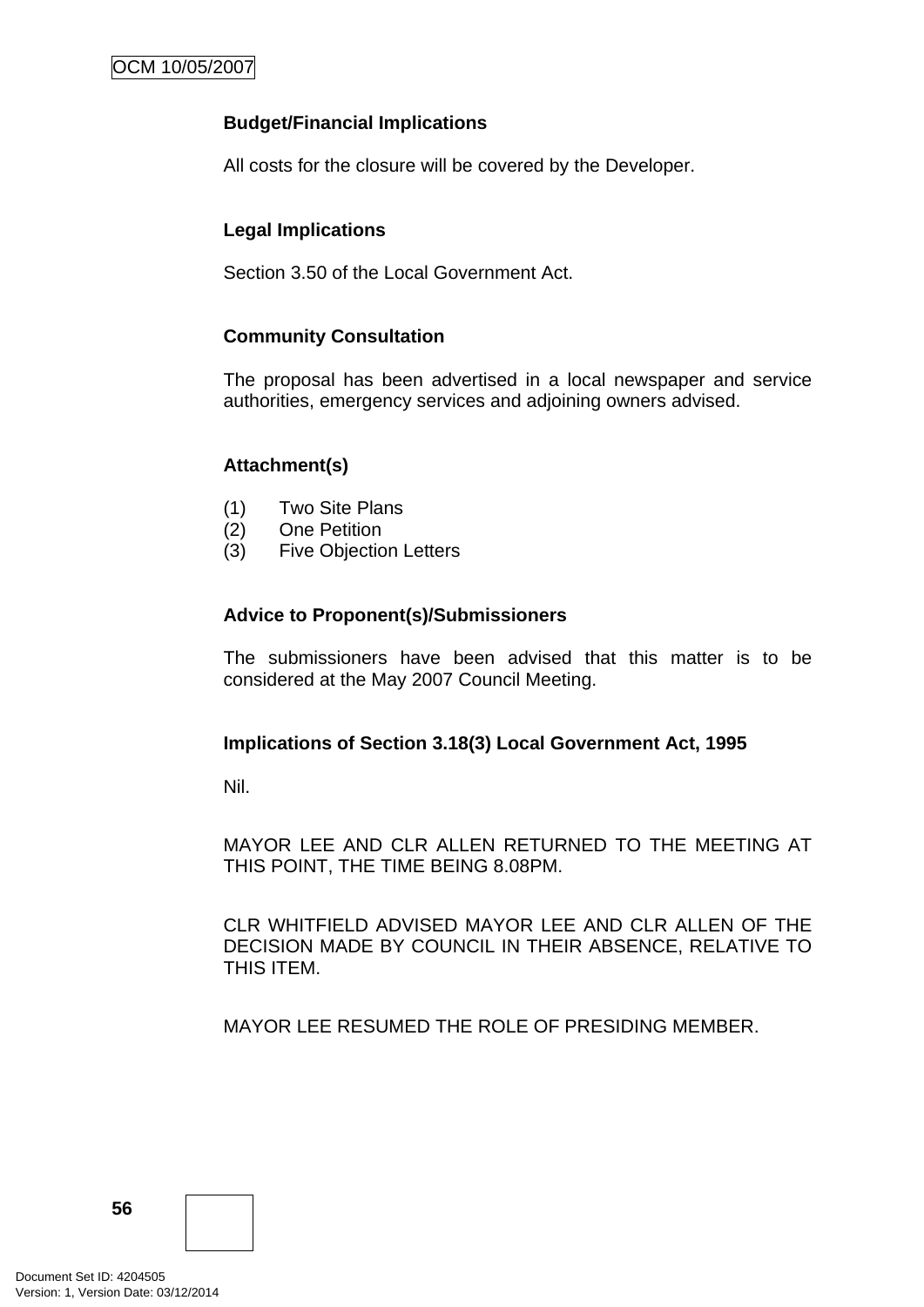## **17. COMMUNITY SERVICES DIVISION ISSUES**

## **17.1 (MINUTE NO 3464) (OCM 10/05/2007) - REVIEW OF CITY OF COCKBURN LIBRARY SERVICES (710101) (DMG) (ATTACH)**

## **RECOMMENDATION**

That Council:

- (1) receive the report on the "Review of City of Cockburn Library Services", March 2007, as attached to the Agenda;
- (2) adopts recommendations 4-7; 11-13; 16, 17 and 19 relevant to the provision of future library infrastructure for the City and includes in the updated "Plan for the District 2006-2016" review to be conducted in 2008/09 cost estimates for the identified facilities; and
- (3) requires that the remaining recommendations be the subject of staff reports for consideration by Council prior to implementation, where necessary.

## **COUNCIL DECISION**

MOVED Clr L Goncalves SECONDED Clr S Limbert that the recommendation be adopted.

**CARRIED 8/0**

#### **Background**

At the December 2006 Council Meeting, the Plan for the District 2006- 2016 was adopted by Council, together with the allocation of \$30,000 to enable a strategic review of the Library Services to be undertaken. Subsequently, through a publicly called Expression of Interest (EOI) process, AEC Group, a Brisbane based consultancy firm, was commissioned to undertake the review on behalf of Council. A consultancy team, lead by Dr Veronica Lunn, who has extensive experience and qualifications in the field of libraries and management systems, undertook detailed studies and analysis of the City of Cockburn Library Services.

These analyses took the form of extensive data gathering and comparison with state and national standards and best practice models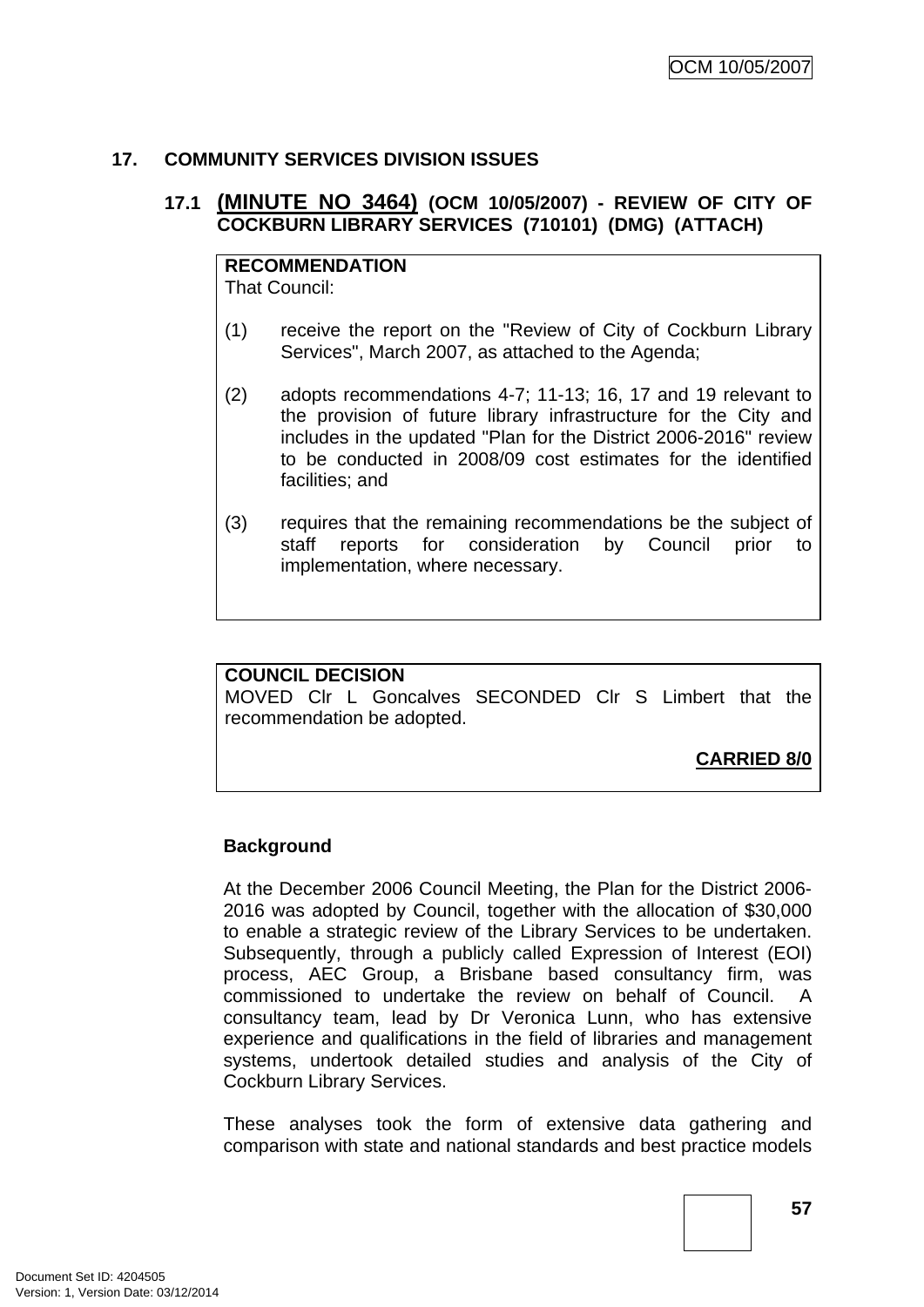in order to enable recommendations to be provided to Council, which are based on accepted guidelines and principles.

Dr Lunn's Final Report is accompanied by extensive appendices and recommended operational action plans which are comprehensive in detail and serve to verify the depth of research undertaken in the preparation of the Final Report.

The process also involved widespread consultation with stakeholders of the City's library services, including community groups, staff and elected members. A number of on site visits to the current library facilities, including an assessment of the planned Cockburn Central integrated project, was undertaken to complement the in-depth information researched and compiled.

While only the Final Report has been included as an attachment to this report, the complete suite of associated information has been previously provided to elected members for their consideration in conjunction with the document.

A full copy of the report, appendices and draft Strategic Plan are to be made available for public perusal and on Council's web page.

#### **Submission**

N/A

#### **Report**

The Consultant's Report contains a number of clear and succinct recommendations to Council on the manner in which Council's library service should be delivered into the future.

The objectives and scope of work for the consultancy have identified some areas for which Council has the potential to increase and/or improve its service delivery and the manner in which to quantify the investment likely to be required to achieve these standards.

Council needs to be clearly aware that the recommendations which impact on the suggested infrastructure provisions will incur a significant up front capital investment on its behalf to be fully implemented.

Initially, the Master Planning exercise for the recommendations relating to the built infrastructure will address the practicalities of each proposal. More detailed cost impacts of the proposals will need to be identified when advanced plans are submitted for Council's consideration at a later stage. However, the Report has recognised that the integrated service provision model has the potential to realise longer-term economic and social benefits to the City. As such, the recommended course of action, which provides for a master planning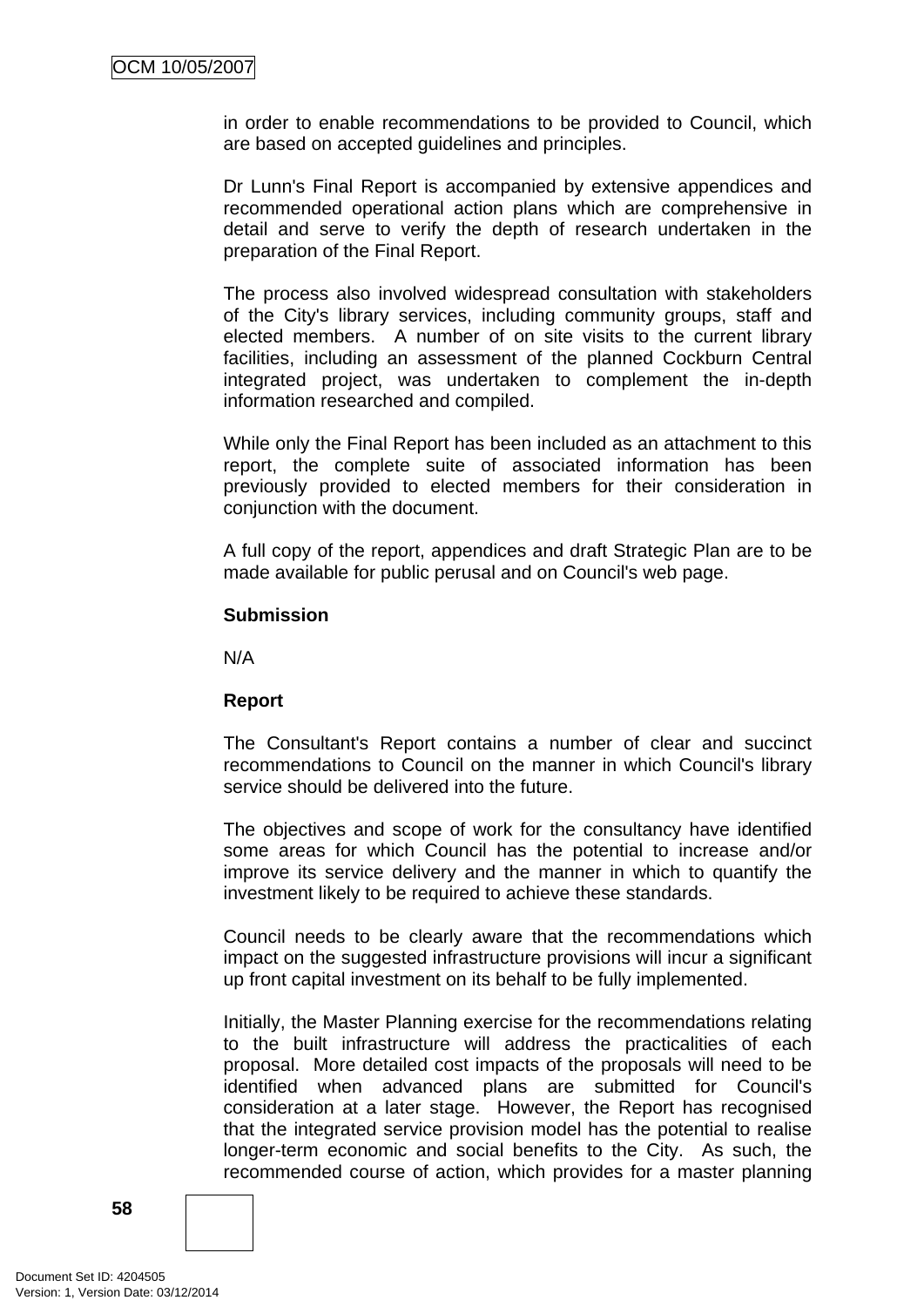OCM 10/05/2007

exercise to be undertaken at each of the sites upon which Council's library infrastructure will be located into the future, is supported as a prerequisite to Council further considering the merits of these scenarios. Overall, it will enable Council to independently assess each part of the integrated facilities and determine, at a more detailed level, the benefits, both cost and social, of each proposal at a more advanced stage of development.

Most of the remaining recommendations relate to either one off budgetary items or the preparation of operational plans to ensure the intention of certain actions is effectively embraced and sufficiently documented to facilitate future implementation.

All of these issues are contained in some form, within the document titled "Library Strategic Plan 2007-2010", which has previously been provided to elected members. In order to effectively achieve the desired outcomes promoted by this Plan, extensive documentation will need to be prepared by relevant library staff, some of which will require Council consideration, but most of which will become the content of Action Plans required to be undertaken and achieved by identified library staff. Any matters flowing from those processes which require Council approvals will be the subject of individual consideration by Council through the normal decision making process.

Overall, each individual aspect of the Strategic Plan can be addressed by staff, either through seeking Council approval, where necessary, or by integrating operational matters into action plans which will drive the recommended outcomes.

In conclusion, the Review and subsequent Report represents a number of ambitious proposals which, if accepted and effectively delivered, will position the City of Cockburn Library Service at the forefront of service providers not only in this state, but also throughout Australia.

However, in acknowledging that the service has performed admirably up until now with limited space and resources, the review recommends that for noticeable advances to be achieved, a significant initial increase in Council provided funds, both capital and operational, will need to be considered.

Accordingly, it is apparent that the level to which Council is prepared to provide for the improvement initiatives recommended in the review will determine the extent to which these outcomes can be achieved.

#### **Strategic Plan/Policy Implications**

#### *Infrastructure Development*

*• To construct and maintain community facilities that meet community needs.*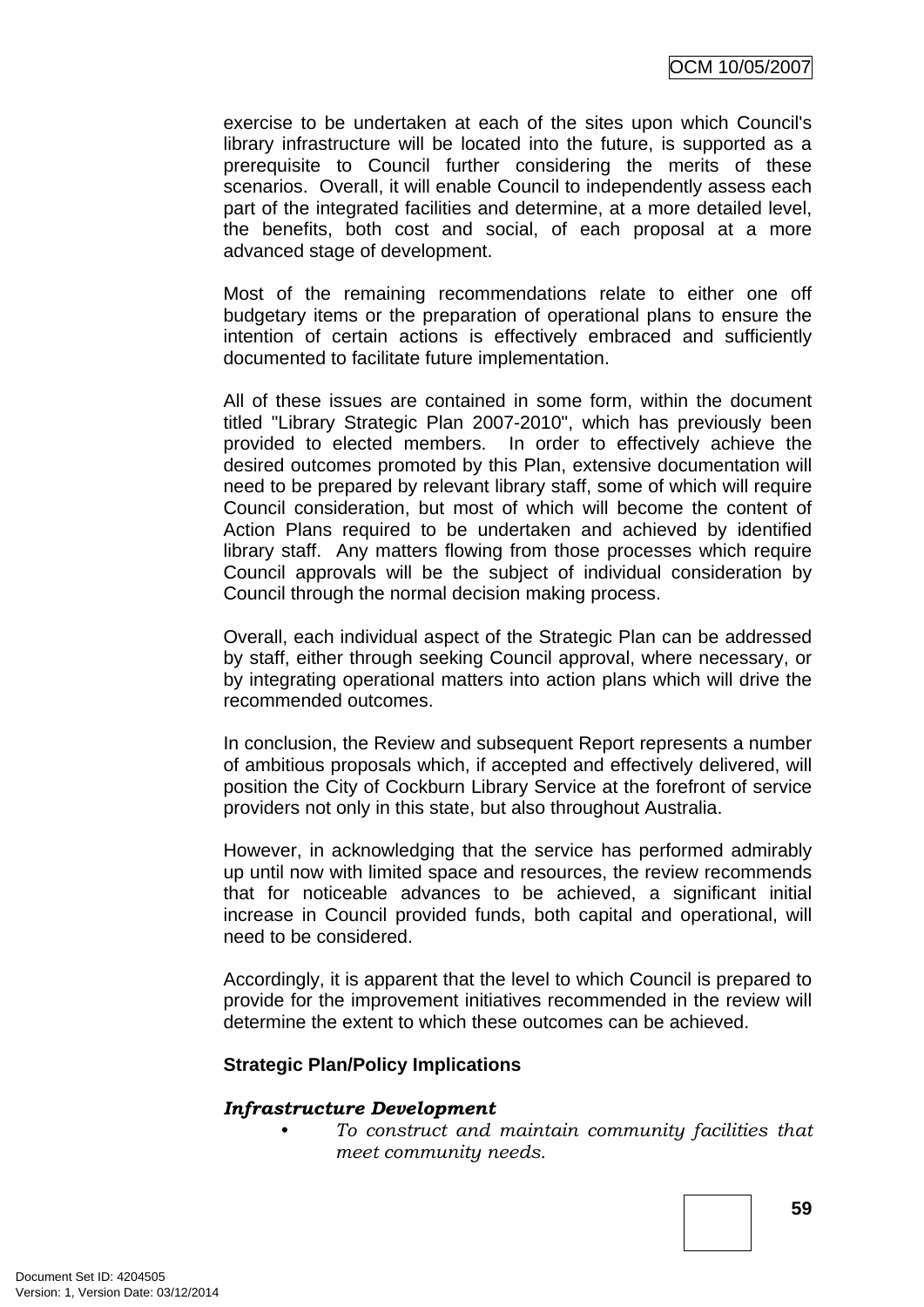#### *Lifestyle and Aspiration Achievement*

*• To identify community needs, aspirations, expectations and priorities for services that are required to meet the changing demographics of the district.* 

#### **Budget/Financial Implications**

Significant future capital expenditure will be required, in accordance with infrastructure plans ultimately adopted by Council. No capital expenditure associated with the Report will impact on the 07/08 Budget.

Some minor expenditure may be required if proposals to lease "self issue" machines are accepted by Council.

#### **Legal Implications**

N/A

#### **Community Consultation**

The review process was subject to meetings between the consulting firm and community organisations, library staff, management staff and elected members.

#### **Attachment(s)**

A.E.C. Group Report "Review of City of Cockburn Library Services"

#### **Advice to Proponent(s)/Submissioners**

Community organisations invited to the original workshops have been advised that the item will be considered by Council at the meeting to be held on 10 May 2007.

#### **Implications of Section 3.18(3) Local Government Act, 1995**

Nil.

### **17.2 (MINUTE NO 3465) (OCM 10/05/2007) - MINUTES OF THE GRANTS AND DONATIONS COMMITTEE MEETING HELD ON - 16 APRIL 2007 (5930) (RA) (ATTACH)**

#### **RECOMMENDATION**

That Council receive the Minutes of the Grants and Donations Committee meeting held on 16 April 2007 and adopt the recommendations contained therein.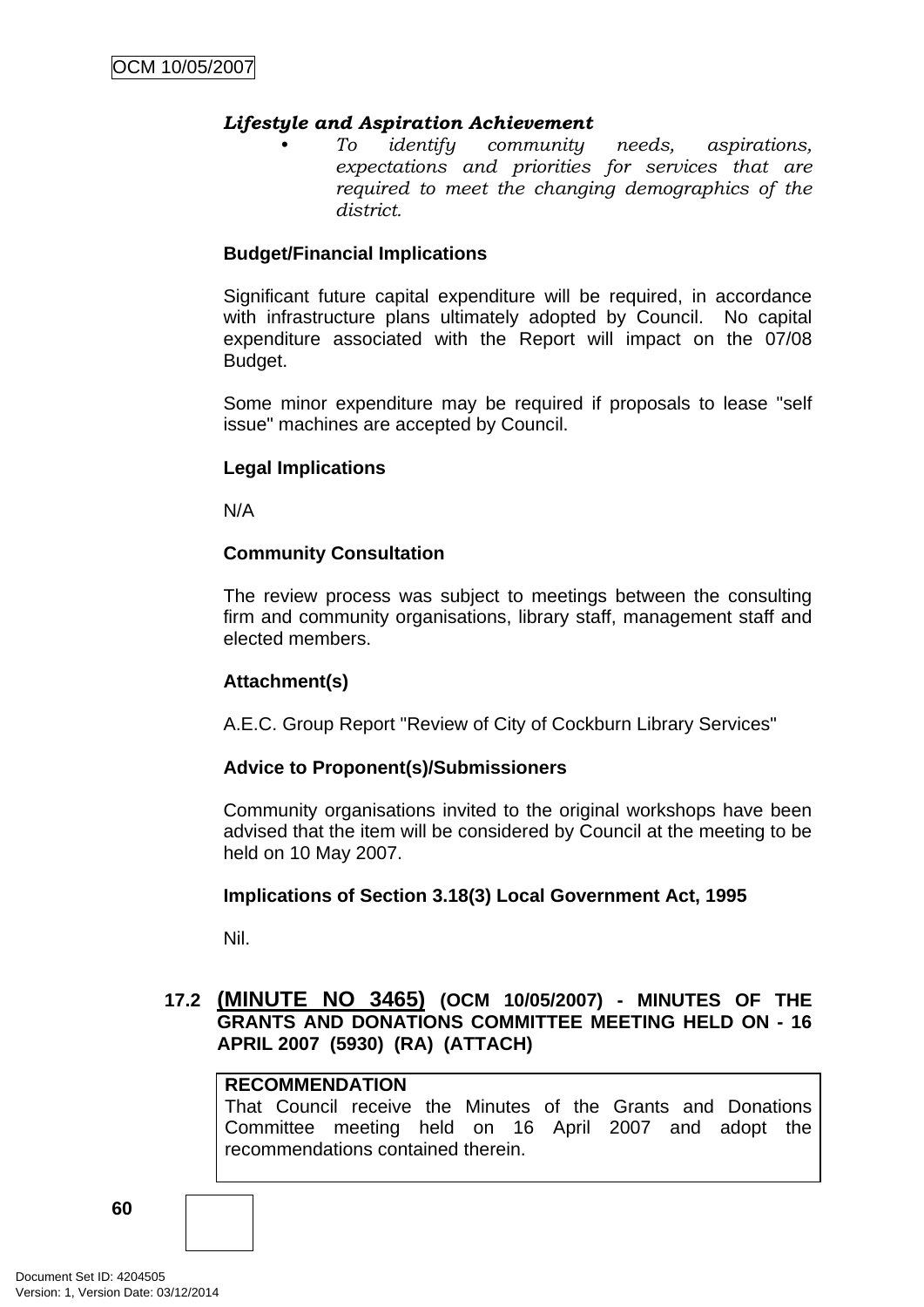#### **COUNCIL DECISION**

MOVED Clr L Goncalves SECONDED Clr S Limbert that the recommendation be adopted.

**CARRIED 8/0**

## **Background**

The Council of the City of Cockburn established the Grants and Donations Committee to recommend on the level and nature of Grants and Donations provided to external organisations.

### **Submission**

To receive the minutes of the Grants and Donations Committee and adopt the recommendations of the Committee.

### **Report**

The committee considered a number of applications for donations from external organisations and made recommendations as per the minutes attached to the Agenda.

## **Strategic Plan/Policy Implications**

## *Governance Excellence*

*• To conduct Council business in open public forums and to manage Council affairs by employing publicly accountable practices.* 

## **Budget/Financial Implications**

In accordance with Policy SC35 Council has allocated 2% of its rates income for distribution as grants and donations.

## **Legal Implications**

N/A

## **Community Consultation**

The availability of donations to organisations were widely advertised in the local media and Council publication

## **Attachment(s)**

Minutes of Grants and Donations Committee Meeting 16 April 2007.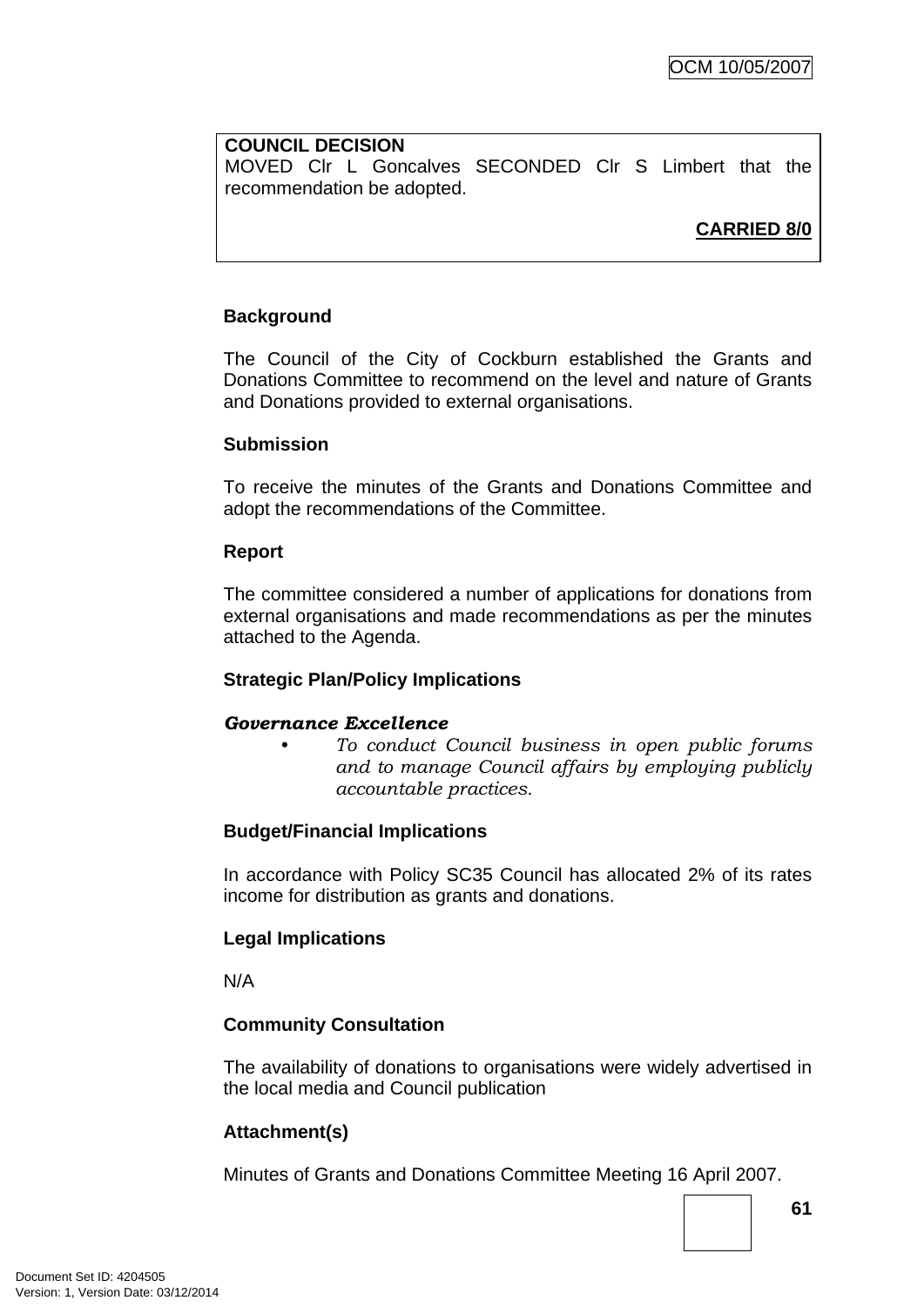## **Advice to Proponent(s)/Submissioners**

N/A

### **Implications of Section 3.18(3) Local Government Act, 1995**

Nil.

## **DECLARATION OF INTEREST**

Clr Baker declared a conflict of interest pursuant to Clause 21.2(2) of Council's Standing Orders Local Law, in Item 17.3 "Funding Plan for Regional Coogee Beach Surf Life Saving Club, Poore Grove, Coogee". The nature of her interest is that her daughter is a long term and active member of the Club.

CLR BAKER LEFT THE MEETING AT THIS POINT, THE TIME BEING 8.09PM.

### **17.3 (MINUTE NO 3466) (OCM 10/05/2007) - FUNDING PLAN FOR REGIONAL COOGEE BEACH SURF LIFE SAVING AND COMMUNITY FACILITY - POORE GROVE, COOGEE (8004) (RA) (ATTACH)**

#### **RECOMMENDATION** That Council:

- (1) reiterates its commitment to contribute \$1.0 million to the construction of facilities associated with the Coogee Beach Surf Life saving Club (the Club);
- (2) requires the Club to present a prospective funding plan for the proposed facilities, as shown in the attachment to the Agenda; and
- (3) upon receipt of the funding plan:
	- 1. arrange for the preparation of all reports and documentation related to the conditions imposed by the Western Australian Planning Commission relative to the Development Approval; and
	- 2. consider entering a Memorandum of Understanding with the Club that provides for the following:
		- (a) the Club be commissioned by the City of Cockburn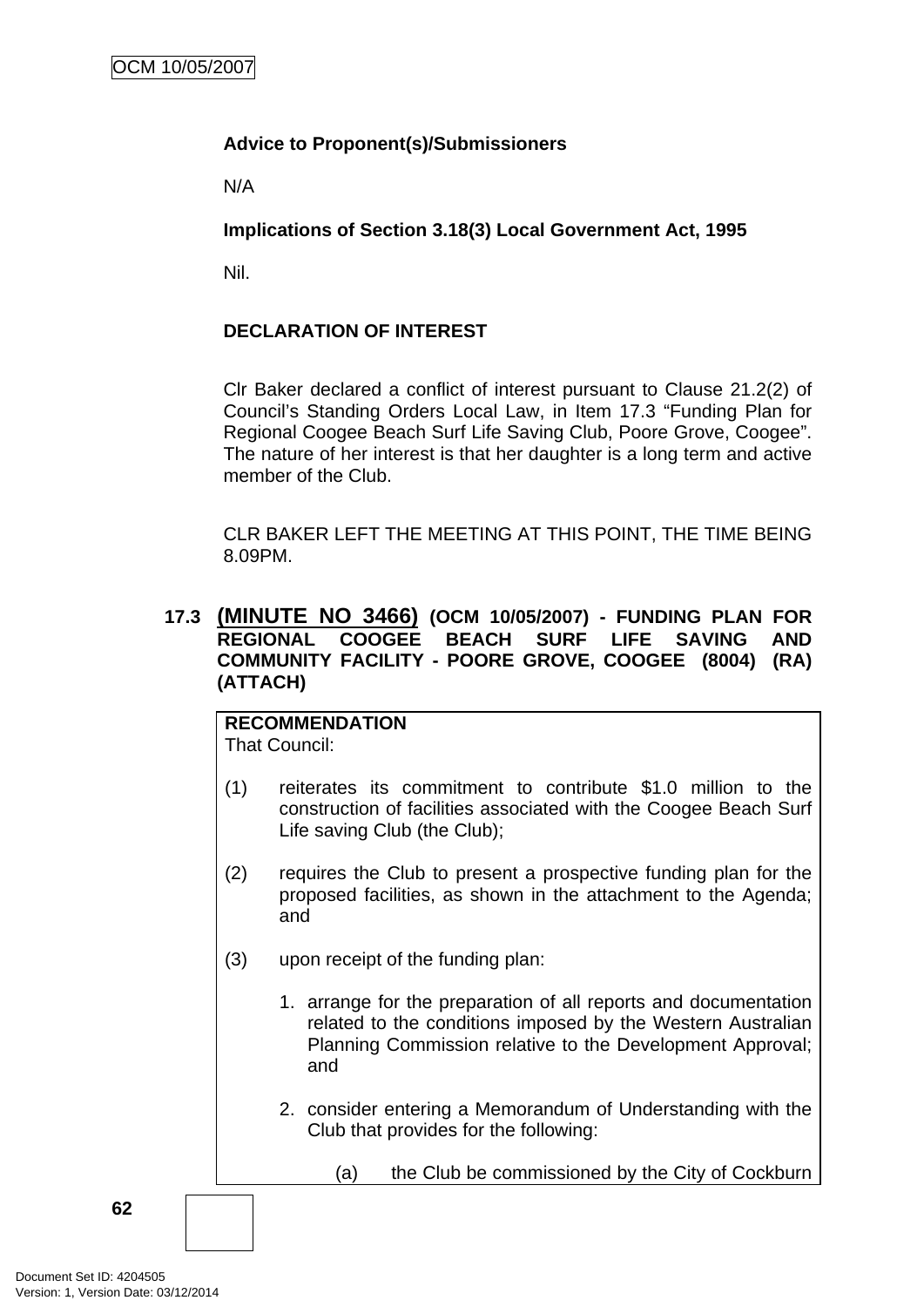|     | to construct the facilities as approved by Council at<br>a future meeting;                             |
|-----|--------------------------------------------------------------------------------------------------------|
| (b) | the appointment of an Architect to oversee the<br>project;                                             |
| (c) | details of leasing arrangements for the facilities<br>between the City and the Club; and               |
| (d) | any other matters relative to the project and which<br>clarifies the responsibilities of both parties. |
|     |                                                                                                        |

### **COUNCIL DECISION**

MOVED Clr S Limbert SECONDED Clr T Romano that the recommendation be adopted.

**CARRIED 7/0**

### **Background**

Council at its meeting of the  $20<sup>th</sup>$  May 2003 resolved to support the establishment of the Coogee Beach Surf Life Saving Club at Poore Grove Coogee and to instigate the necessary process for approval to develop the site for a surf club.

In accordance with the Council decision, specialist consultants were commissioned to provide advice on coastal engineering (MP Rogers & Associates), environmental services (Ecoscape) and architectural design (Bateman, Grundman & Wilson). The subsequent information and advice received was submitted to the Department of Planning and Infrastructure along with a Development Application for the site.

The City received approval from the Western Australian Planning Commission (WAPC) on the 2nd March 2007 to develop the site for a Surf Life Saving Club subject to the following conditions.

- 1. The preparation and implementation of an environmental management plan for the site in accordance with the requirements of the Department of Environment and Conservation.
- 2. The preparation of a flora and vegetation survey, bush condition mapping and rehabilitation plan in accordance with the requirements of the Department of Environment and Conservation.
- 3. The provision of a suitable buffer to the Rottnest Cypress Threatened Ecological Community, south east of the main car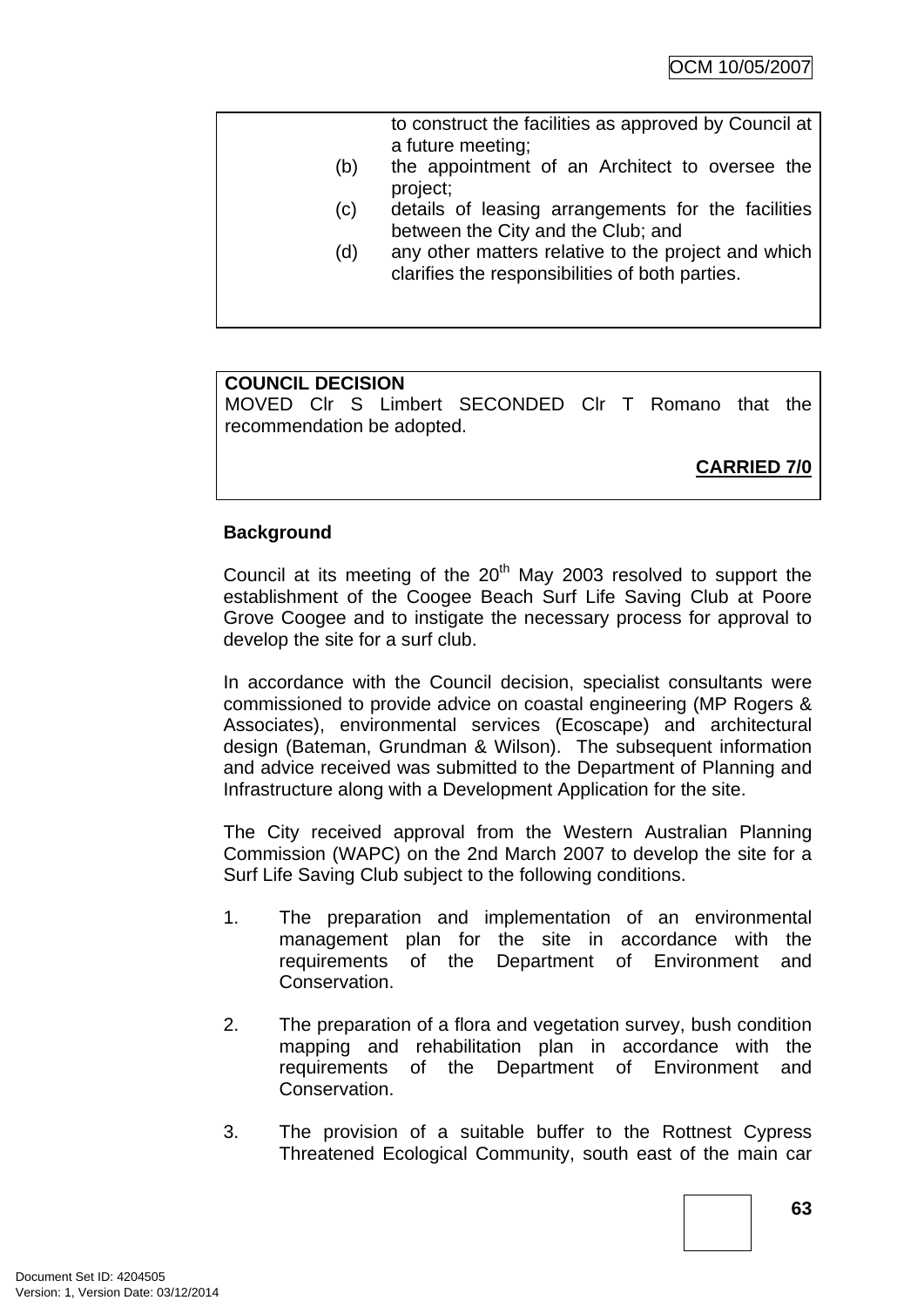park, in accordance with the requirements of the Department of Environment and Conservation.

- 4. Parking areas to be designed, be revegetated and incorporate vegetation worthy of retention in accordance with the requirements of the Department of Environment and Conservation.
- 5. Stormwater to be contained on-site or in accordance with an agreed drainage regime with the Department of Environment and Conservation.

In addition to the aforementioned conditions there is a requirement under the Aboriginal Heritage Act for Council to carry out an ethnographic study of the area.

#### **Submission**

N/A

#### **Report**

The development of a Surf Life Saving Club on the Poore Grove site is a somewhat complex and expensive undertaking. This report seeks to outline the means by which the process for the development of the facilities provides clarity in the roles and responsibilities of the City and the Surf Life Saving Club. Of particular importance is developing a process that ensures the Surf Life Saving Club can maximise its opportunities for government grants and corporate sponsorship.

As the completed facility will be developed on land controlled by the City the completed work will be a Council asset. The implication of this is that the surf club will need to enter a lease agreement with the City for those facilities approved by Council. Furthermore, Council needs to ensure that the facilities constructed are sound and in accordance with all requisite statutory standards.

However, initially Council and the Club need to be satisfied that there is an adequate funding plan in place to ensure there is the capacity for the project to be financially sustainable. For this purpose, it is important for Council to reiterate its commitment to the project of \$1.0 million, as indicated in the Plan for the District 2006-2016.

Similarly, it is necessary for the Club to be assured that its Grant and sponsorship funding programme is sufficient to cover the estimated cost of constructing the facilities shown in the attachment.

This is an integral part of the process, as it will be necessary for Council to be ultimately accountable for any facilities constructed on property for which it has control. Accordingly, it will be necessary for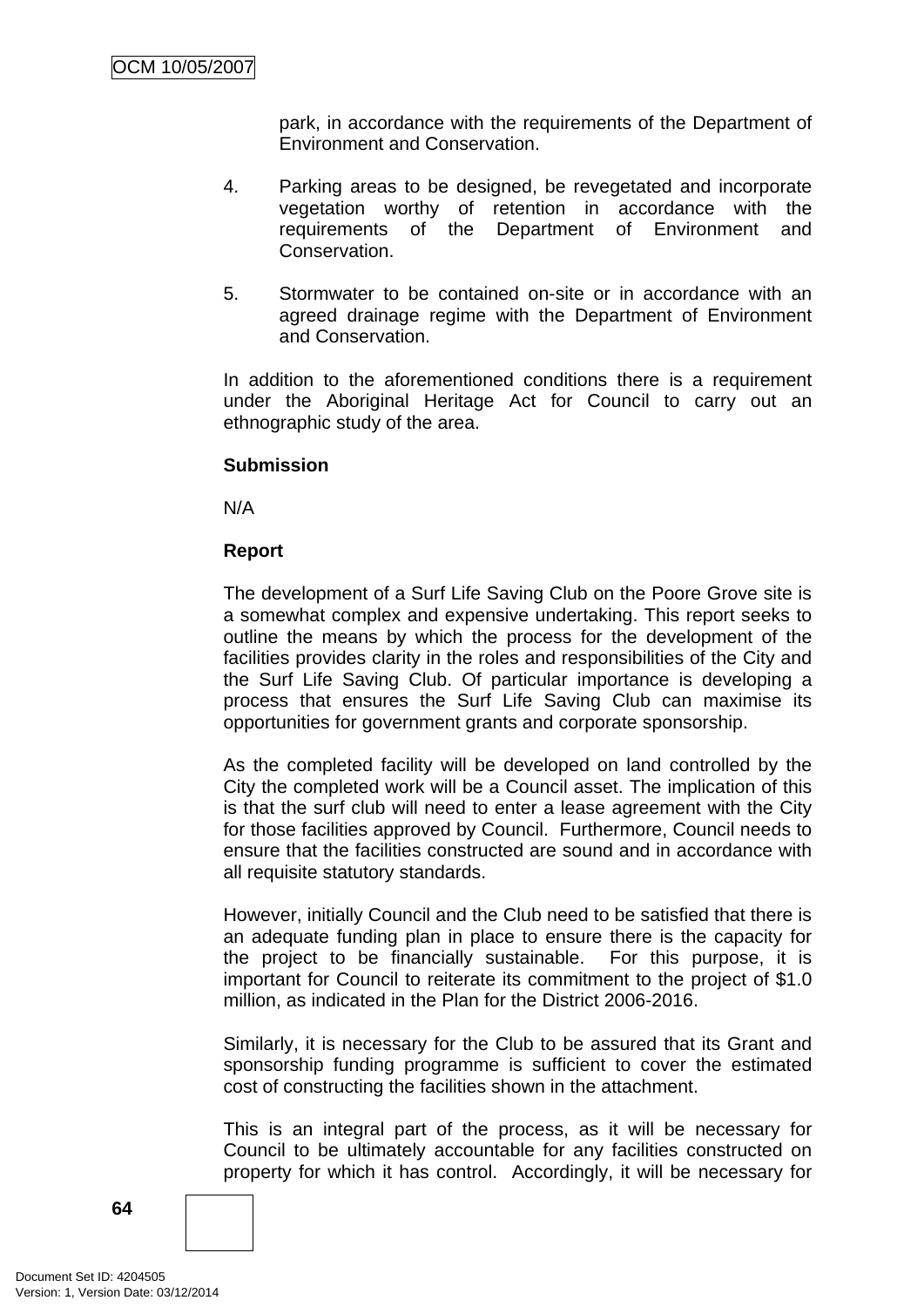Council to approve the extent and design of the facilities prior to entering into any formal arrangements with the Club for its development and ongoing management.

Upon these matters being satisfactorily addressed by the Club and determined by Council, it may then be possible for the necessary formal approvals to be sought and the project eventually commenced.

It is proposed that this be achieved through a Memorandum of Understanding (MOU) between Council and the Club to ensure that the facilities are satisfactorily constructed and that all probity issues are appropriately addressed.

Matters to be incorporated in the MOU will include, but not necessarily be restricted to, the following:

- the appointment of an architect to undertake all necessary work associated with the documentation and tendering of the approved scope of works;
- responsibility for obtaining all necessary statutory approvals for the construction works;
- accountability of all costing aspects of the project and auditing processes to be initiated to ensure financial probity is maintained; and
- details of potential future leasing arrangements between the City and the Club.

As described in the background section of this report the development approval provided by the WAPC places a number of conditions upon the City which relate to environmental conservation and include the requirement for an environmental management plan, and a flora and fauna survey to meet the requirements of the Department of Environment and Conservation. It is proposed that the City manage these and the other conditions imposed by the WAPC. These are matters of a formal approval nature that can be readily overseen by experienced City staff.

#### **Strategic Plan/Policy Implications**

#### *Demographic Planning*

*• To ensure development will enhance the levels of amenity currently enjoyed by the community.*

## *Infrastructure Development*

*• To construct and maintain community facilities that meet community needs.*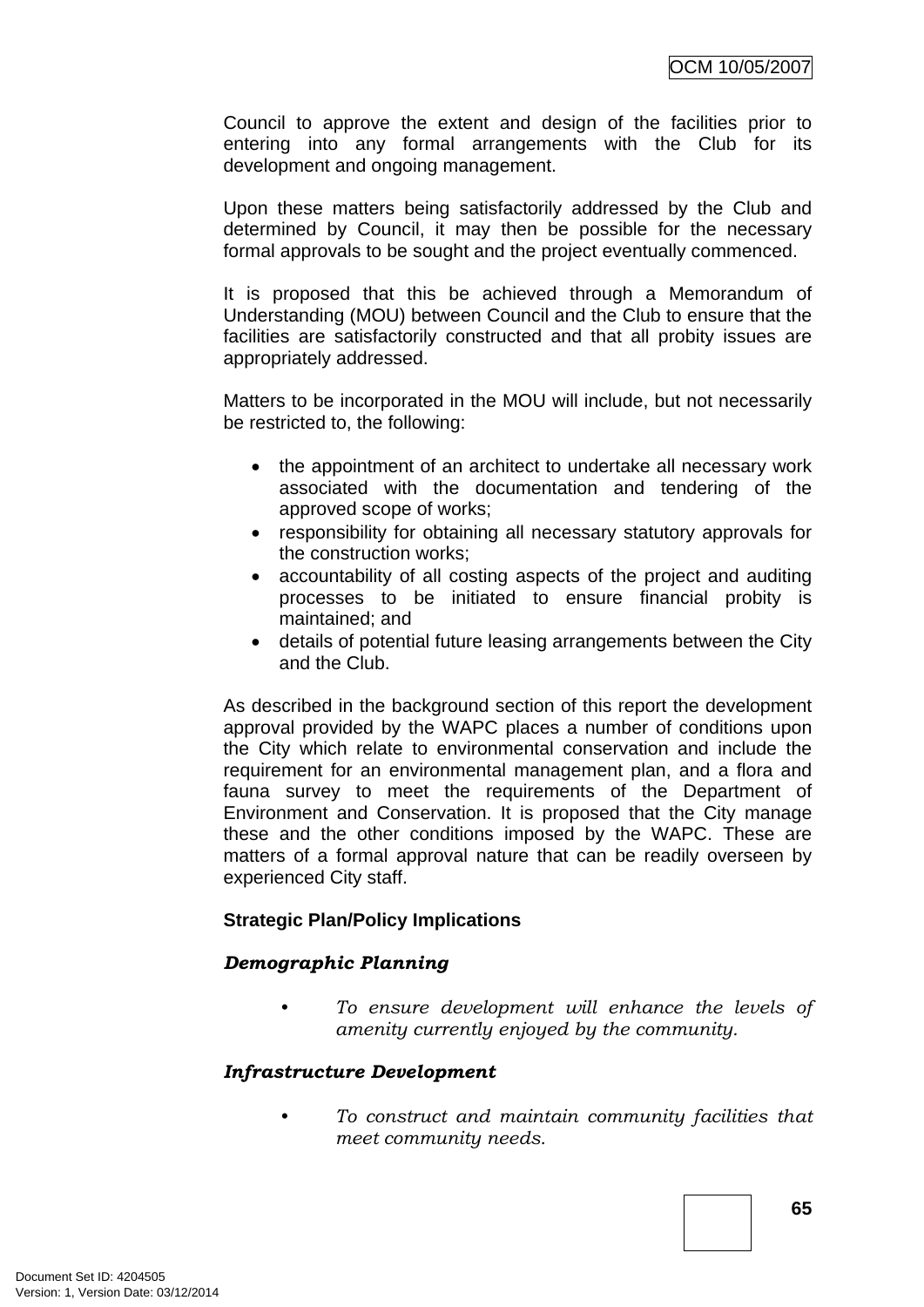*• To provide an appropriate range of recreation areas that meets the needs of all age groups within the community.* 

### *Lifestyle and Aspiration Achievement*

*• To facilitate and provide an optimum range of community services and events.* 

#### **Budget/Financial Implications**

Council placed \$100,000 on its 2006/07 Municipal budget to prepare a design for the building and to contract any specialist consultants required to meet the statutory approval requirements. There are sufficient funds on the 2006/07 budget to contract consultants to prepare the requisite specialist plans required with the development approval.

Council's current Plan for the District provides for Council's overall contribution to the project of \$1,000,000.

#### **Legal Implications**

N/A

#### **Community Consultation**

The location of the Coogee Beach Surf Life Saving Club on Poore Grove was included in the Coogee Beach Structure Plan that was advertised for public comment in mid 2004 and was adopted by Council at its meeting of 19 October 2004.

A development application was submitted to the Department of Planning and Infrastructure, the processing of which required submissions on the application from the Coastal Planning Branch of DPI; Department of Environment and Conservation (previously CALM); and the Department of the Environment. The proposal was also discussed with the Woodman Point Advisory Committee and an on site meeting held with the WA Conservation Council.

The consultation process followed met the requirements of the WAPC, which approved the development application in March 2007 and placed a number of conditions on the development that are provided within the report.

#### **Attachment(s)**

Architect's concept plans showing staging options.

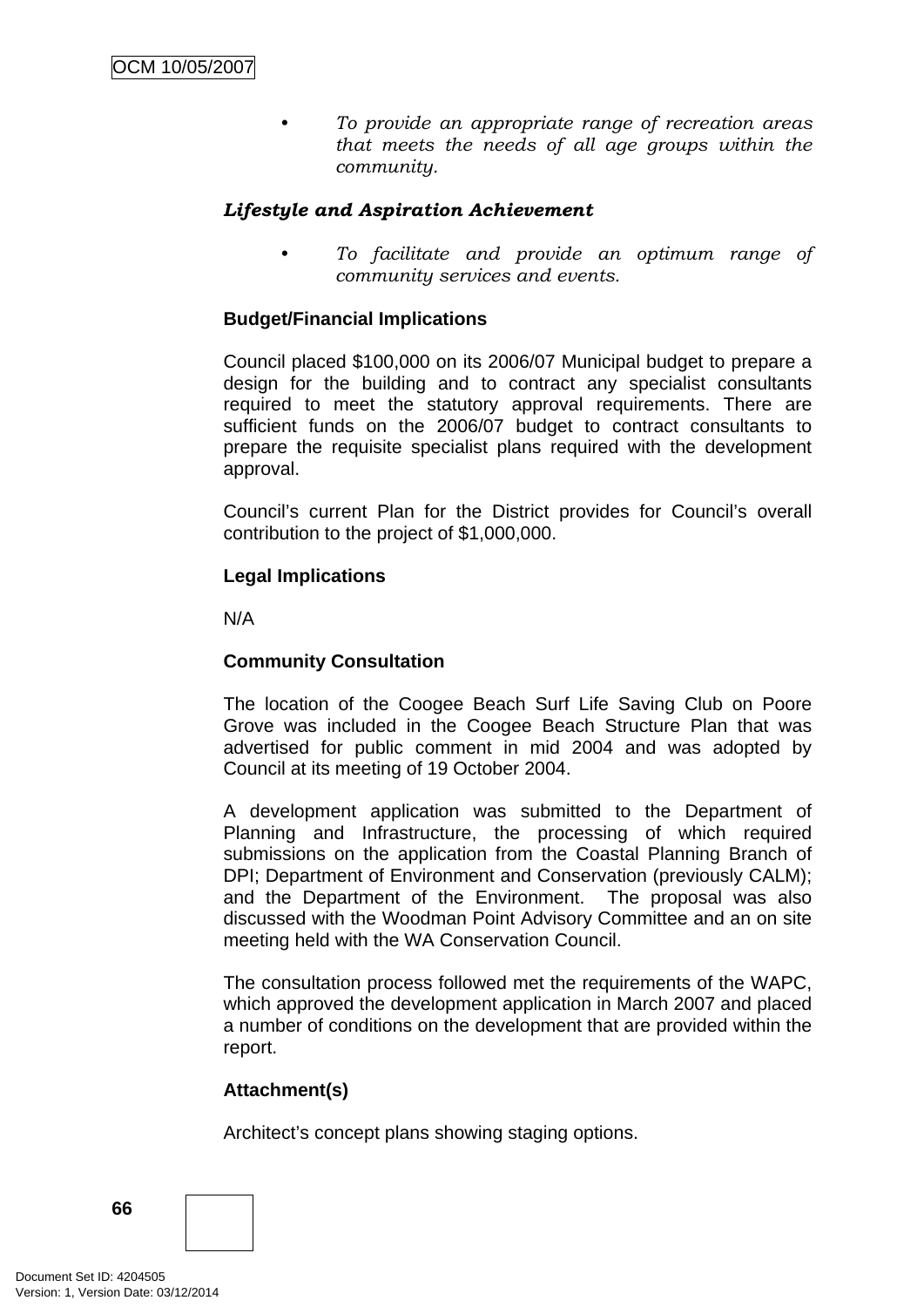#### **Advice to Proponent(s)/Submissioners**

The executive of the Coogee Beach Surf Life Saving Club have been advised that the matter will be considered at the May 2007 Council Meeting.

#### **Implications of Section 3.18(3) Local Government Act, 1995**

The provision of a Surf Club falls within the responsibilities of a Local Government Authority to provide facilities for the benefit of the community.

CLR BAKER RETURNED TO THE MEETING AT THIS POINT, THE TIME BEING 8.10PM.

MAYOR LEE ADVISED CLR BAKER OF THE DECISION OF COUNCIL.

#### **18. EXECUTIVE DIVISION ISSUES**

#### **18.1 (MINUTE NO 3467) (OCM 10/05/2007) - CHIEF EXECUTIVE OFFICER PERFORMANCE AND SENIOR STAFF KEY PROJECTS APPRAISAL COMMITTEE - MARCH 2007 (1192) (SC) (ATTACH)**

#### **RECOMMENDATION**

That Council receives the Minutes of the Chief Executive Officer Performance and Senior Staff Key Projects Appraisal Committee dated 22 March 2007, as attached to the Agenda, and adopts the recommendations contained therein.

**TO BE CARRIED BY AN ABSOLUTE MAJORITY OF COUNCIL**

#### **COUNCIL DECISION**

MOVED Clr L Goncalves SECONDED Clr S Limbert that the recommendation be adopted.

## **CARRIED BY ABSOLUTE MAJORITY OF COUNCIL 8/0**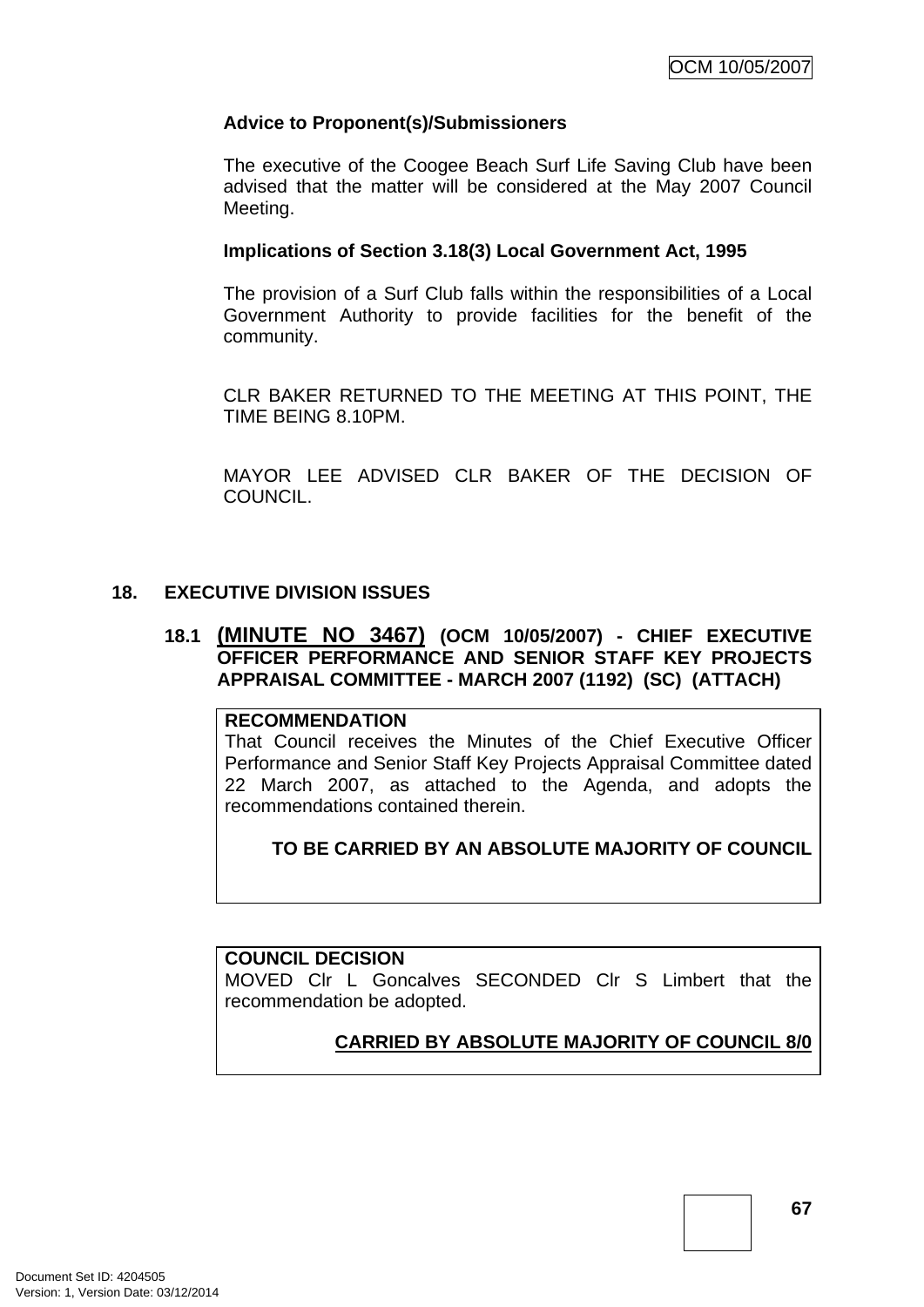### **Background**

The Chief Executive Officer Performance and Senior Staff Key Projects Appraisal Committee met on 22 March 2007. The minutes of that meeting are required to be presented to Council and its recommendations considered by Council.

#### **Submission**

The minutes of the Committee meeting are attached to the Agenda. Items dealt with at the Committee meeting form the basis of the Minutes.

#### **Report**

The Committee recommendations are now presented for consideration by Council and if accepted, are endorsed as the decisions of Council. Any elected member may withdraw any item from the Committee meeting for discussion and propose an alternative recommendation for Council's consideration. Any such items will be dealt with separately, as provided for in Council's Standing Orders.

#### **Strategic Plan/Policy Implications**

#### *Governance Excellence*

*• To maintain a professional, well-trained and healthy workforce that is responsive to the community's needs.* 

#### **Budget/Financial Implications**

Committee Minutes refer.

#### **Legal Implications**

Committee Minutes refer.

#### **Community Consultation**

N/A

#### **Attachment(s)**

Minutes of the Chief Executive Officer Performance and Senior Staff Key Projects Appraisal Committee of 22 March 2007 are provided to the Elected Members as confidential attachments.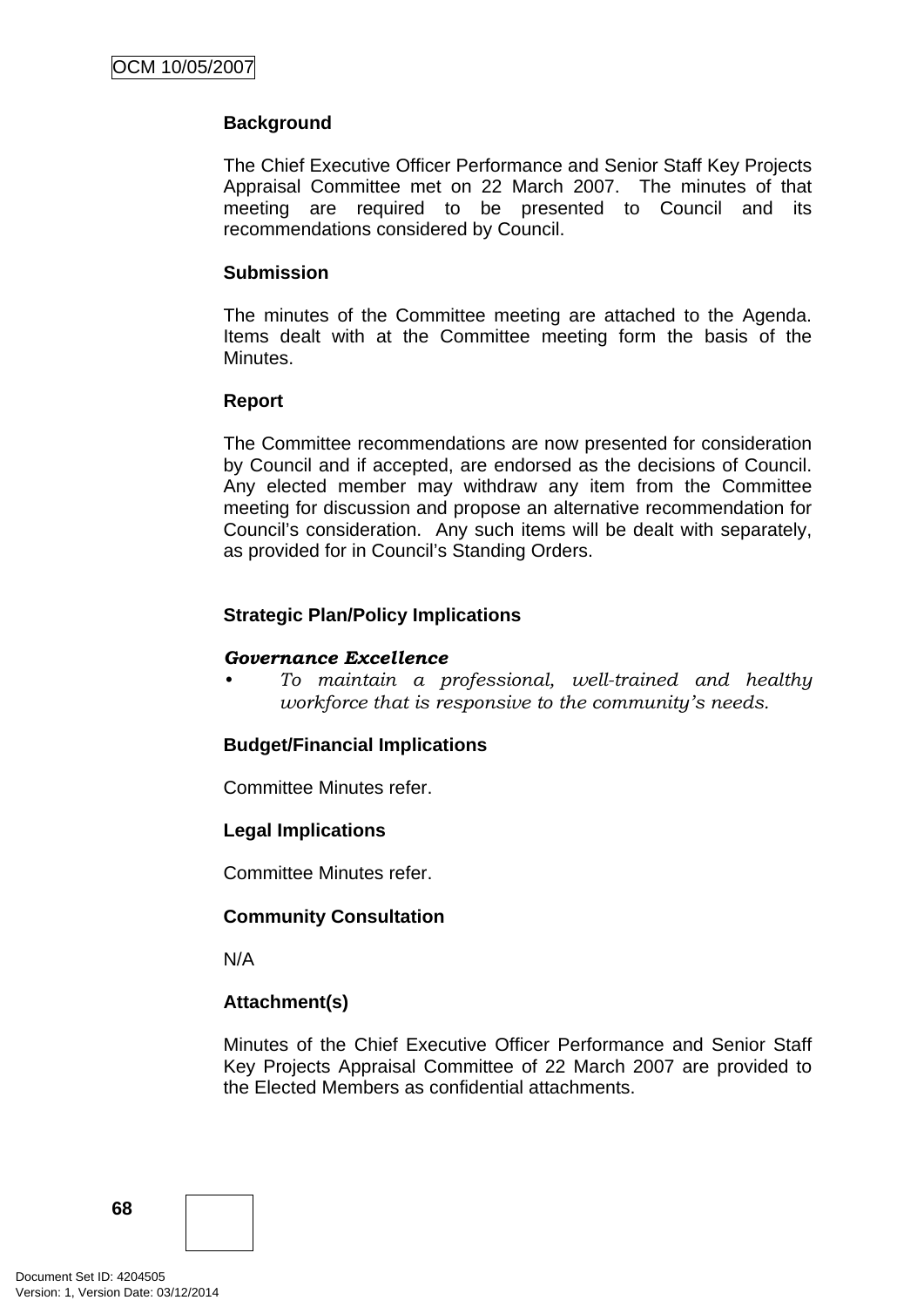## **Advice to Proponent(s)/Submissioners**

The CEO has been advised that this item will be considered at May 2007 OCM.

#### **Implications of Section 3.18(3) Local Government Act, 1995**

Committee Minutes refer.

## **18.2 (MINUTE NO 3468) (OCM 10/05/2007) - RELEASE OF LEGAL ADVICE TO THIRD PARTIES (1054) (SC) (ATTACH)**

#### **RECOMMENDATION**

That Council make the attached legal advice from Jackson MacDonald available for release to third parties in accordance with Policy SES 1 - 'Obtaining Legal and Other Expert Advice'.

## **COUNCIL DECISION**

MOVED Clr L Goncalves SECONDED Clr S Limbert that the recommendation be adopted.

**CARRIED 8/0**

### **Background**

The City's Policy SES1 - 'Obtaining Legal and Other Expert Advice' requires copies of legal advice to be made available to Elected Members, but not disclosed to third parties without a resolution of Council. While the City retains most legal advice on a confidential basis, from time to time advice is released, particularly if it relates to a public interest matter. The City has recently completed an investigation into such a matter and as result of this Councillor Graham has requested that the legal advice be made available to third parties.

### **Submission**

The following submission was received from Councillor Graham:

*"I ask the City to waive any legal professional privilege in relation to the advice. My reason for the request is that I may need to disclose the advice to a third party in the future in order to defend an accusation that I had not made a proper declaration."*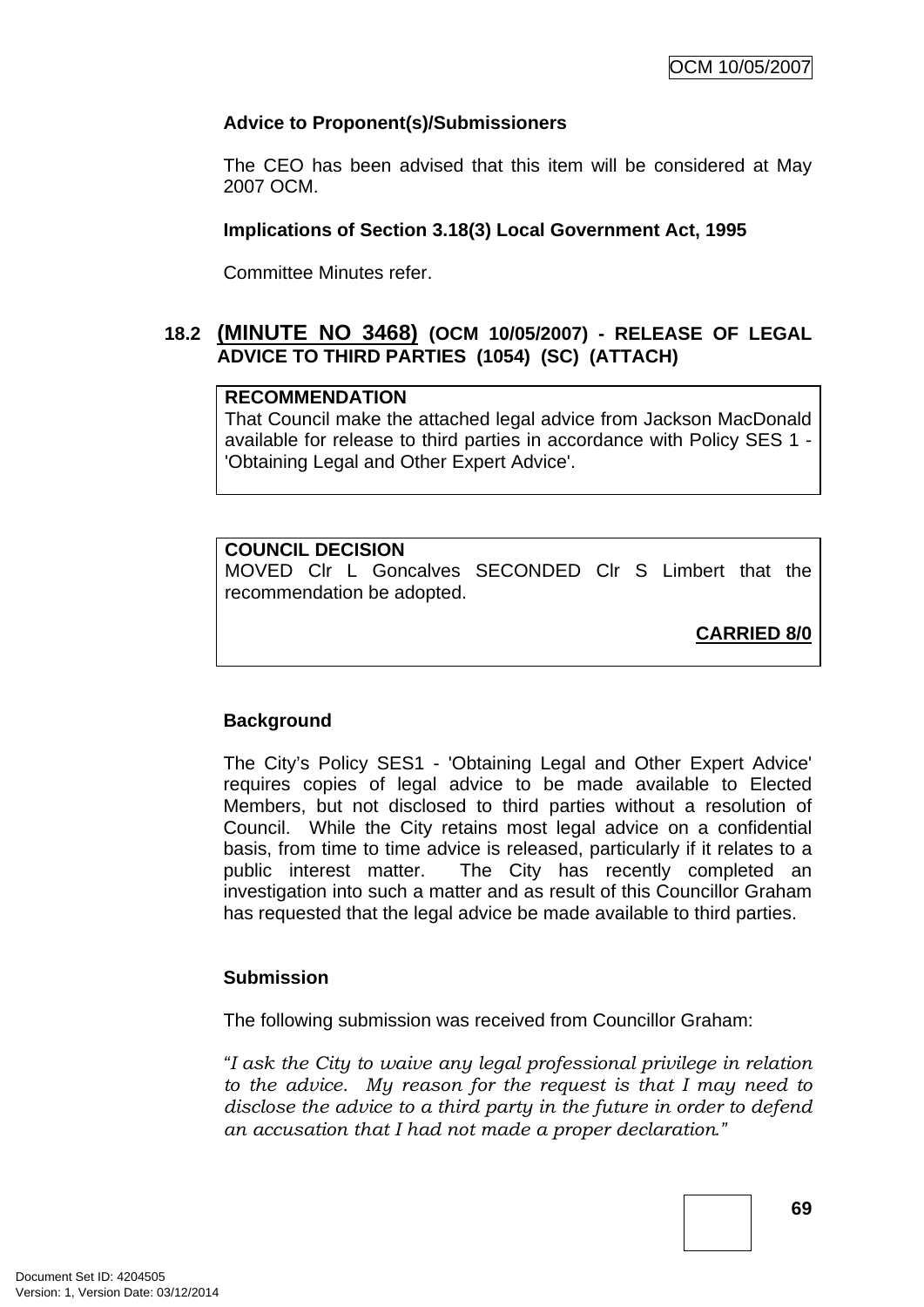### **Report**

As a result of recent revelations at the Crime and Corruption Commission (CCC), the City conducted an investigation into the election advertising costs of Councillors Allen, Graham and Oliver. During the CCC hearings questions were raised about undeclared gifts to the election campaign of Mayor Lee. As the Mayor had conducted some joint advertising with Councillors Allen, Graham, Oliver and former Councillor Martin Reeve-Fowkes, the investigation sought to determine whether any of these parties had also been beneficiaries of an undeclared gift.

Legal advice was obtained from the City's solicitors, Jackson MacDonald, which made recommendations to obtain documents from the CCC. These documents, copies of invoices, were obtained from the CCC, with the assistance of Councillor Graham. They provided the basis by which the City was able to ascertain the exact proportion of joint advertising costs that each Councillor should have paid, had they directly received invoices for their share of the advertising costs.

The investigation determined that these Councillors and Mr Reeve-Fowkes had correctly paid their proportion of these costs. As such they had not breached the Local Government Act (1995) (the Act) or any of the regulations relating to the declaration of gifts.

The review findings were subsequently sent to the City's solicitors for certification. The solicitors concurred with the City's findings and provided advice to that affect. As there had been much public speculation about the CCC process and its potential findings, the Chief Executive Officer, Mr Stephen Cain, also decided to request the Department of Local Government and Regional Development to review the findings of the investigation.

The Department completed its review at the end of April and also confirmed the City's investigation was accurate. Councillors Allen, Graham, Oliver and former Councillor Reeve-Fowkes had not breached any provisions of the Act in regard to their electoral advertising campaign.

Following the request from Councillor Graham and in accordance with Policy SES1, the City sought advice from Jackson MacDonald that their advice could be made available for release to third parties without future detriment to the City. It is therefore recommended that the legal advice be made available.

**70**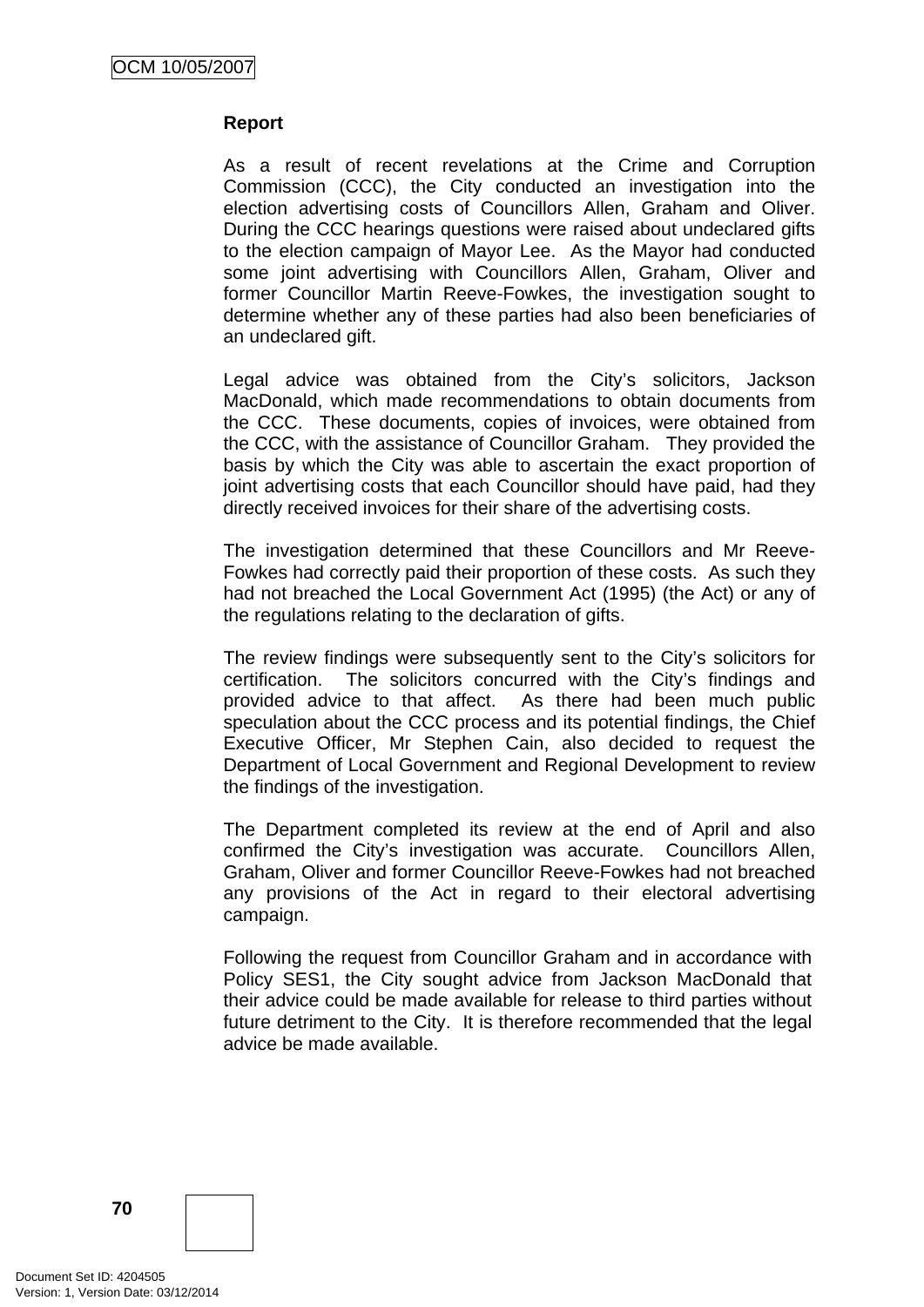## **Strategic Plan/Policy Implications**

#### *Governance Excellence*

*• To provide effective monitoring and regulatory services that administer relevant legislation and local laws in a fair and impartial way.* 

Policy SES1 - 'Obtaining Legal and Other Expert Advice'

### **Budget/Financial Implications**

The costs of legal advice are provided for in the City's budget.

### **Legal Implications**

The City's solicitors have advised that legal advice could be released without detriment to the City.

## **Community Consultation**

N/a

## **Attachment(s)**

Confidential legal advice from Jackson MacDonald circulated under separate cover.

# **Advice to Proponent(s)/Submissioners**

N/A

**Implications of Section 3.18(3) Local Government Act, 1995**

Nil.

### **19. MOTIONS OF WHICH PREVIOUS NOTICE HAS BEEN GIVEN**

Nil

## **20. NOTICES OF MOTION GIVEN AT THE MEETING FOR CONSIDERATION AT NEXT MEETING**

Nil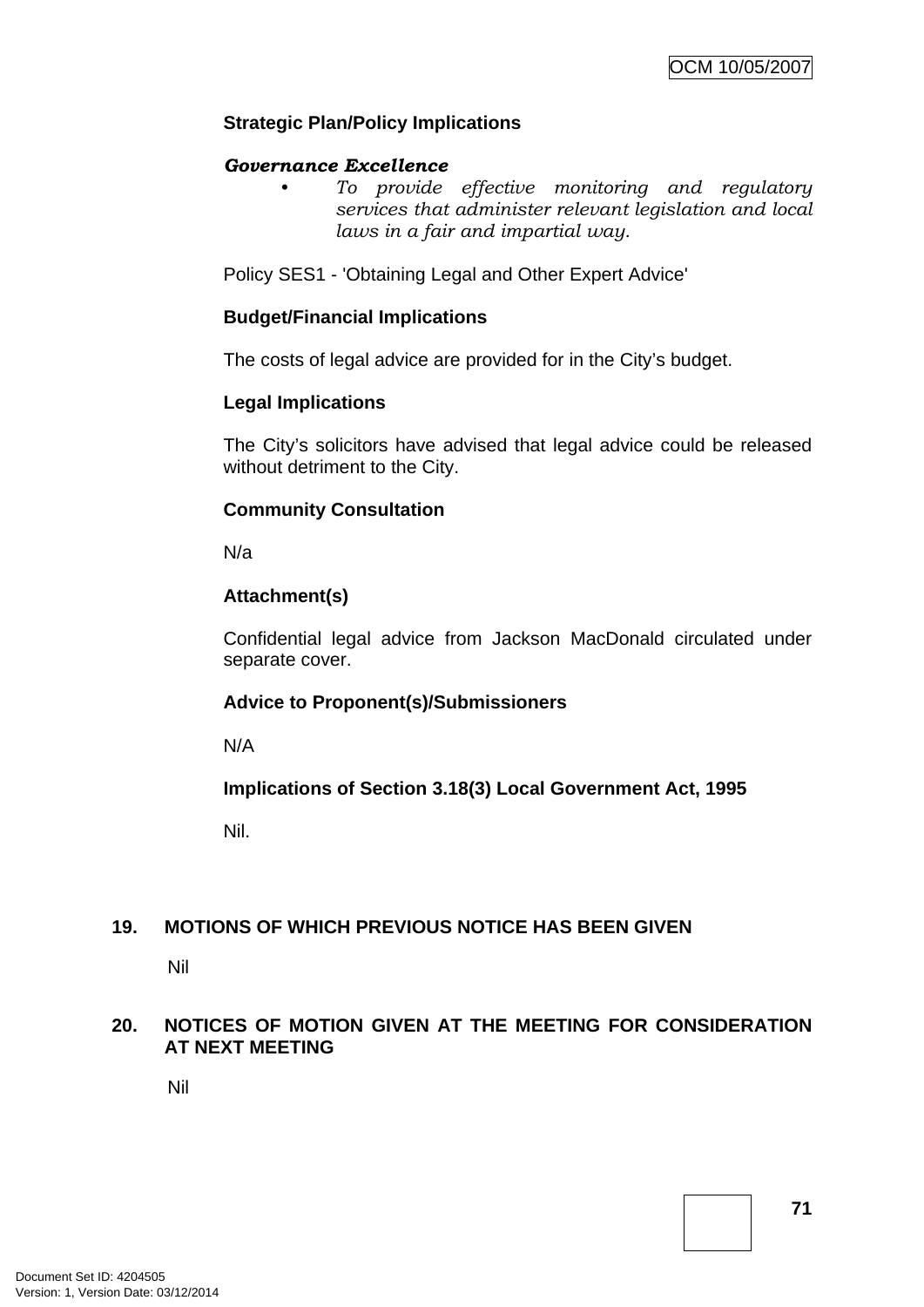## **21. NEW BUSINESS OF AN URGENT NATURE INTRODUCED BY COUNCILLORS OR OFFICERS**

**21.1 (MINUTE NO 3469) (OCM 10/05/2007) - PROPOSED STRUCTURE PLAN - LOTS 802 & 9028 GIBBS ROAD AND LOT 803 LYON ROAD, AUBIN GROVE - OWNER: LANDCORP (9645F)** 

#### **RECOMMENDATION**

That Council lodge an appeal against the Environmental Protection Authority's recommendation not to formally assess the Structure Plan for Lots 802, 9028 Gibbs Road and Lot 803 (formerly Lot 204) Lyon Road, Aubin Grove and requests that the Structure Plan be formally assessed.

#### **COUNCIL DECISION**

MOVED Clr A Tilbury SECONDED Clr J Baker that the recommendation be adopted.

**CARRIED 8/0**

### **Reason for Decision**

- 1. No flora or vegetation studies to date meet the requirements of the EPA Guidance Notes for the Terrestrial Flora and Vegetation Surveys for Environmental Impact Assessment in Western Australia (Environmental Protection Authority 2004). Environmental Protection Authority. 2004. Guidance for the Assessment of Environmental Factors (In Accordance with the Environmental Protection Act 1986): Terrestrial Flora and Vegetation Surveys for Environmental Impact Assessment in Western Australia: No 51. Perth, Western Australia.
- 2. No fauna studies have been conducted on site at all. The study area contains a number of fauna habitat types. However no survey of native fauna in the study area has been carried out. The range of species which utilise these types of habitats is likely to be similar to that which occurs in nearby areas within the Jandakot Botanical Park (Alan Tingay & Associates, 1998).
- 3. No specific survey for Threatened Ecological Communities (TEC) has been conducted

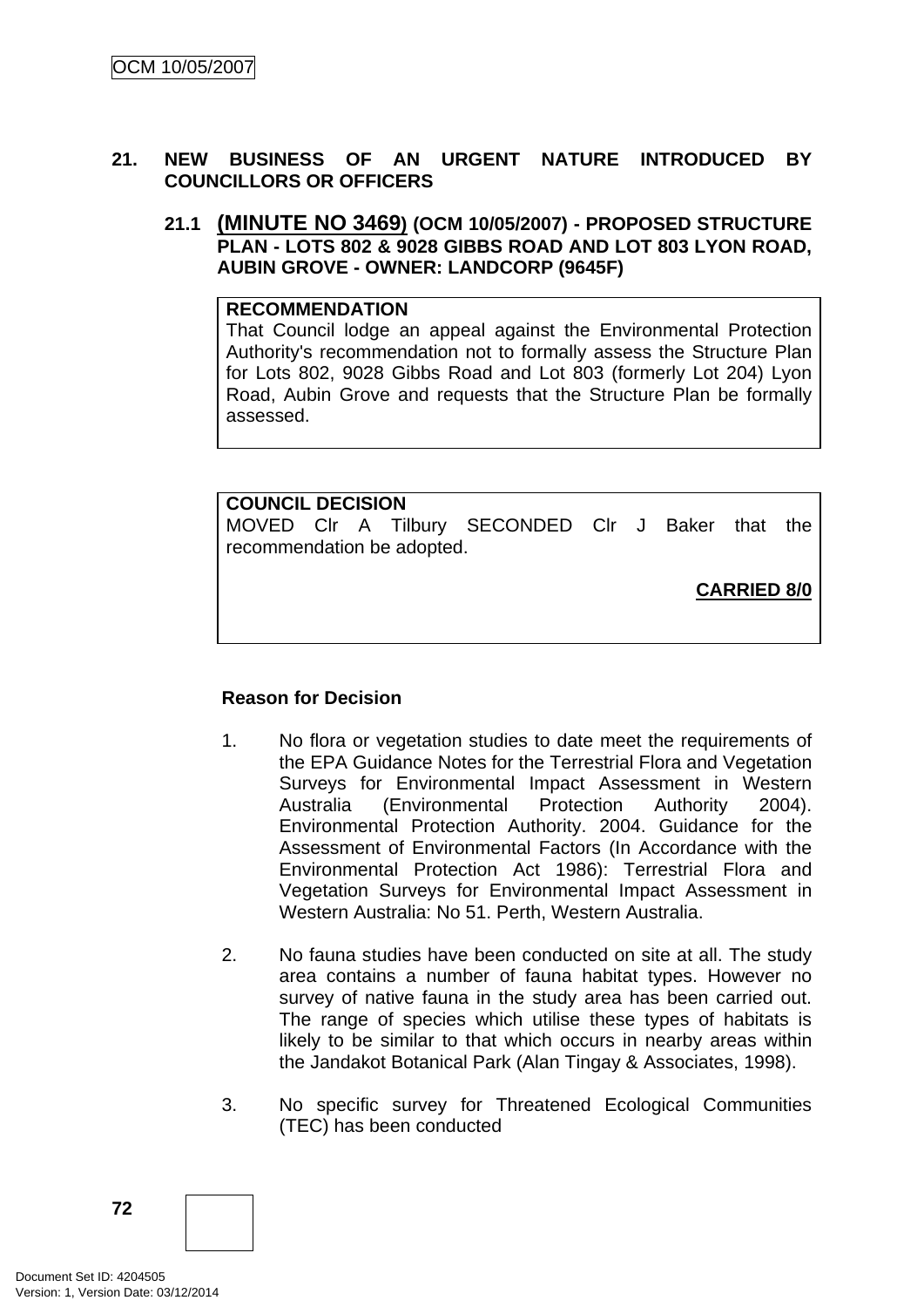- 4. All bushland adjacent to the site has been cleared the site is now a sanctuary for local wildlife. All environmental studies were conducted in 1994, 1998 and 2003 occurred when there was a lot of bushland surrounding Lot 204. New environmental assessments are required to take this into account.
- 5. Regionally significant bushland Jandakot Banksia woodlands are scarce. The other Banksia woodland blocks included in the Jandakot Regional Park are different in character and some are a lot smaller and are scattered. This site is reasonably large and is in pristine condition.
- 6. Only significant Jandakot Banksia woodlands with wetlands left – very rare – this is the only site left in CoC. Very little Jandakot Banksia woodland in the conservation estate and this is the LAST opportunity to make sure that it isn't under-represented.
- 7. The buffers to wetland are inadequate they contravene the DEC's own wetland buffer policies and do not meet EPA's own standards. The DEC's policy states "Clearing of Native Vegetation"……It should be noted that under a notice declared by the Minister for Environment certain wetlands are defined as environmentally sensitive. These include ….CCW…. Exemptions do not apply in these wetlands or within 50 m of their boundary".
- 8. The boundary to the Bush Forever site is inappropriate. The proposed boundaries are unmanageable and will facilitate weed intrusion and littering of the reserve. The linear boundary of any conservation site has to be a minimum in relation to its area to minimize edge effects. The boundary in the proposal is long and all over the place
- 9. Drainage issues have not been adequately addressed. Only the first downfall will be captured and retained, the rest will flow into the wetland.
- 10. Expected rare reptiles on site striped skink might be on sight, as it is found in rare Jandakot woodland.
- 11. Upland vegetation is essential for ecosystem sustainability a wetland cannot function without the upland vegetation. The structure plan proposal removes the pristine upland vegetation and there are no scientific reasons that support how this is sustainable to the wetland.
- 12. Groundwater drainage is from West to S-West towards the wetland. Surface groundwater contamination will flow to the wetland as well. Contamination is unavoidable with housing.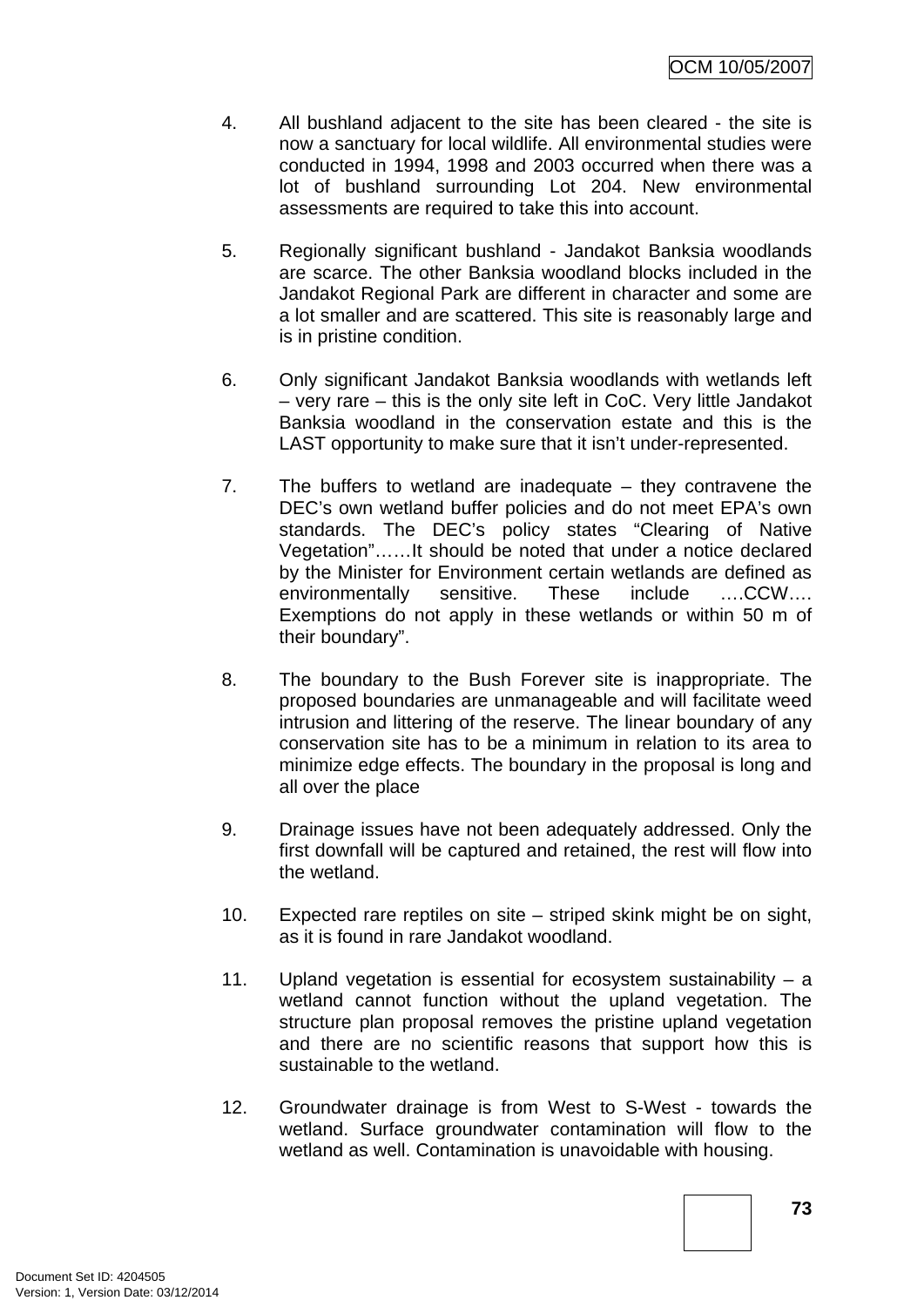- 13. Not supported by local community overwhelming support from the local community to retain Lot 204 in its entirety for conservation
- 14. Bird breeding Jandakot Banksia woodlands support carnabies and other wild birds.
- 15. Informal advice by the EPA or DEC is not binding on the proponent. Given how environmentally important the site is, formal advice should be given.
- 16. Residential properties and Bushland cannot co-exist at such close quarters due to risk of fire, feral animals, reptiles etc. Residents will soon ask Council to clear the undergrowth because of fear of fires and reptiles.

### **22 (OCM 10/05/2007) - MATTERS TO BE NOTED FOR INVESTIGATION, WITHOUT DEBATE**

Mayor Lee requested that the City's Officers present a report as part of the 2007/2008 Budget process, detailing what initiatives the City intends to take to reduce the City's ecological footprint.

# **23. CONFIDENTIAL BUSINESS**

Nil

# **24. (MINUTE NO 3470) (OCM 10/05/2007) - RESOLUTION OF COMPLIANCE (SECTION 3.18(3), LOCAL GOVERNMENT ACT 1995)**

### **RECOMMENDATION**

That Council is satisfied that resolutions carried at this Meeting and applicable to items concerning Council provided services and facilities, are:-

- (1) integrated and co-ordinated, so far as practicable, with any provided by the Commonwealth, the State or any public body;
- (2) not duplicated, to an extent Council considers inappropriate, services or facilities as provided by the Commonwealth, the State or any other body or person, whether public or private; and
- (3) managed efficiently and effectively.